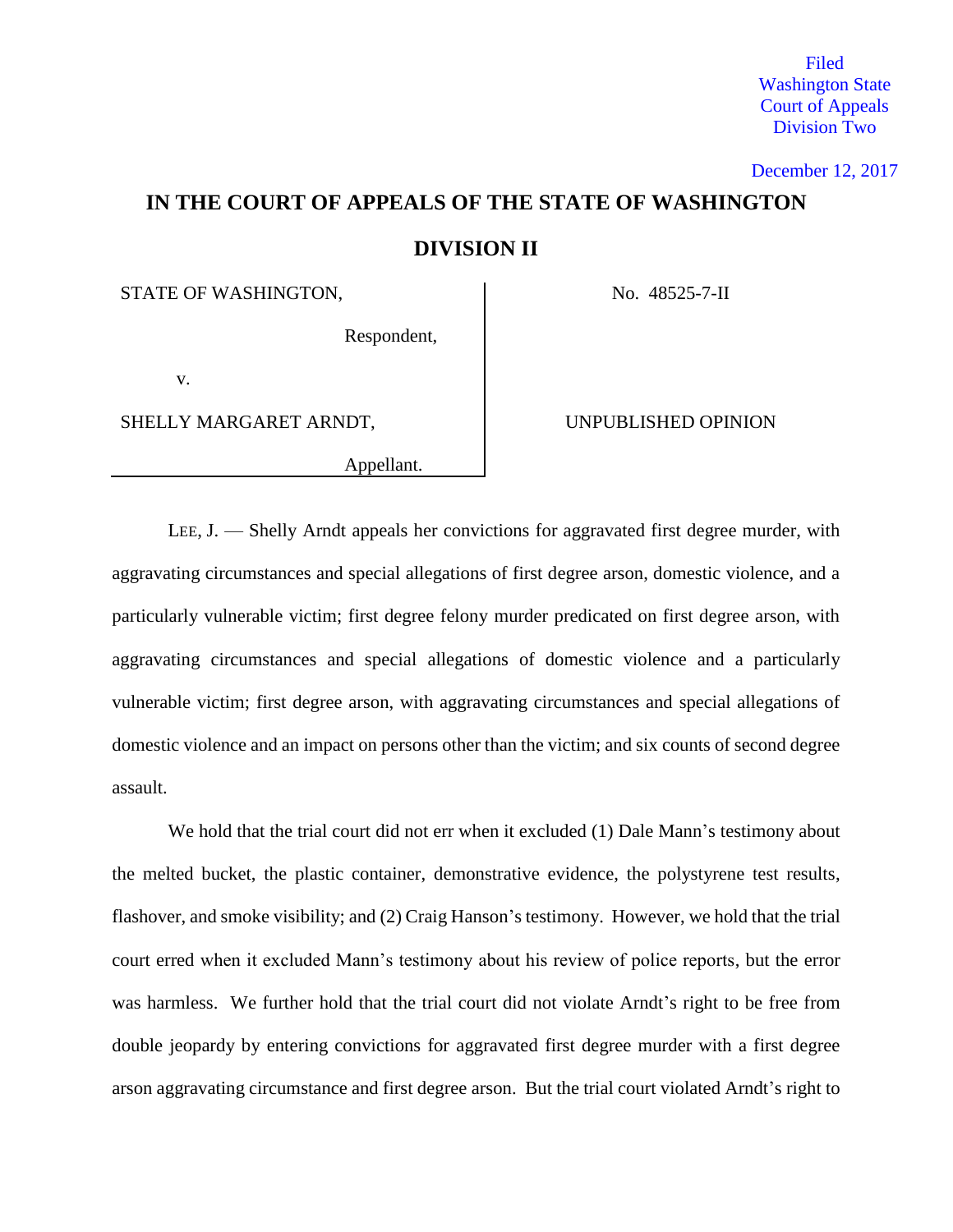be free from double jeopardy by entering convictions for aggravated first degree murder with a first degree arson aggravating circumstance and first degree felony murder because the legislature intended for the conduct underlying Arndt's murder convictions to be punished as a single offense. Accordingly, we remand this case back to the trial court to vacate Arndt's first degree felony murder conviction, but we affirm the remaining convictions.

# FACTS

## A. THE INCIDENT

 $\overline{a}$ 

Sean and Kelly O'Neil<sup>1</sup> lived in a two-story split-level home with three of their children. The home was heated by a wood stove, primarily fueled by burning presto logs and wood kindling, located in the living room upstairs. There also was a gas insert and baseboard heaters to heat the downstairs, but both were turned off. There was a vent between the upstairs and downstairs directly underneath the hearth of the wood stove.

Downstairs, there were some cardboard boxes, a trunk, a foosball table, a weight rack and bench, a bookcase with books, a coffee can, the gas insert and hearth, a television, the baseboard heaters, a floor fan, and a leather couch. There also were three beanbag chairs that were by the foosball table.

On February 23, 2014, Arndt and her boyfriend, Darcy Veeder Jr., spent the night at the O'Neils' house. The two were drinking with Kelly and a friend, Donny Thomas. Arndt, Veeder, and Thomas were the last to go to bed. A fire was lit in the wood stove, but it was going out, and Thomas and Veeder could not get it going again. Later that night, the house caught on fire. Arndt

<sup>&</sup>lt;sup>1</sup> Because the O'Neils share the same last name, we use their first names for clarity with no disrespect intended.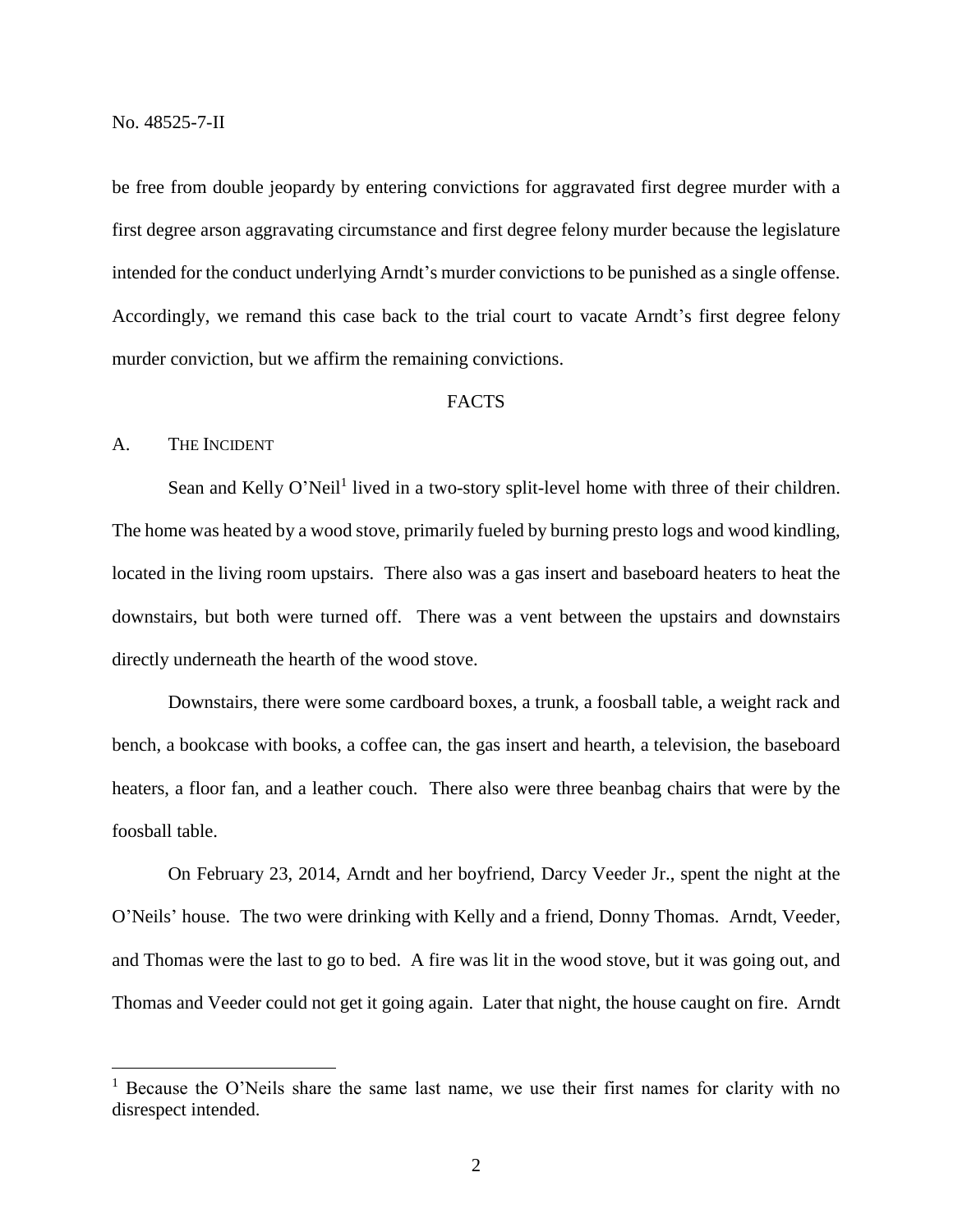No. 48525-7-II

woke Kelly and Thomas, who got out with the kids, but Veeder did not make it out and died in the fire.

## B. THE CHARGES

After an investigation, the State charged Arndt by amended information with aggravated first degree murder, with aggravating circumstances and special allegations of first degree arson, domestic violence, and a particularly vulnerable victim; first degree felony murder predicated on first degree arson, with aggravating circumstances and special allegations of domestic violence and a particularly vulnerable victim; first degree arson, with aggravating circumstances and special allegations of domestic violence and an impact on persons other than the victim; and six counts of second degree assault.

# C. PRETRIAL

The State filed a motion to exclude the testimony of Craig Hanson. The parties agreed that Hanson had worked for the Kitsap County Fire Marshal's Office sometime in 2013 under David Lynam, the fire marshal, but that Hanson was not working there at the time of the fire. Arndt represented that Hanson would testify about what Lynam instructed him to document during the course of a fire investigation and how to gather evidence. Arndt agreed that Hanson did not have facts specific to this case. The State argued that Hanson's testimony should be excluded based on relevancy, hearsay, foundation, and prejudice.

The trial court ruled that Hanson's testimony was not relevant because he was not a part of the investigation in this case nor was he a part of the fire marshal's office at the time of the fire. The trial court also found that Hanson had not been identified as an expert who could testify about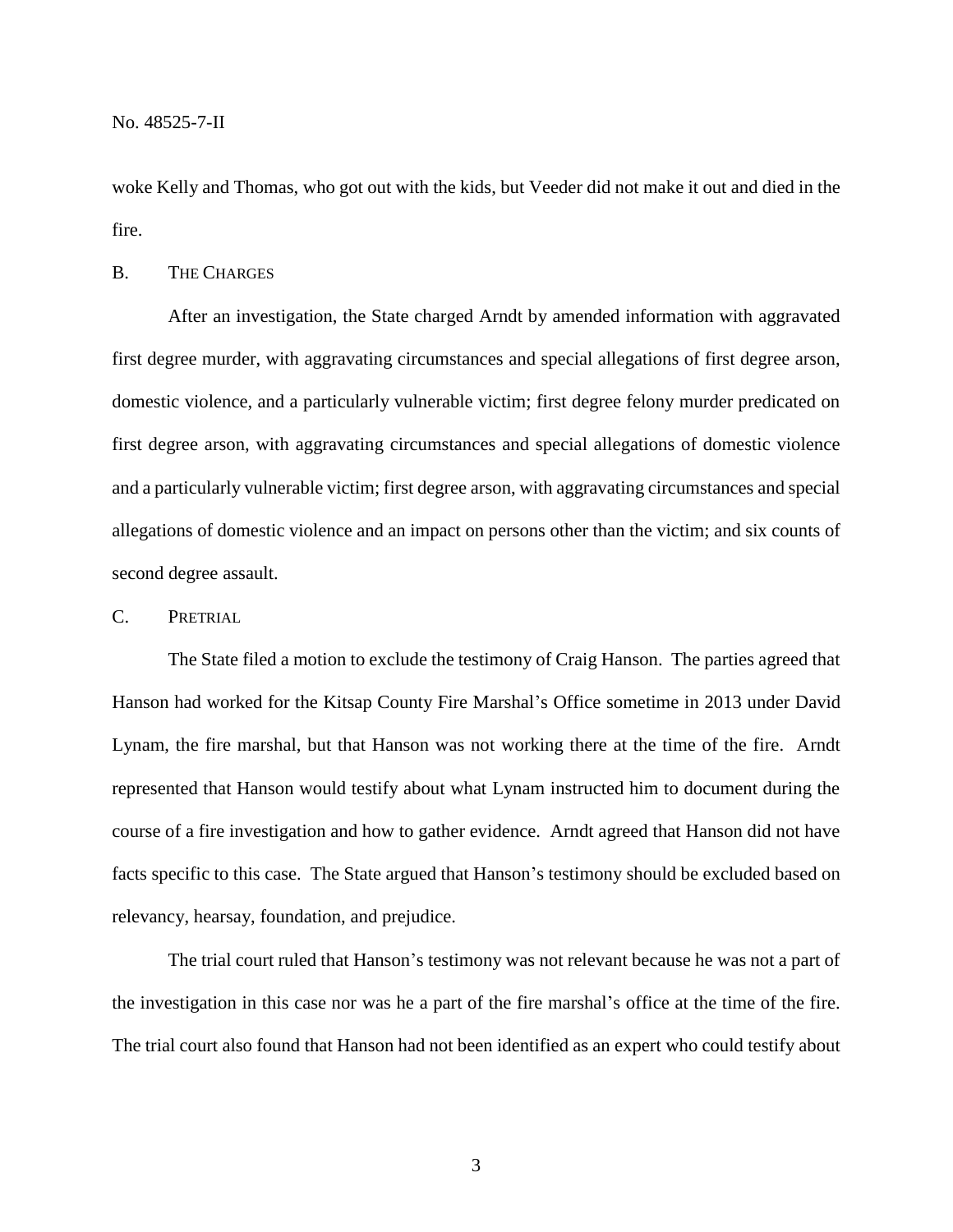the proper procedures the fire marshal's office is required to follow in an origin and cause investigation.

D. TRIAL

1. Kelly O'Neil and Donny Thomas

Kelly O'Neil testified that in the middle of the night, Arndt woke her up and told her that the house was full of smoke. Kelly realized that the house was on fire. It smelled like burning rubber tires. Once Kelly and Arndt got out of the house, they realized that others were still in the house. They both went back into the house. While going downstairs, Kelly saw an orange glow towards the downstairs family room side.

Donny Thomas testified that Arndt woke him up and told him that there was possibly a fire. Thomas looked to the fireplace, saw nothing, and then went to look downstairs and saw fire coming from the downstairs living room.

2. Edward Iskra

 $\overline{a}$ 

Edward Iskra, a fire investigator hired by an insurance company to investigate the fire, conducted an origin and cause investigation of the fire. His purpose in this case was to conduct a fire investigation, not to produce a report. He was able to enter the house after Lynam, the fire marshal, released the scene.

Iskra testified that National Fire Protection Association (NFPA) 921 is a guide for fire investigations and it is appropriate to follow the NFPA 921 in origin and cause investigations. 2

<sup>&</sup>lt;sup>2</sup> The NFPA requires that the scientific method be followed throughout a fire investigation. Iskra could not think of any other text that was more authoritative than NFPA 921. And the International Association of Arson Investigators states that NFPA 921 is widely recognized as an authoritative guide for the fire investigation profession.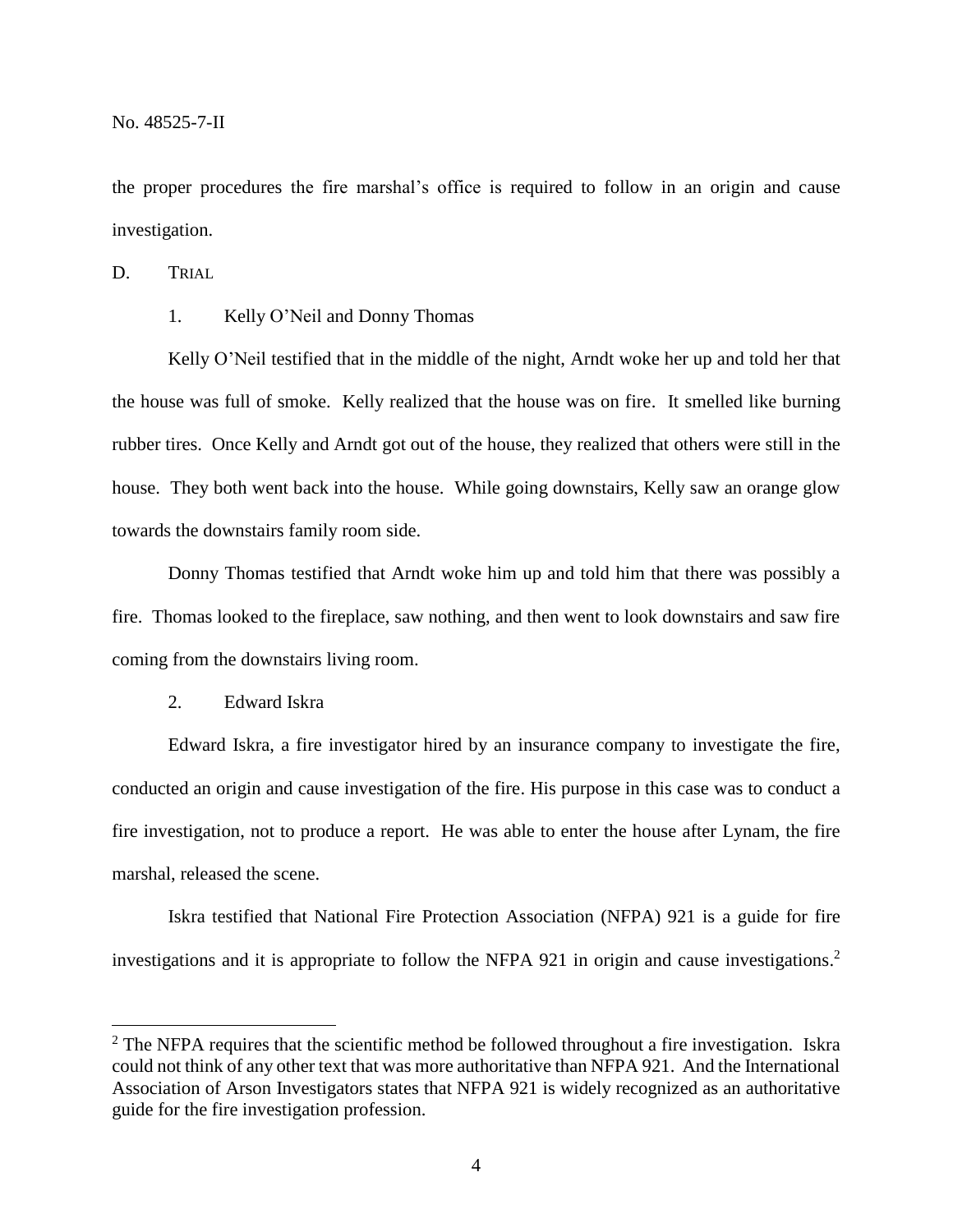$\overline{a}$ 

Within that guide is the scientific method, which is a procedure to standardize fire investigations and determine where a fire started.<sup>3</sup> Fire investigators who arrive on the scene later frequently rely on the information gathered by other investigators who arrived first.

After investigating the upstairs area and analyzing the burn patterns, Iskra determined that the fire originated from the recreation room downstairs.<sup>4</sup> Once downstairs, Iskra investigated and ruled out the light switch, outlets, pedestal fan, ceiling fan, television, baseboard heaters, and gas stove as possible origin points. He ultimately concluded that the fire was intentionally set, the exact origin of the fire was on the north side of the stairway in the northeast portion of the couch on the floor, and the ignition source was more likely than not an open flame.

Iskra also concluded that it was possible the room "flashed over," 5 but that the room did not flash over because of the open stairwell. 9 VRP at 1652. Whether flashover occurred or not did not affect his conclusions because flashover would just tell him where his general area of origin and cause was, and he would still be able to analyze fire patterns to find the point of origin.

 $3$  The scientific method involves (1) recognizing the need or assignment, (2) defining the problem, (3) collecting data, (4) analyzing the data and testing probable hypotheses, and (5) determining the final theory and where the fire started.

<sup>&</sup>lt;sup>4</sup> The family room and recreation room downstairs were essentially one room divided by a beam, but no wall separated the rooms.

<sup>&</sup>lt;sup>5</sup> "Flashover" is a process that occurs when a fire is burning within a room and the layer of heat that travels upward has nowhere to go and comes down to preheat the rest of the room and autoignite all fuels and contents.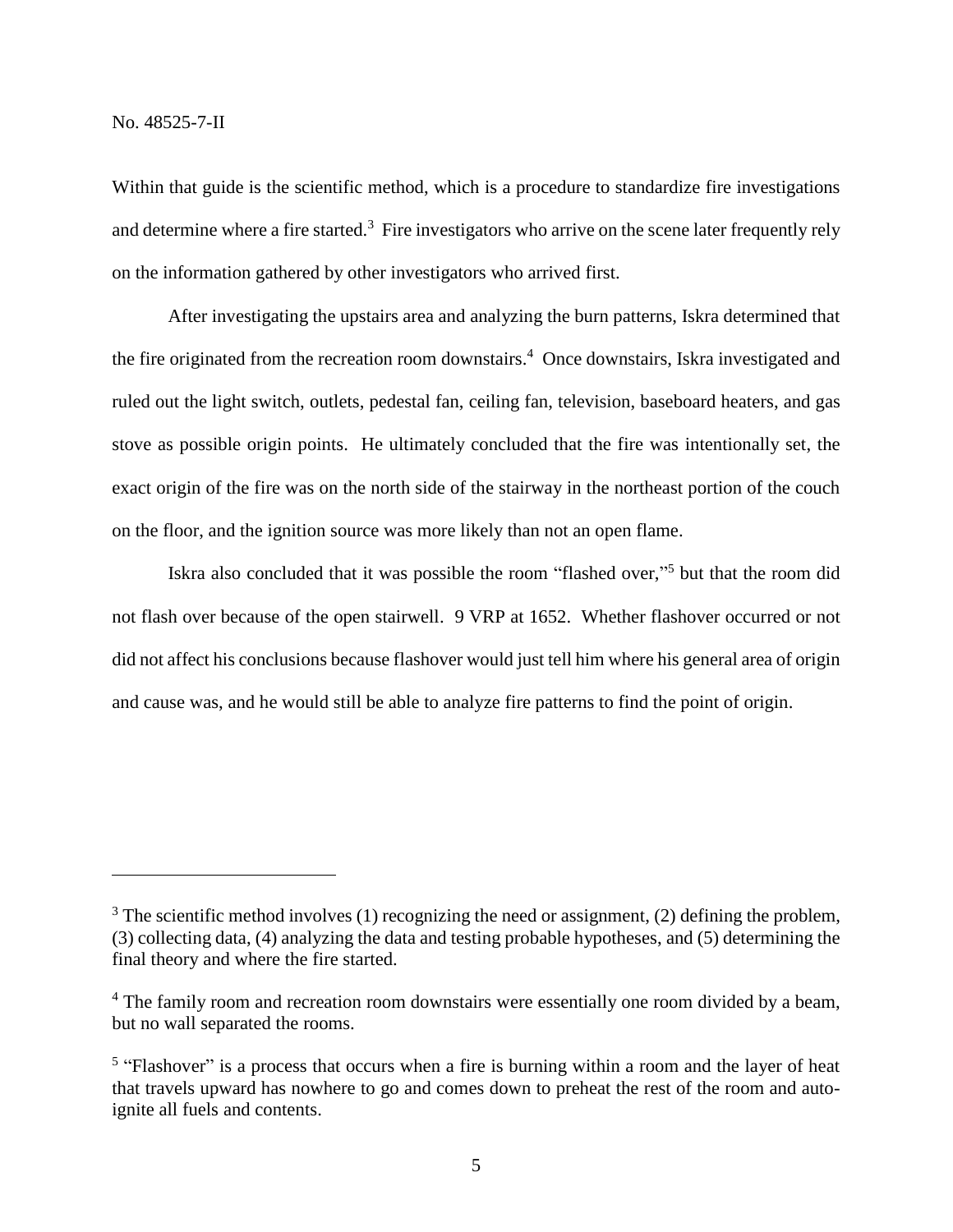$\overline{a}$ 

### 3. Kenneth Rice

Kenneth Rice, a senior fire investigator consultant, was asked to perform a technical review<sup>6</sup> of Lynam's origin and cause determination, which is allowed under NFPA 921.<sup>7</sup> Rice was also retained to determine origin of the fire. He reviewed the reports generated by the fire marshal's office, including Lynam's report and the supplemental reports of his deputies, Dale Mann's report, the fire department report, the crime lab report, the coroner's report, and photographs. Rice also spoke with Lynam after conducting his technical review. From the photographs of the downstairs, Rice could tell that the fire did not start in the area by the sliding glass door, nor in the area by the fireplace and right of the fireplace.

After reading Lynam's report and talking to him, Rice still had some concerns about whether an ember could have escaped the fireplace upstairs and traveled through the vent to start a fire downstairs. Rice and Lynam performed a test together to address Rice's concern. The two recreated the hearth and vent assembly, burned two presto logs in the hearth, shoveled a large amount of embers out, and dropped them directly through the vent, onto a basket of newspaper and tissue paper. Out of the handful of embers that came down through the vent, only two burned small holes in the newspaper but did not start a fire. Because the embers did not carry enough energy by the time they reached the paper, a fire was unable to start. Based on the test, Rice testified that "it didn't appear probable that an ember could have escaped the fireplace that was in

 $6$  A "technical review" involves a review of "all the data that [are in] any written reports that are generated, photographs that were taken, [and] evidence that was collected." 10 Verbatim Report of Proceedings (VRP) at 1894.

<sup>&</sup>lt;sup>7</sup> Rice testified that NFPA 921 is the "most commonly used guide in the community." 13 VRP at 2431.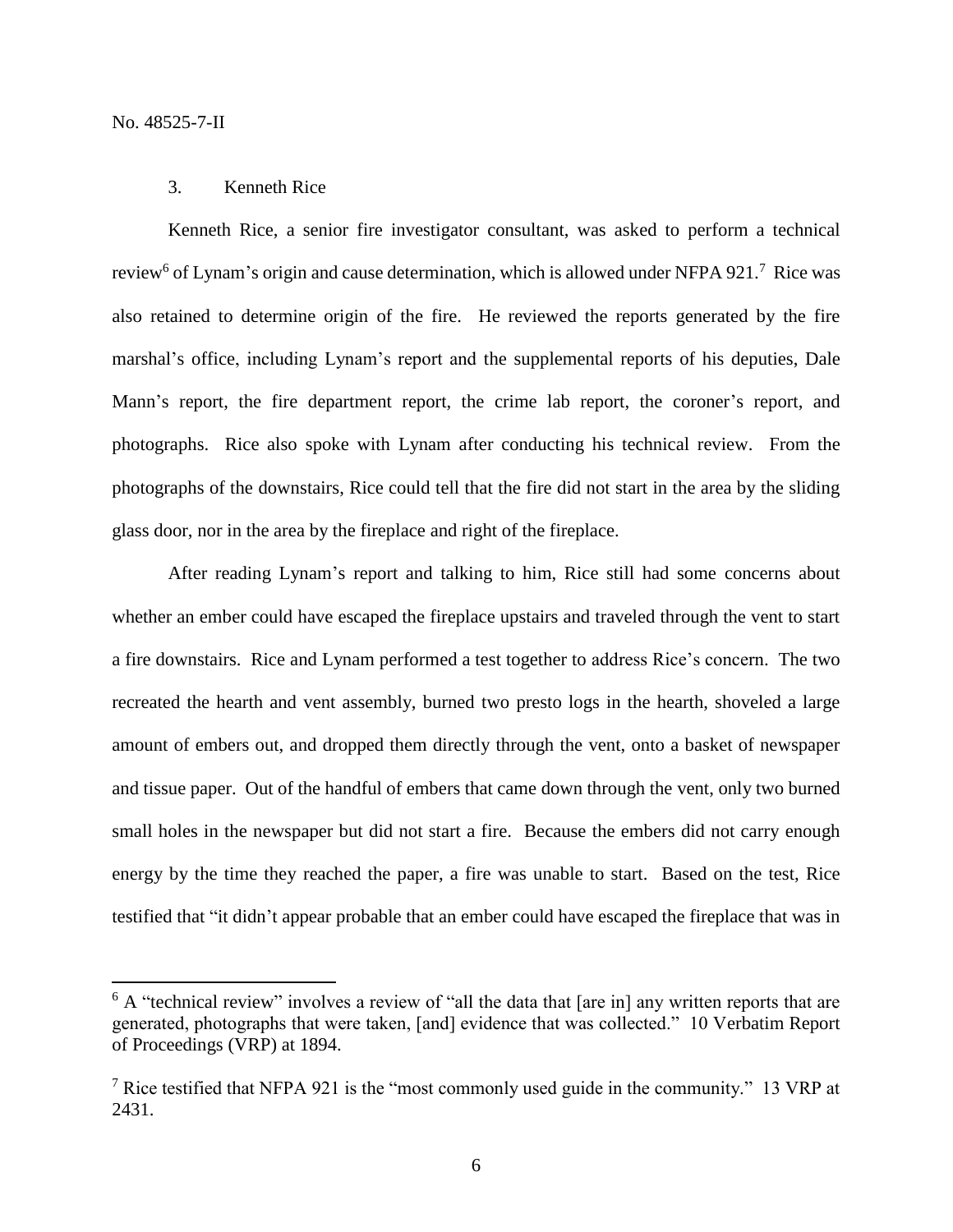the upstairs of the home" and start a fire downstairs. 13 Verbatim Report of Proceedings (VRP) at 2379.

Rice and Lynam also conducted a smoke test to see when someone in the upstairs living room would be able to see smoke if the fire was right under the vent. Based on the test, Rice concluded that the fire "on a more probable than not basis did not occur directly under that vent or in [that] area" because the witness statements said that there was not any smoke upstairs when they were notified about the odor of smoke. 13 VRP at 2384.

Rice and Lynam also conducted a furniture ignition test. They lit a beanbag chair on fire with a barbeque lighter next to a leather couch. Once on fire, the beanbag filling started to spill out, pool, and ignite. The pooling spread under the couch and the couch then started to catch on fire.

Rice concluded that the area of origin was the left side of the couch and that the fire was incendiary because of the lack of an accidental ignition source in the area. He also concluded that Lynam's investigation was thorough and followed the scientific method.

4. David Lynam

David Lynam, the Kitsap County Fire Marshal, investigated the fire. Lynam confirmed that NFPA 921 is the guide he uses for fire investigations. When investigating the origin and cause of a fire, he utilizes the systemic approach in NFPA 921, the scientific method. In doing so, to test a hypothesis, the proper method is to test the negative. NFPA 921 also requires the cause of the fire to be probable, not just possible.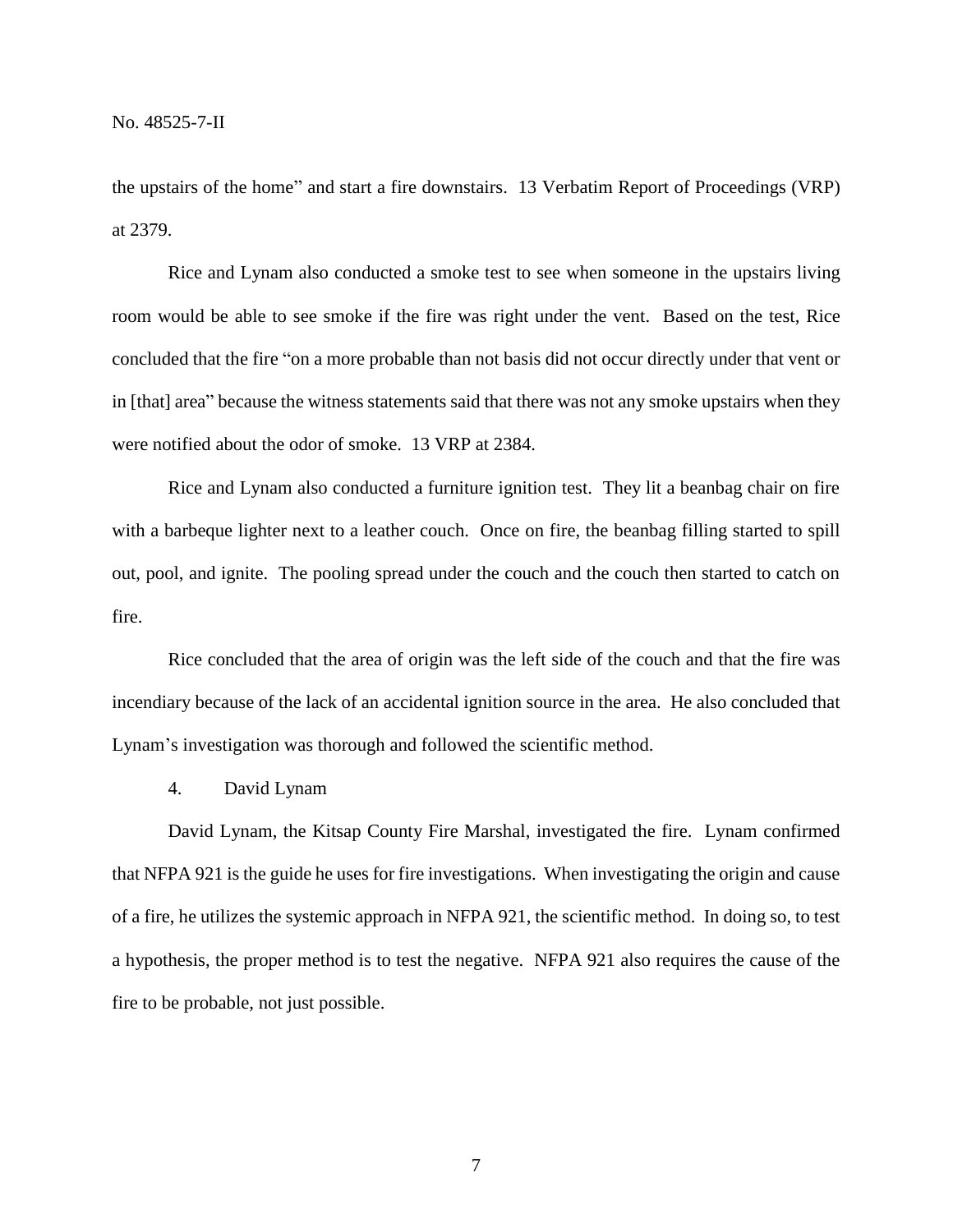$\overline{a}$ 

In investigating the origin and cause of the fire using the scientific method, Lynam first examined the upstairs and decided that the fire did not come from the upstairs. Lynam then examined the downstairs.

Downstairs, Lynam saw heavy fire damage to the southwest wall of the family room, which separated the family room and stairwell behind the couch. Lynam later established that the couch area was the area of origin. $8$  Lynam then layered<sup>9</sup> around the couch area. After eliminating a number of hypotheses, Lynam determined that the northeast corner of the couch was the point of origin for the fire.

After establishing the point of origin, Lynam began examining for possible causes, which involved gathering information of possible ignition sources and then analyzing them to prove or disprove different hypotheses. This process continued until a hypotheses for the cause of the fire was reached that could not be denied.

One hypothesis was that the outlets started the fire. Lynam had two of the outlets examined by a forensic electrical engineer who found nothing wrong with them, so Lynam ruled them out as the cause of the fire. Lynam then tested a pedestal fan, which was determined to be not plugged in, and ruled the fan out as the cause of the fire. Lynam also tested the baseboard heaters as a cause, but the heaters were off and the breakers for them were also off. Lynam also ruled out the

<sup>&</sup>lt;sup>8</sup> The "area of origin" is the general area where the fire initiated and is less specific than the "point" of origin." 8 VRP at 1504-05.

<sup>&</sup>lt;sup>9</sup> "Layering" is the process of "digging through the debris of a fire," going from the least to the worst damaged areas to determine a point of origin. 8 VRP at 1487. It is the first step in testing a hypothesis and analyzing the scene.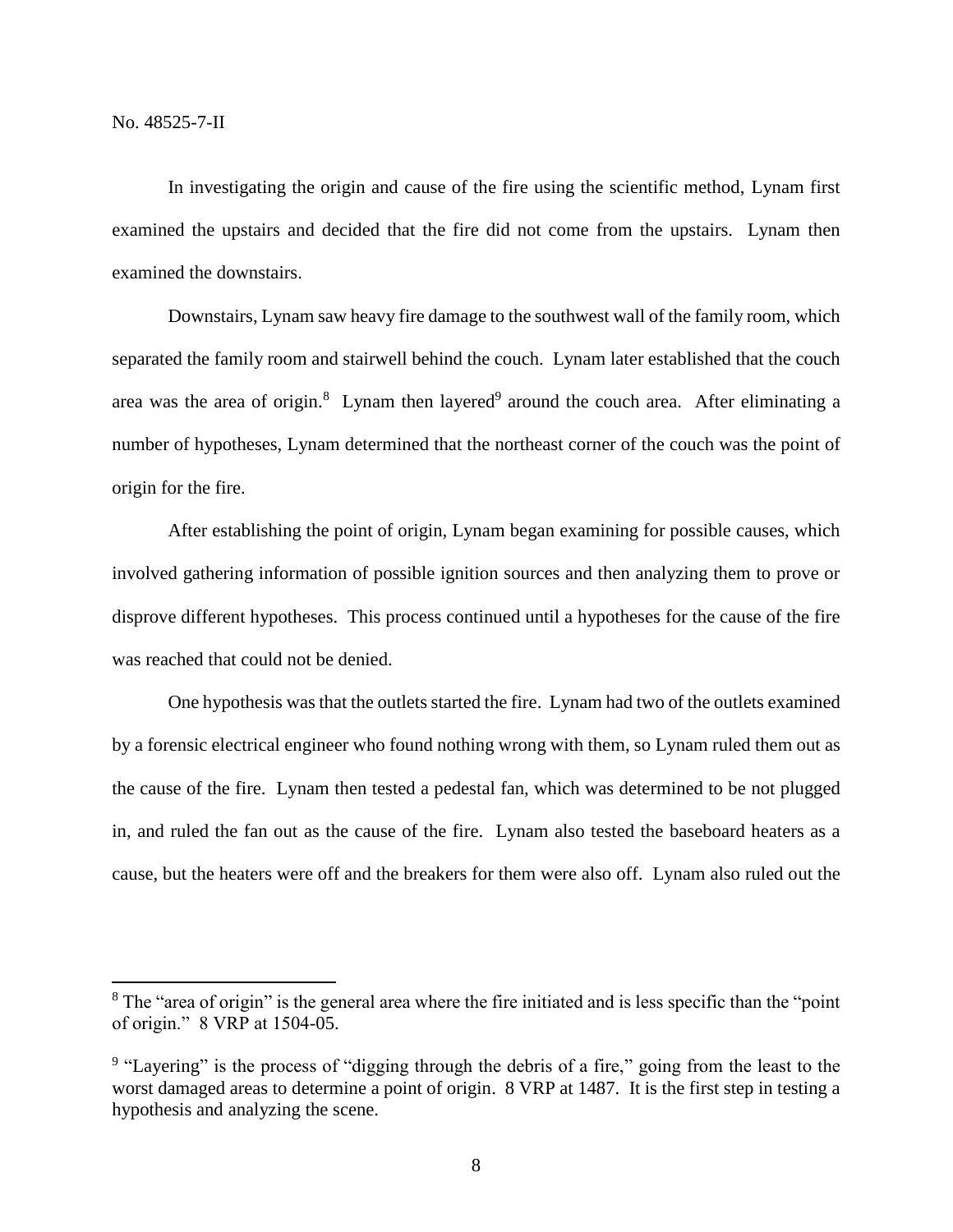television, fireplace insert, a coffee can, speakers, ceiling fan, bookshelf area, foosball table, and smoking as causes of the fire.

Lynam then considered the hypothesis that an ember from the fireplace upstairs came downstairs and caught the couch on fire. Lynam later conducted a test of that hypothesis and ruled it out. Lynam testified that embers could come downstairs through the vent and ignite something, but only if the embers were scraped off the hearth and put into the vent. And even then, the embers that made it down the vent were incapable of igniting newspaper.

Lynam also hypothesized whether a beanbag chair lit on fire next to the couch could catch the couch on fire. He tested the hypothesis by using a beanbag chair like the one that had been in the house, placed it next to a leather couch, and lit the beanbag chair on fire. The beanbag chair created a pool of fire, which went under the couch and caught the couch on fire. After the couch was done burning, Lynam saw the same burn pattern on the couch that he saw in the O'Neil home, and he smelled the same burning tire aroma that Kelly had reported.

Ultimately, Lynam concluded that the "fire was ignited by application of a handheld flame to combustibles placed on or near the northeast corner of the couch," and it was an incendiary fire. 15 VRP at 2851. Lynam admitted that he did not review the entire sheriff's office case file before generating his report, but that there was nothing in the sheriff's case file that made him want to change his conclusions after he did a complete review of the case file.

5. Dale Mann

Arndt called Dale Mann as a witness. Mann is a senior forensic chemist who has several fire and arson investigation certifications and is experienced with reviewing materials from a particular incident.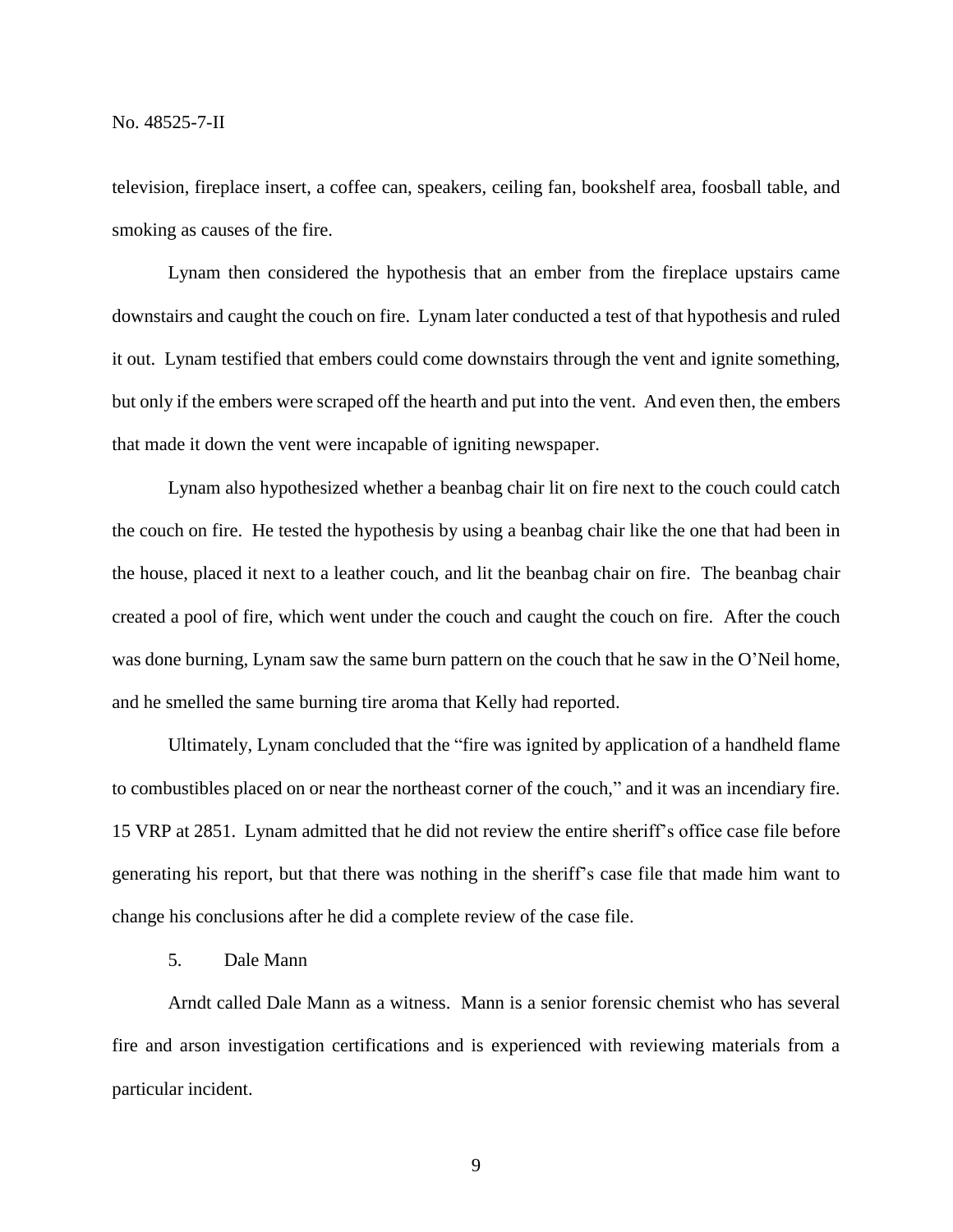No. 48525-7-II

 $\overline{a}$ 

Mann testified that he was hired only to review Lynam's origin and cause investigation. Like the other witnesses, Mann also testified that NFPA 921 is the accepted standard for fire investigations. NFPA 921 requires the use of the scientific method and requires scientific evaluation of the evidence and processes. Mann stated that he did not perform an origin and cause investigation or a technical review using the scientific method required by NFPA 921 or conduct a scientific evaluation of the evidence or Lynam's processes. Instead, his review combined aspects of a technical review and a peer review.<sup>10</sup> Mann admitted that most fire investigators do not conduct the type of review that he did in this case. Instead, the most common method used by people when they do the type of review he did "is outlined in [NFPA] 921." 21 VRP at 4059.

The State moved to exclude Mann's testimony on the basis that Mann did not follow the methodology set forth in NFPA 921, which is the standard that should be employed and is the most common method used. The State argued that Mann should not be allowed to opine about the appropriateness of Lynam's investigation when Mann's review did not follow the proper methodology, and because Mann did not follow the proper methodology, his opinions were not trustworthy. The trial court allowed Arndt to voir dire Mann outside the presence of the jury prior to ruling on the State's motion to exclude.

During voir dire, Mann testified NFPA 921 removes the subjectivity of information used by fire investigators and relies on data that has been validated. A witness statement is not data that should be a considered in an investigation until it is validated, verified, or its accuracy is

<sup>&</sup>lt;sup>10</sup> "Peer reviews" are done on "white papers or articles that are going to be published in a professional journal" and are done by people who have no association with the author of the reviewed material. 13 VRP at 2472-73; 19 VRP at 3732.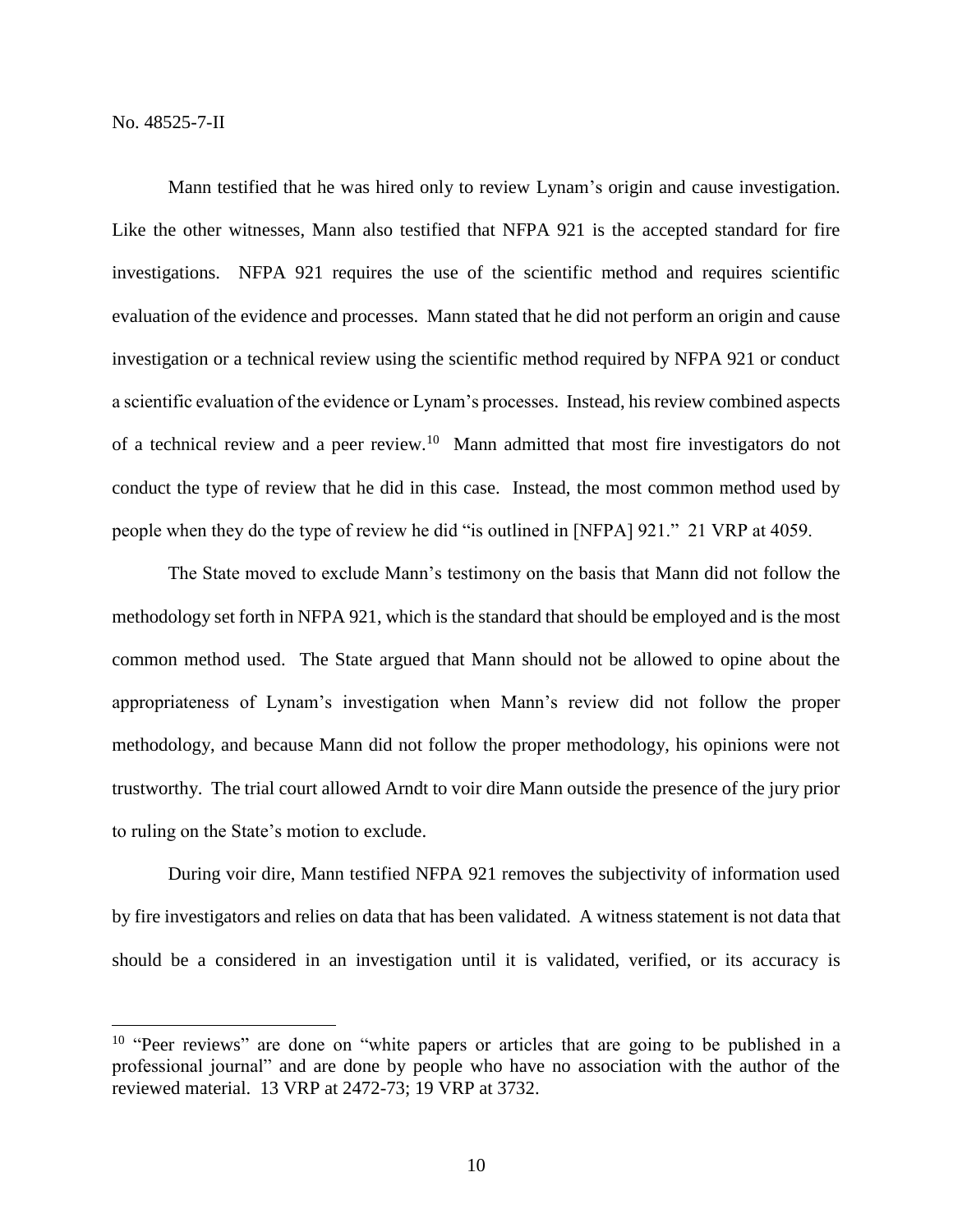authenticated. Typically, data is used to test a hypothesis, and it is contrary to the scientific method to test a hypothesis using speculative or unverified information. He does not consider things that are not data in rendering his opinions.

After a cursory review of Lynam's investigation, Mann concluded that Lynam's file did not include "a tremendous amount of data" and that there was not enough data to ascertain origin and/or cause of the fire. 19 VRP at 3618-19. Despite this conclusion, Mann did agree that Lynam was correct that the origin of the fire was in the downstairs family room.

Although Mann could render his opinion based only on Lynam's investigation file, for the purposes of litigation, Mann went out to the fire scene to collect more data to "further examine the hypothesis" Lynam presented as the origin and cause of the fire. 19 VRP at 3620. Lynam did not validate the witness statement that a beanbag chair was on the foosball table, but Mann relied on that unverified witness statement to challenge Lynam's investigation into the origin and cause of the fire. And in challenging Lynam's investigation into the origin and cause of the fire, Mann did not conduct tests to rule out other possible origins or causes of the fire, like the ceiling fan or the pedestal fan, which is required under NFPA 921.

After voir dire, the State argued that Mann did more than a review of Lynam's fire investigation file. Instead, Mann actually conducted selective testing to reach an origin and cause conclusion solely for the purposes of litigation without following the scientific method required by NFPA 921.

The trial court agreed with the State that Mann "is taking nibbles at doing an origin and cause" investigation, picking and choosing what aspects of the fire scene he wanted to investigate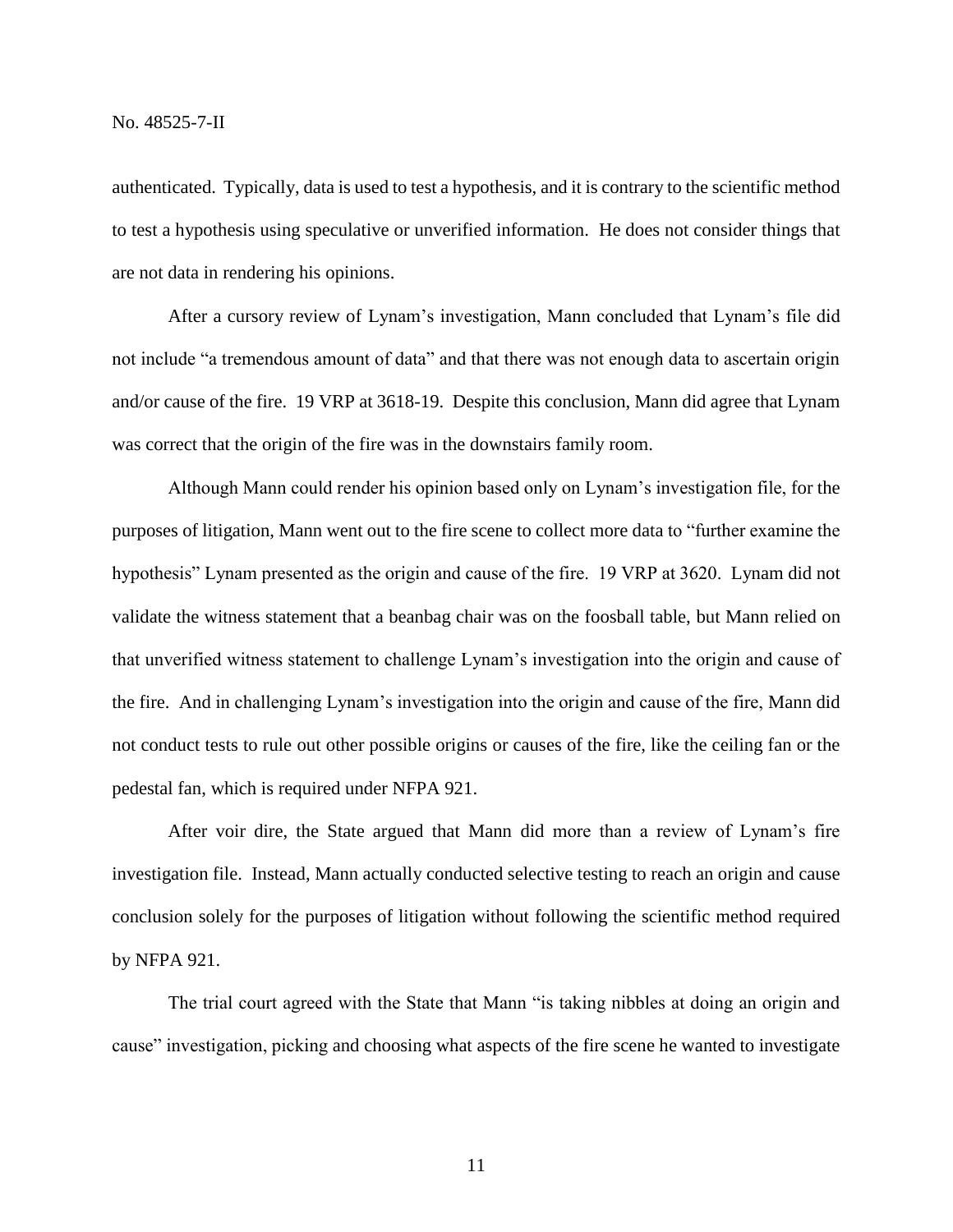No. 48525-7-II

in furtherance of litigation without following the scientific method required under NFPA 921. 19

VRP at 3650. The trial court stated:

It is not a problem that he goes to the scene, … but it is a problem when he starts to test … because at that point in time he becomes an investigator. And an investigator, if he is to be considered reliable … if he's going to do an origin and cause, that's fine, let's call it that. But he hasn't done that. He said many times over he didn't do an origin and cause.

19 VRP at 3650-51. The trial court ruled that although Mann agreed with Lynam's opinion about the origin of the fire, Mann could not give an opinion on the ultimate origin and cause of the fire. However, Mann was allowed to testify as to his opinions about the procedures Lynam used in reaching his conclusions about the origin and cause of the fire. Thus, Mann could not testify as to his own opinion of the origin and cause of the fire and he could not testify as to any testing he conducted to reach such an opinion.

a. Melted bucket

On direct examination, Arndt sought to introduce testimony from Mann that he found the remnants of a melted plastic bucket near where Lynam believed was the point of origin for the fire. Mann investigated that area of the floor to gather data to test Lynam's hypothesis. The bucket was adhered to the floor and Mann detached it from the floor with a shovel. Mann was prepared to testify that he lifted the bucket and found a protected area underneath, which meant that the fire could not have started there. Arndt sought to introduce this testimony to disprove Lynam's conclusion that the origin of the fire was near the couch and that the cause was a beanbag that had been set on fire.

The trial court excluded Mann's testimony about lifting the bucket and his findings following that lifting, reasoning that lifting the bucket constituted testing. However, the trial court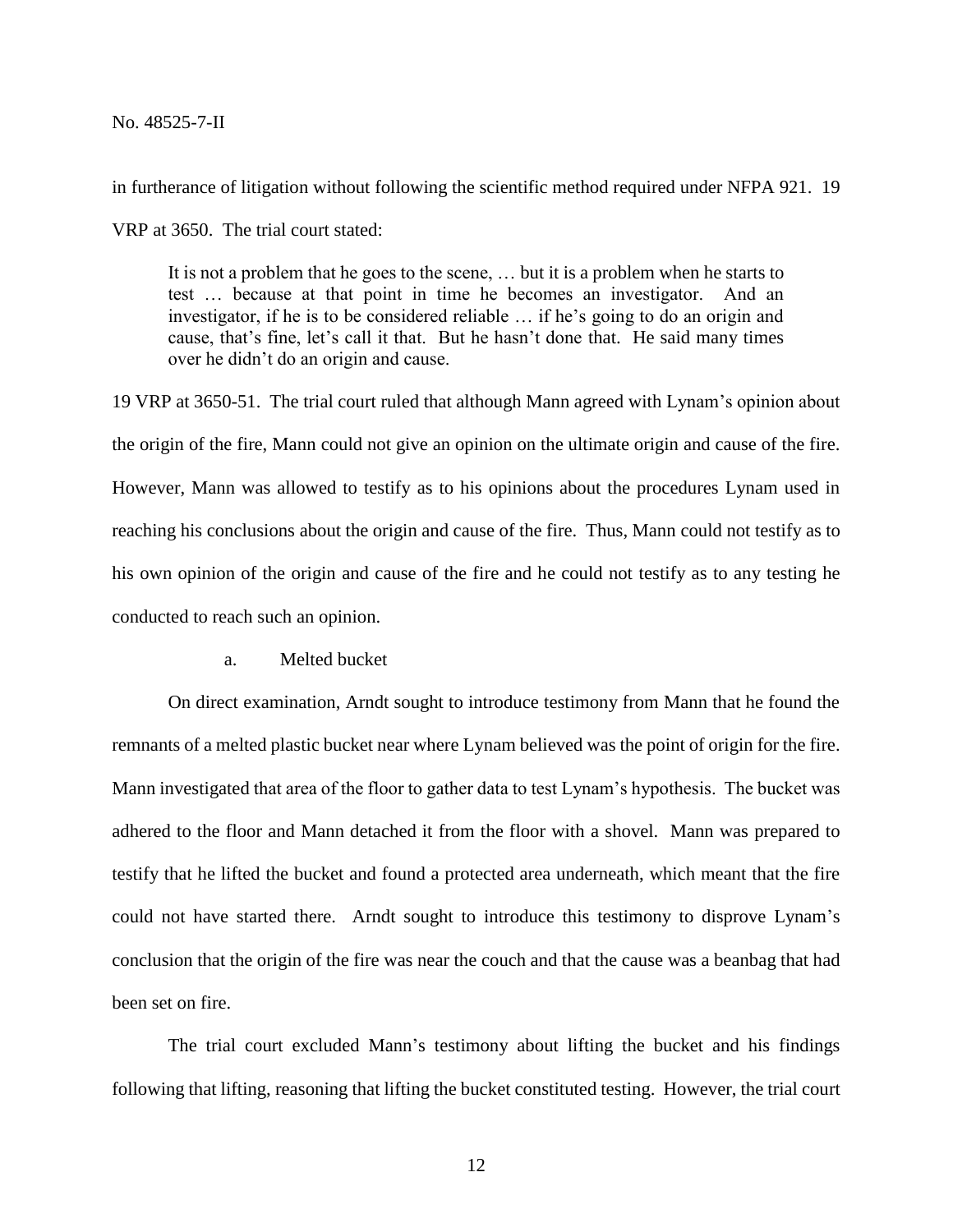did allow Mann to testify that he observed the remnants of a melted plastic bucket by the east end of the couch and that the remnants protected the floor; that such buckets were made of polyethylene and that polystyrene is the material in beanbag chairs; that polystyrene survives fire better than polyethylene; and that if the bucket survived, he would have expected the polystyrene pool of liquid from the beanbag chair to survive as well.

b. Plastic container

Mann testified that he found remnants of a plastic container by the hearth downstairs and other debris. The plastic was stuck to the floor and did not move if you nudged it. Arndt then asked Mann about protected areas and Mann said,

I have seen tens of thousands of protected areas in my career. As soon as you have a piece of plastic that's been melted or stuck to a surface, the surface under that material, if the bottom side of that plastic is in pristine condition, that says that the surface it was attached to never went above the melting point of the material that is adhered to it.

20 VRP at 3960. No further questions were asked regarding the plastic container.

c. Demonstrative evidence

Arndt sought to question Mann about a demonstration that he performed in his lab and pictures from that demonstration. Arndt insisted that it was not a test but a demonstrative exhibit that showed the principle of open flame combustion. The trial court initially stated that it did not see it as relevant, but allowed Arndt to put on an offer of proof.

The first part of Mann's demonstration involved a carpet with a pool of ignitable liquid that was lit on fire, leaving a protected area. The second part of Mann's demonstration involved a bag of plastic packing peanuts that was lit on fire. When questioned by the State, Mann admitted,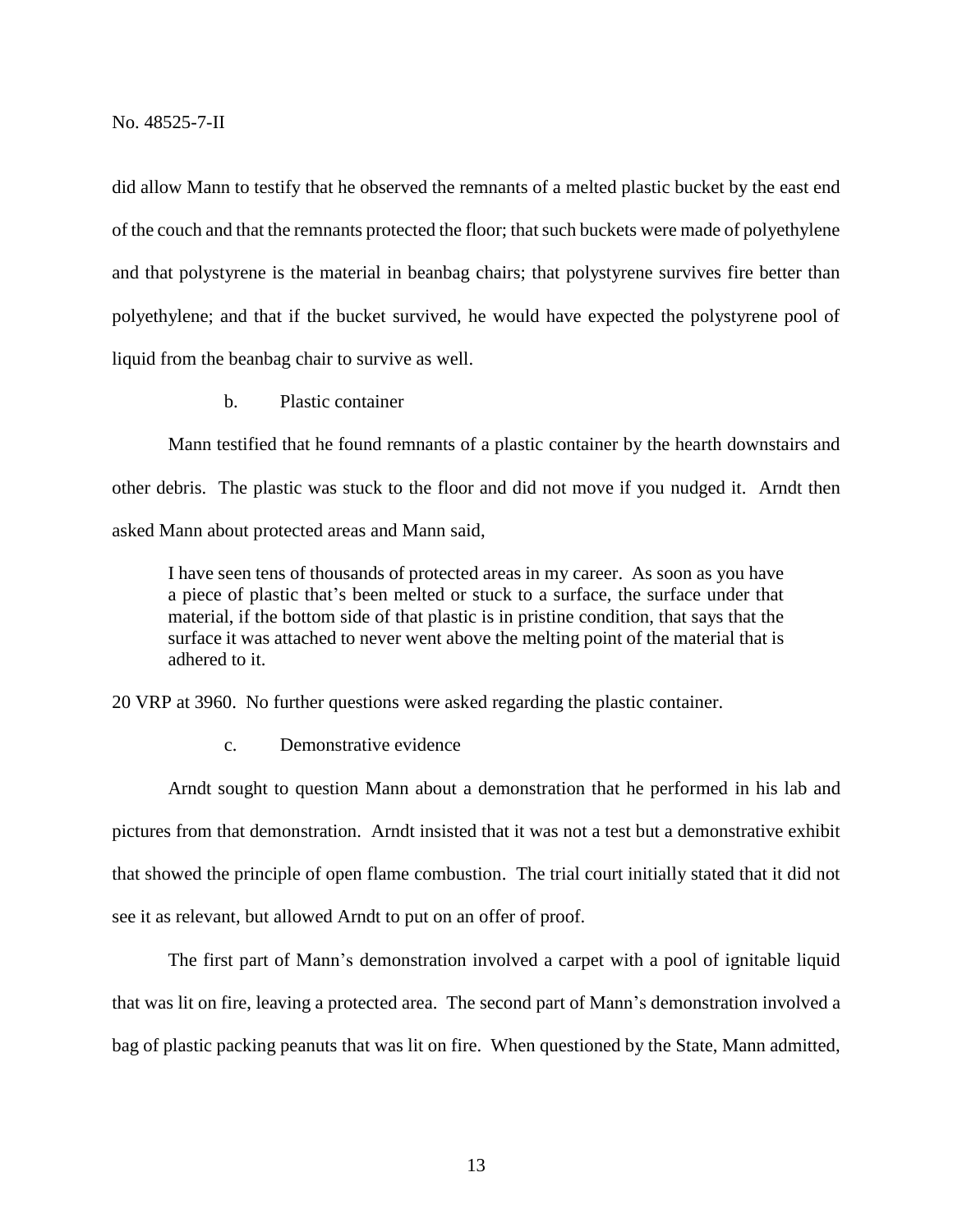$\overline{a}$ 

[W]hen push comes to shove, my conclusion of the interpretation of spalling $[11]$  by Fire Marshal Lynam and the fact that it was caused by a [beanbag] chair placed there contradicts the scientific principles involved in combustion of a plastic like that.

20 VRP at 3998. Mann went on to state that the demonstration "educates the jury so that they can understand whether or not interpretation presented for certain symptoms are reasonable or not." 20 VRP at 4000. Arndt stated that the demonstrative evidence would be used to show "that data was inconsistent with what you would expect to see there, which would be . . . a burn pattern as opposed to spalling." 20 VRP at 4002.

The trial court excluded evidence of Mann's demonstration. The trial court reasoned that the proffered evidence constituted testing and did not "replicate the situation and the circumstance that we have in this investigation." 20 VRP at 4004. Rather, the evidence compared Mann's conclusions and what he believed spalling or the burn marks would look like to what Lynam testified to, which went beyond the scope of what Mann was allowed to testify about based on the court's prior ruling.

d. Review of reports

The State moved to exclude Mann's testimony about materials not produced by the fire marshal, such as police reports and coroner's reports. The State argued that such reports were not included in Lynam's file and that Mann's opinions based on such reports were not "based on what all of [the] fire science folks do." 19 VRP at 3745.

<sup>&</sup>lt;sup>11</sup> "Spalling" is the flaking of concrete that occurs when the moisture or the hydrated water in the concrete is forced to evaporate quickly. Such a process may create a dog leg pattern.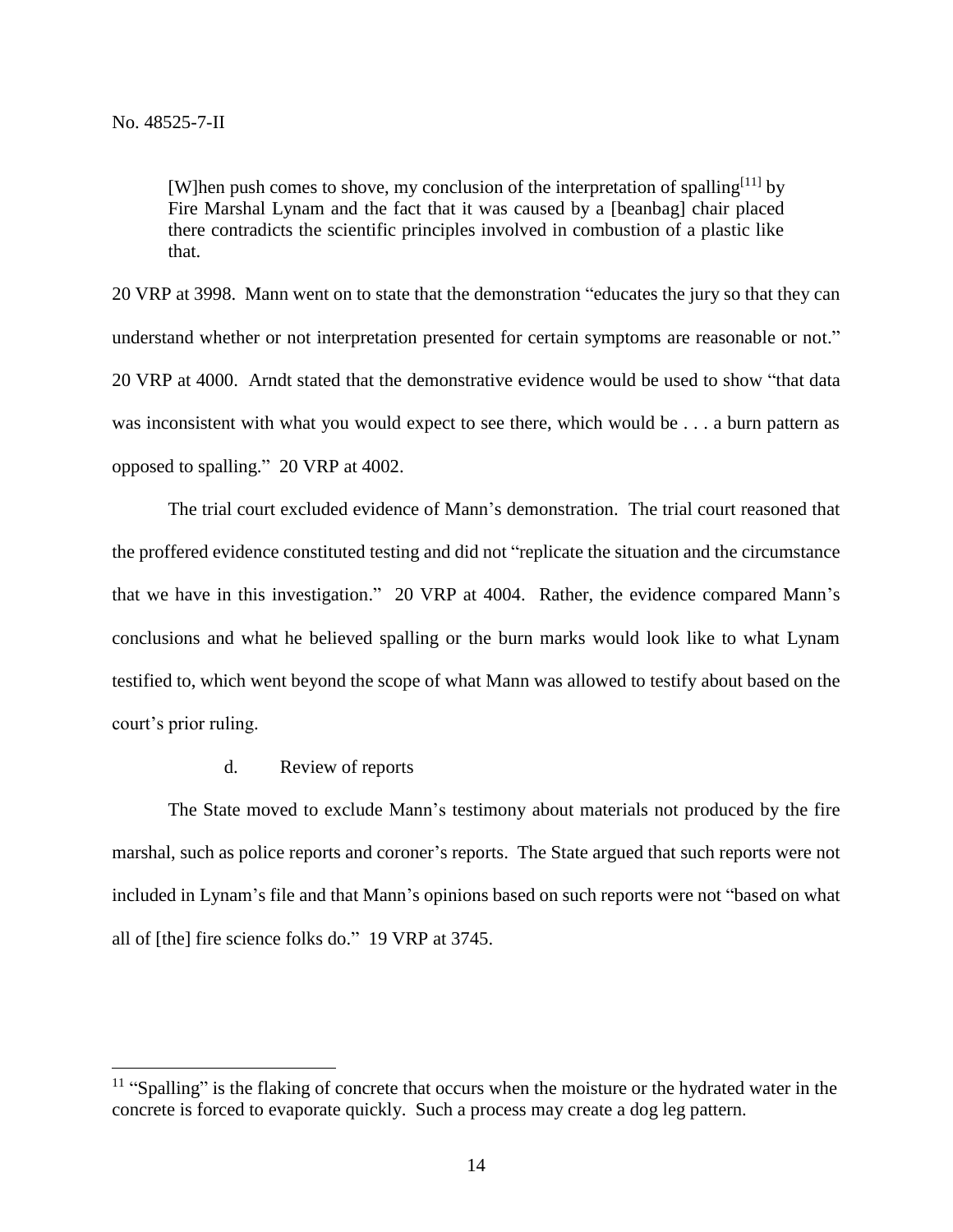The trial court ruled that Mann would not be able to give an opinion that was based on what a police report said, nor would he be able to reference the police reports or coroner's reports. The trial court reasoned that Mann had not shown that experts in the field of evaluating fire investigations reasonably relied on police reports. In an offer of proof, Mann then testified that reports and interviews conducted by law enforcement would be commonly considered in his field. But the trial court stood by its ruling.

# e. Polystyrene test results

In an offer of proof, Mann testified that one of the tests he performed was based on a witness's statement that there was a beanbag in the area by the foosball table. He stated that this test would show the presence of polystyrene, which would be evidence of the beanbag chairs. Mann's testing found polystyrene by the foosball table, but not by the couch. Mann's results from the polystyrene tests were offered to disprove Lynam's hypothesis on origin and cause—that there were beanbag chairs by the foosball table and that one of them was moved near the couch.

The trial court excluded Mann's testimony about the results of his polystyrene testing because

[if the court] were to allow [Mann] to testify to the polystyrene testing, that effectively allows this witness to go through a fire scene and pick out areas that he believes are important for purposes of this litigation to advance or diminish certain aspects of the scene.

If he were to do an origin and cause, he would need to follow the scientific method and eliminate various hypotheses.

Instead by focusing on one area, which seems to be this foosball area, he's taking one hypothesis and testing it. And not eliminating, under the scientific method, the entire scene. And that was especially evident when asked about the fan. Because he said himself, well, I knew that the investigation was inadequate because the Fire Marshal didn't test the fan.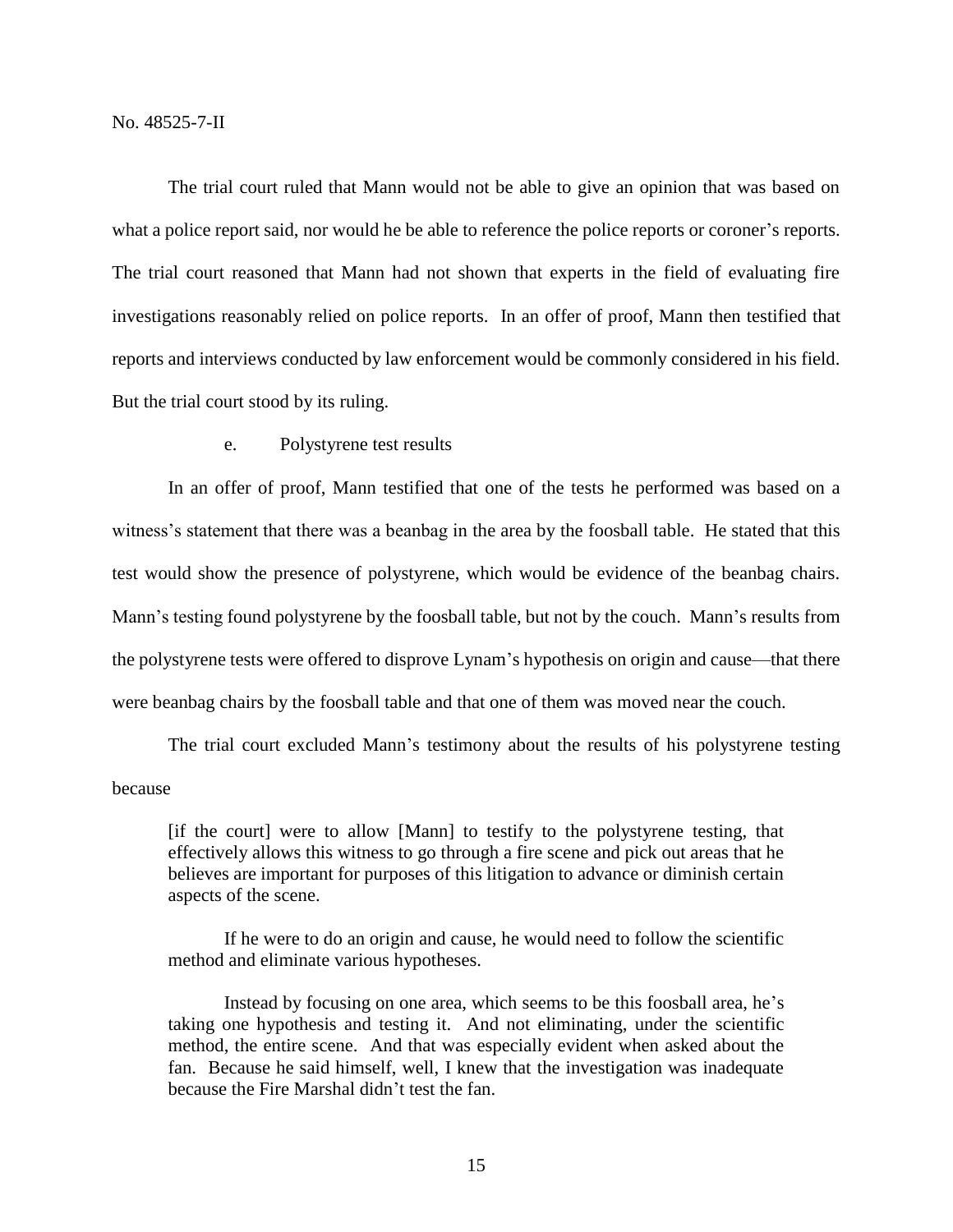Well, that was apparent. And he said he didn't need to do anything more than that. He didn't pick up the fan to see if it worked.

If his belief that that was enough for him to make the analysis that the fire marshal didn't do the work he needed to do, that same analysis could have been done with the foosball area.

It would have been, well, the Fire Marshal didn't evaluate the foosball area, period. Instead he went a step further. And it is this court's review, in furtherance of litigation to test that area for polystyrene, and that's where he exceeds his limits.

19 VRP at 3651-52.

f. Flashover

Mann testified that "the lowest area of burn, particularly in the case of flashover, may not

be the origin of the fire." 20 VRP at 3814. The trial court excluded Mann's opinion as to whether

the room in which the fire originated flashed over, but allowed him to testify to the indicators of

flashover that he found. Mann testified that

[a]ll this kind—these patterns here are all concrete that chipped up. It means it got very hot. It means we had—and the carpet that overlaid that area was pretty burned up. It was consumed in the fire. It said we had a tremendous amount of energy or a broad area that was radiating down to the floor. We know that doesn't burn as well as newspaper, so we know we had more than 20 kilowatts per square meter of energy, and that is a classic definition of flashover.

20 VRP at 3827-28. Mann also testified that

I believe that that fire scene had practically every post-fire indicator for flashover. And it had many indicators in the sequence, if you look at the timeline of flashover.

So, yes, it had many—there's nothing at all inconsistent with anything about that fire to indicate that it did not go to flashover.

20 VRP at 3894.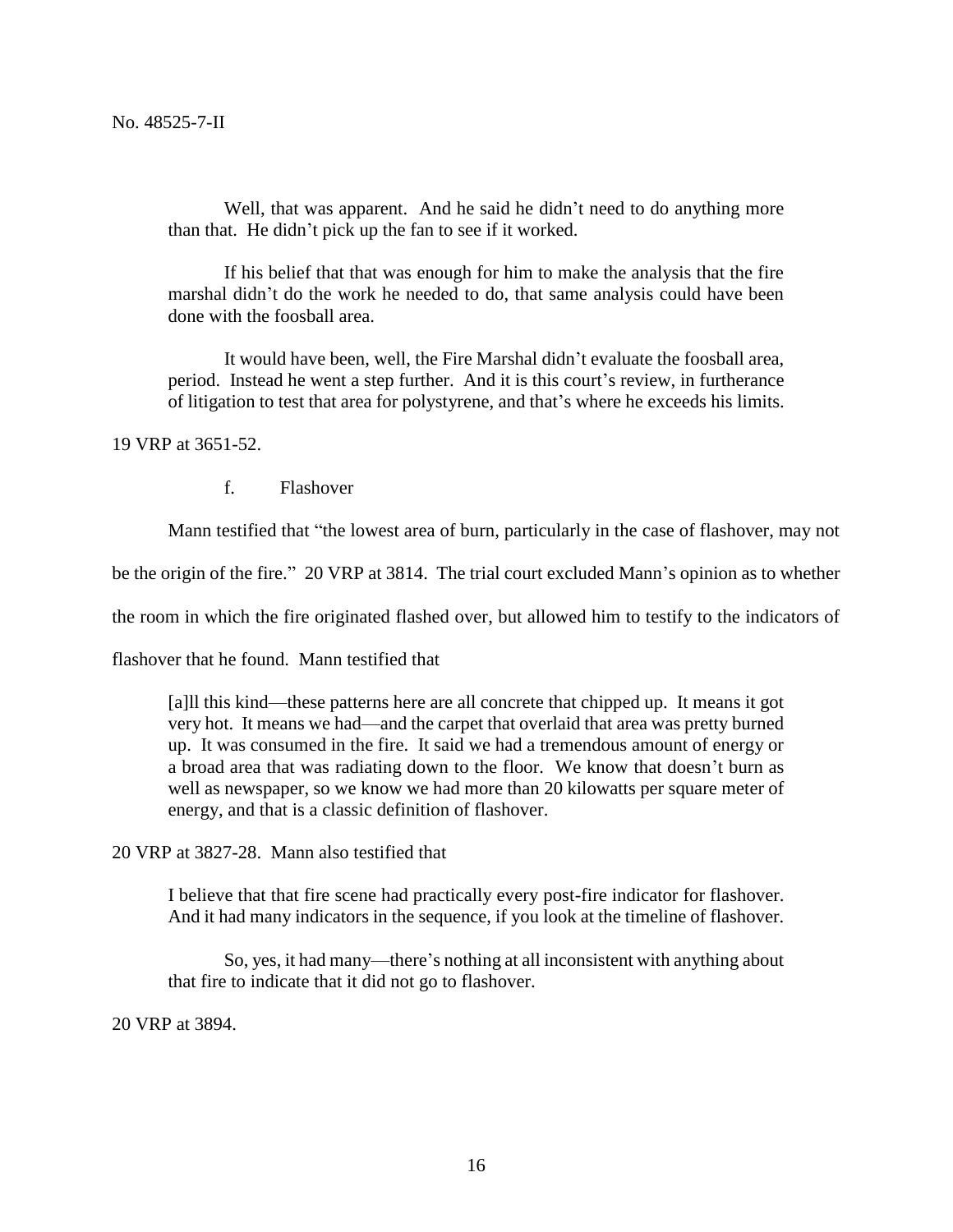No. 48525-7-II

## g. Smoke visibility

Mann also testified as to the visibility of smoke in the living room at the time of the fire. He stated that he did not see that the fire marshal had considered whether the lights were on or off in the room, whether there was a window covering, or whether there might be light coming in from the window. He also testified that he looked at how apparent smoke would be upstairs and that "[i]t seem[ed] obvious to [him] that there is smoke upstairs." 20 VRP at 3897.

Mann evaluated the hypothesis that Thomas should have noticed smoke in the living room when he walked by the vents by the fireplace. Mann tested the hypothesis by gathering data from online resources about the distance of nearby streetlights, including aerial images of the O'Neil house. In the end, Mann said that he did not have an answer to the hypothesis. The State moved to strike the testimony, but the trial court only issued a warning and did not grant the State's motion.

## E. VERDICT AND SENTENCING

The jury found Arndt guilty as charged. The trial court sentenced Arndt to life in prison without the possibility of parole for her aggravated first degree murder conviction with aggravating circumstances and special allegations of first degree arson, domestic violence, and a particularly vulnerable victim. The trial court did not impose a sentence for her first degree felony murder conviction predicated on first degree arson, but the conviction for first degree felony murder remained in the judgment and sentence. The trial court ordered the sentences for her remaining convictions for first degree arson and second degree assault to run concurrent to the aggravated first degree murder conviction.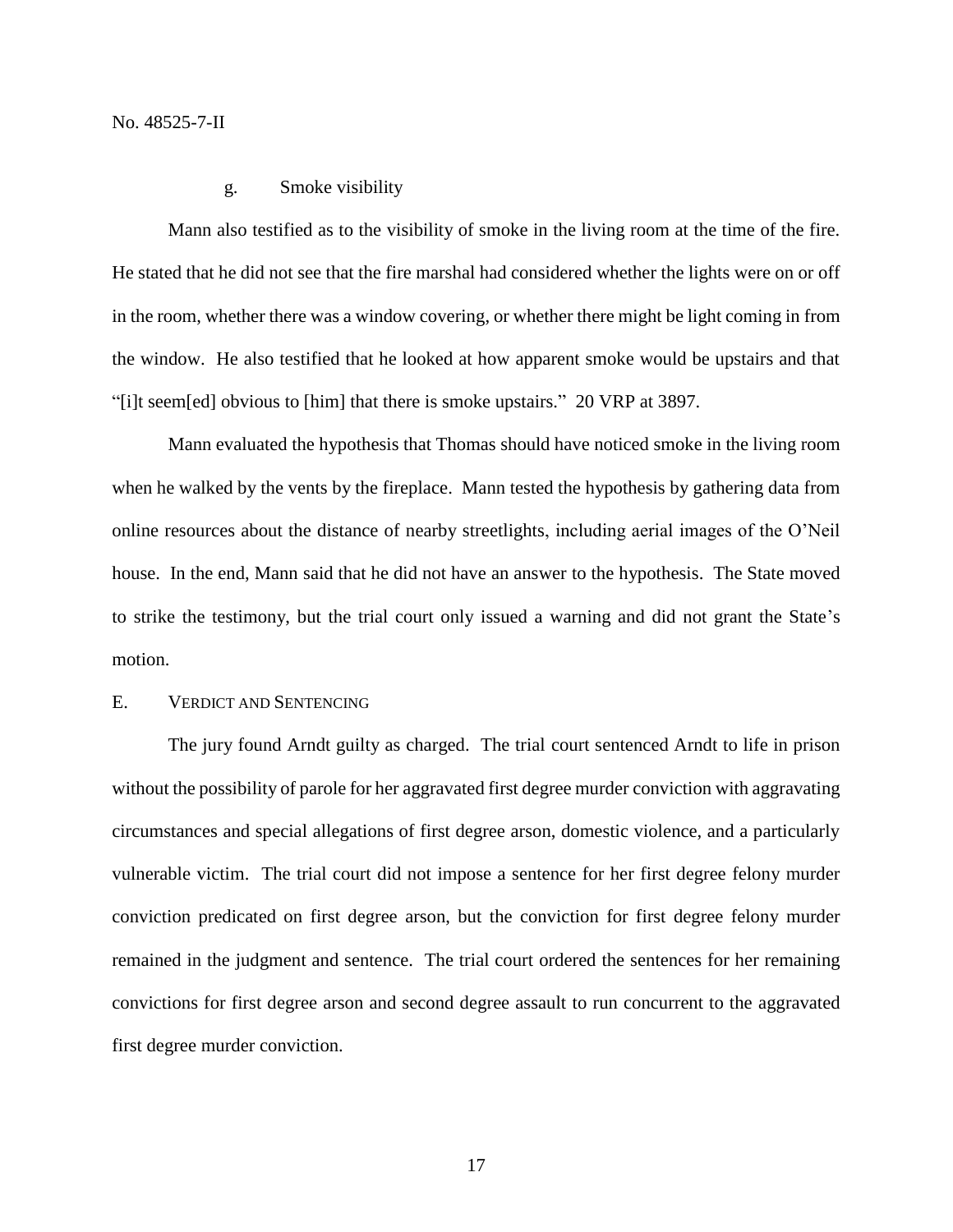$\overline{a}$ 

Arndt appeals her convictions.

#### ANALYSIS

#### A. STANDARD OF REVIEW

Arndt argues that we should apply a de novo standard of review to the trial court's exclusion of Mann's and Hanson's testimony because the trial court's ruling implicated her constitutional right to present a defense. However, the State argues that an abuse of discretion standard should be applied. We apply the abuse of discretion standard.

The United States Constitution and the Washington State Constitution guarantee defendants the right to present a defense. U.S. CONST. amend. VI, XIV; WASH. CONST. art. I, § 22; *State v. Wittenbarger*, 124 Wn.2d 467, 474, 880 P.2d 517 (1994); *State v. Yokel*, 196 Wn. App. 424, 433, 383 P.3d 619 (2016). Accordingly, a defendant has a "right to present a defense 'consisting of relevant evidence that is not otherwise inadmissible.'" *State v. Mee Hui Kim*, 134 Wn. App. 27, 41, 139 P.3d 354 (2006) (quoting *State v Rehak*, 67 Wn. App 157, 162, 834 P.2d 651 (1992)), *review denied*, 159 Wn.2d 1022 (2007). However, this right does not extend to irrelevant or inadmissible evidence. *State v. Jones*, 168 Wn.2d 713, 720, 230 P.3d 576 (2010); *State v. Aguirre*, 168 Wn.2d 350, 363, 229 P.3d 669 (2010). 12

<sup>&</sup>lt;sup>12</sup> The dissent would hold that the trial court erroneously excluded "crucial, highly probative testimony from Dale Mann." Dissent at 38. However, Mann's excluded testimony failed to satisfy both *Frye v. United States*, 293 F. 1013 (D.C. Cir. 1923) and ER 702, as discussed more fully below, and therefore, Mann's excluded testimony was not admissible. Even if "crucial" and "highly probative," expert testimony must meet the Frye test and ER 702 to be admissible. *Lakey v. Puget Sound Energy, Inc.*, 176 Wn.2d 909, 918, 296 P.3d 860 (2013).

Also, the dissent seems to conflate the burden of proof to show admissibility of an expert's testimony under *Frye* and ER 702 with the ultimate burden of proof in a criminal trial. *See* Dissent at 43. Arndt did not argue burden shifting in the trial court or on appeal.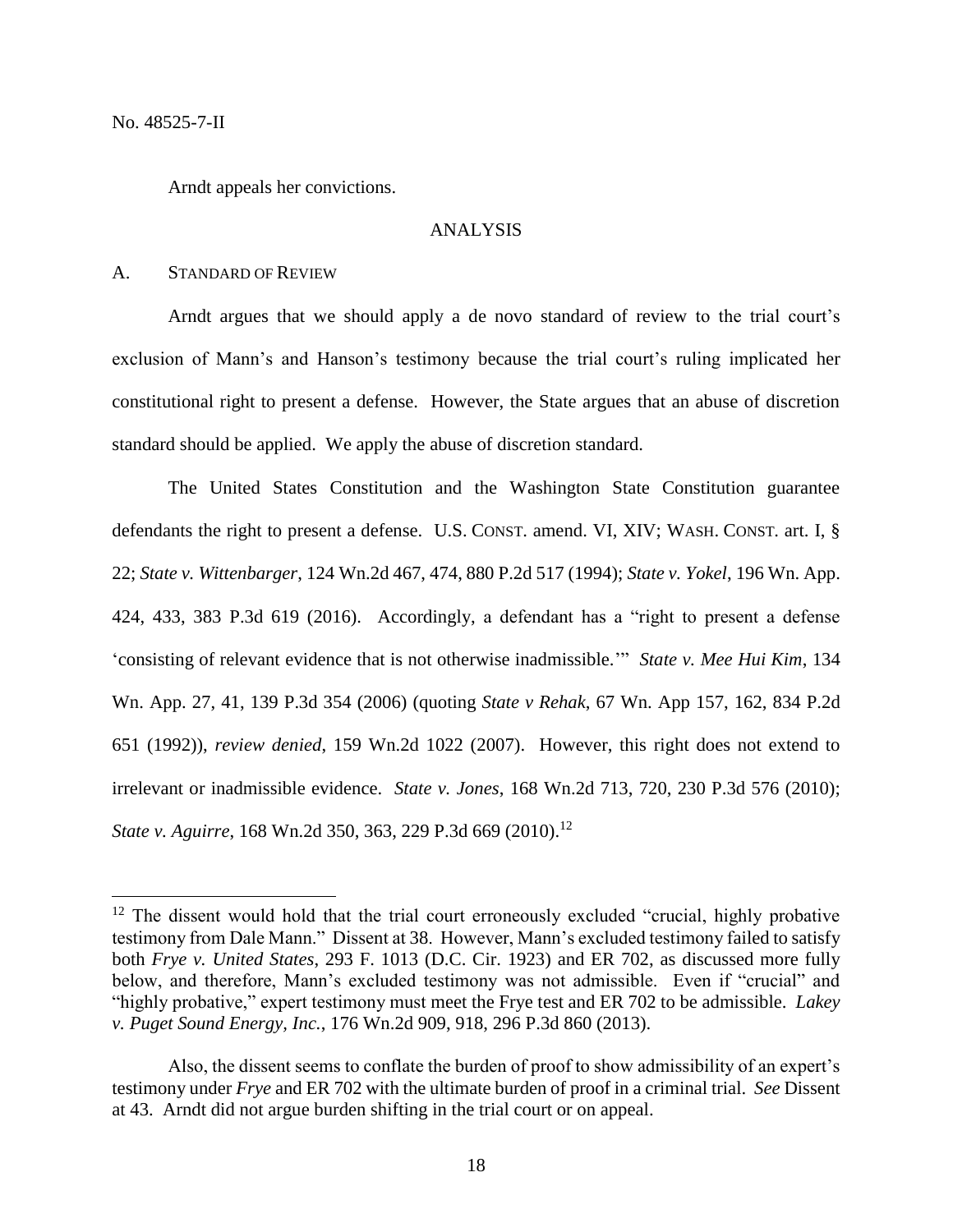We review a trial court's evidentiary rulings for an abuse of discretion. *State v. Clark*, 187 Wn.2d 641, 648, 389 P.3d 462  $(2017).<sup>13</sup>$  And we defer to the trial court's rulings unless "no reasonable person would take the view adopted by the trial court.'" *Id.* at 648 (internal quotation marks omitted) (quoting *State v. Atsbeha*, 142 Wn.2d 904, 914, 16 P.3d 626 (2001)).

Here, although Arndt argues her right to present a defense was violated, and thus, a de novo standard applies, the alleged violation occurred as a result of relevancy rulings made by the trial court. As a result, we apply an abuse of discretion standard of review.

# B. EXCLUSION OF EVIDENCE

Arndt argues that the trial court erred by excluding critical evidence that was relevant and admissible, including (1) Mann's testimony regarding a melted bucket, a plastic container, demonstrative evidence, his review of police reports, polystyrene test results, flashover, and smoke visibility; and (2) Craig Hanson's testimony on the fire marshal's policies and procedures. We disagree.

## 1. Mann Testimony

 $\overline{a}$ 

The trial court must exclude expert testimony involving scientific evidence unless the testimony satisfies both *Frye and* ER 702. *Lakey v. Puget Sound Energy, Inc.*, 176 Wn.2d 909,

 $<sup>13</sup>$  The dissent appears to agree that "a trial court's ER 702 decision on the admissibility of expert</sup> testimony" is reviewed under an abuse of discretion standard and that a defendant has no right to present inadmissible testimony, but the dissent then proposes a "different analysis" when "a criminal defendant offers expert testimony that has high probative value." Dissent at 40, 46, 49. In creating a new evidentiary standard, the dissent appears to ignore the basic premise that if an expert's opinion is not admissible because it fails to meet the requirements of *Frye* and ER 702, then the evidence must be excluded, regardless of its probative value.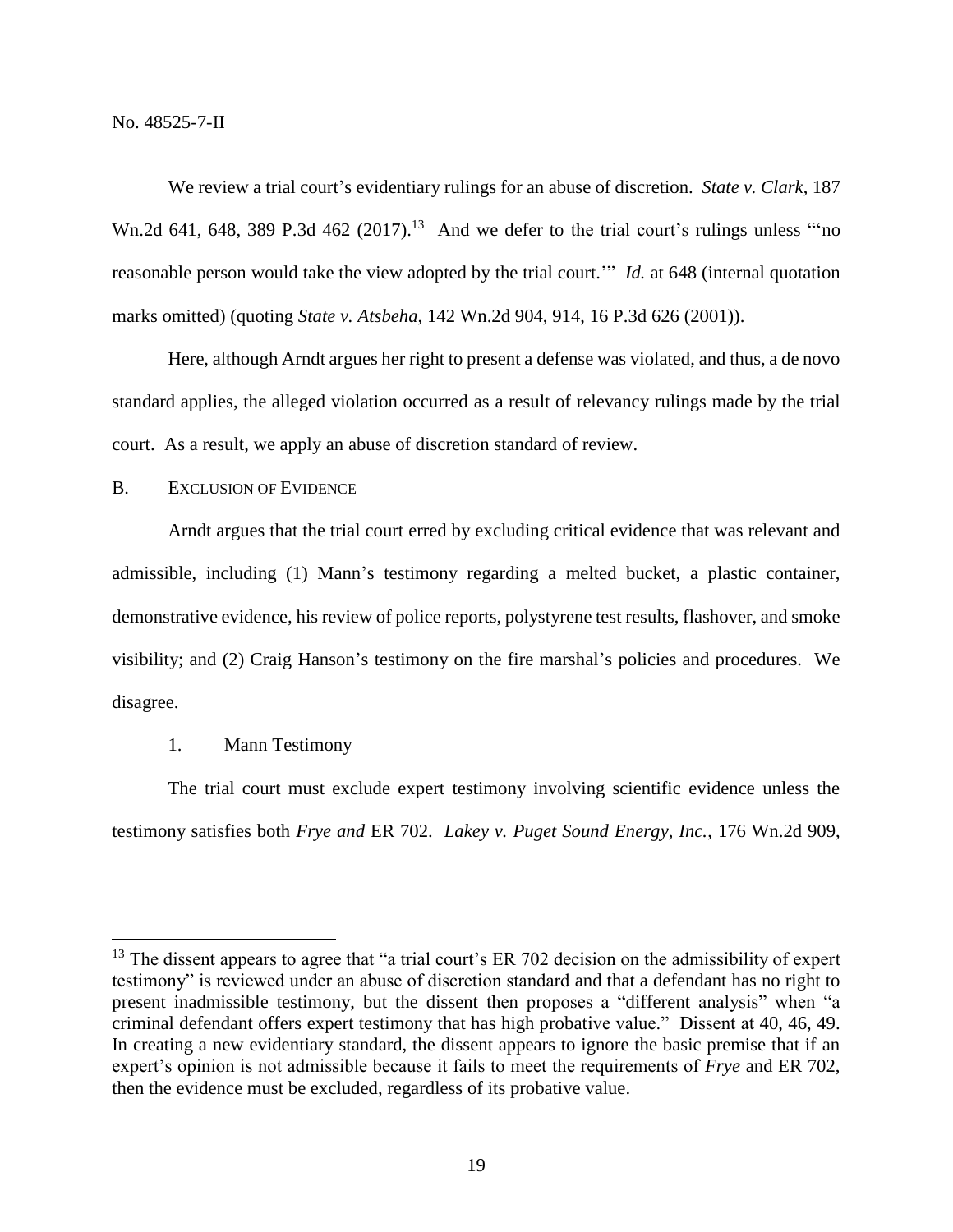$\overline{a}$ 

918, 296 P.3d 860 (2013).<sup>14</sup> To satisfy *Frye*, "the trial court must find that the underlying scientific theory and the 'techniques, experiments, or studies utilizing that theory' are generally accepted in the relevant scientific community and capable of producing reliable results." *Lakey*, 176 Wn.2d at 918 (internal quotation marks omitted) (quoting *[Anderson v. Akzo Nobel Coatings, Inc.](https://1.next.westlaw.com/Link/Document/FullText?findType=Y&serNum=2026090386&pubNum=0004645&originatingDoc=I78014a1289e611e28a21ccb9036b2470&refType=RP&originationContext=document&transitionType=DocumentItem&contextData=(sc.Default))*, 172 [Wn.2d 593, 603, 260 P.3d 857 \(2011\)\)](https://1.next.westlaw.com/Link/Document/FullText?findType=Y&serNum=2026090386&pubNum=0004645&originatingDoc=I78014a1289e611e28a21ccb9036b2470&refType=RP&originationContext=document&transitionType=DocumentItem&contextData=(sc.Default)).

Under ER 702, "[i]f scientific, technical, or other specialized knowledge will assist the trier of fact to understand the evidence or to determine a fact in issue," a qualified expert may provide opinion testimony thereto.<sup>15</sup> Such testimony is admissible if it would be helpful to the trier of fact, which is construed broadly. *State v. Morales*, 196 Wn. App. 106, 122, 383 P.3d 539 (2016), *review* 

<sup>&</sup>lt;sup>14</sup> The dissent's silence as to Mann's failure to satisfy the requirements of *Frye* seems to imply that the dissent would allow proffered expert testimony if it satisfies the requirements of ER 702, but not *Frye*. That is contrary to our Supreme Court's holding in *Lakey*, 176 Wn.2d at 918.

Also, the dissent concludes that "the State did not object to Mann's testimony based on *Frye.*" Dissent at 46. Here, there is no dispute that NFPA 921 is the scientific method followed in a fire investigation. Mann admitted that his review did not follow the methods required by NFPA 921 for the type of review he conducted. And Mann did not conduct an origin and cause investigation following the scientific method set forth in NFPA 921. While the State did not specifically cite to *Frye*, the State did argue that Mann "didn't use the proper methodology, which means his opinions aren't trustworthy." 19 VRP at 3603.

<sup>&</sup>lt;sup>15</sup> Under ER 703, experts are allowed to base their opinion testimony on facts or data that is not admissible in evidence if it is "of a type reasonably relied upon by experts in the particular field in forming opinions or inferences upon the subject." The otherwise inadmissible facts or data underlying an expert's opinion may be admissible for the limited purpose of explaining the basis for an expert's opinion, but it is not substantive evidence. *State v. Wineberg*, 74 Wn.2d 372, 384, 444 P.2d 787 (1968). However, the trial court should not allow expert opinions if the "expert can show only that he customarily relies on such material and if the data are relied on only in preparing for litigation." *In re Det. of McGary*, 175 Wn. App. 328, 340, 306 P.3d 1005, *review denied*, 178 Wn.2d 1020 (2013). In evaluating the underlying facts, the trial court has discretion to determine whether such information is sufficiently reliable to form the basis of the expert's opinion. *Id*.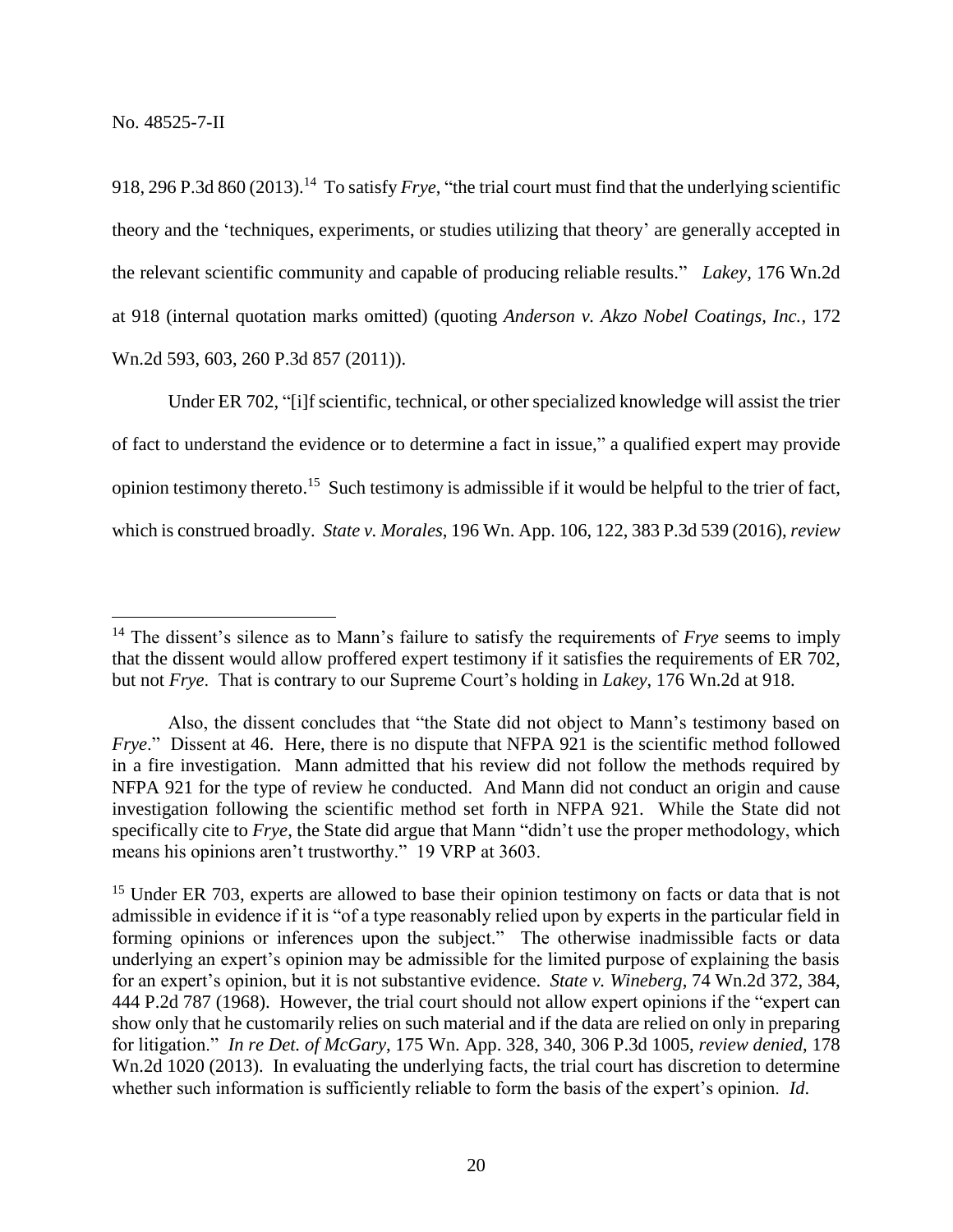*denied*, 187 Wn.2d 1015 (2017); *State v. Groth*, 163 Wn. App. 548, 564, 261 P.3d 183 (2011), *review denied*, 173 Wn.2d 1026 (2012). However, ER 702 excludes testimony where the expert fails to adhere to the reliable methodology. *In re Det. of McGary*, 175 Wn. App. 328, 339, 306 P.3d 1005, *review denied*, 178 Wn.2d 1020 (2013). Unreliable testimony is not helpful to the trier of fact and is properly excluded under ER 702. *Id*.

The trial court acts as a gatekeeper with respect to expert testimony and can exclude otherwise admissible evidence if it fails to meet the standards of the applicable rule of evidence. *State v. King County Dist. Court W. Div.*, 175 Wn. App. 630, 638, 307 P.3d 765, *review denied*, 179 Wn.2d 1006 (2013). The trial court has broad discretion in determining the admissibility of an expert's testimony. *McGary*, 175 Wn. App. at 339. And if the basis for the admission or exclusion of expert opinion is fairly debatable, we will not disturb the trial court's ruling. *In re Det. of Coe*, 160 Wn. App. 809, 818, 250 P.3d 1056 (2011).

## a. Melted bucket by the couch

Arndt argues that the trial court erred when it excluded Mann's testimony about what he saw after lifting a melted bucket found in the area where Lynam concluded was the point of origin. Specifically, Arndt argues that evidence Mann found after moving the melted bucket was relevant because it would have disproved Lynam's hypothesized ignition sequence, and thus was admissible. We disagree.

Relevant evidence is only admissible if it is not excluded by another rule. ER 402. And expert testimony may be excluded where the expert fails to adhere to the reliable methodology. *McGary*, 175 Wn. App. at 339. The methodology for conducting an origin and cause investigation was to follow the scientific method in NFPA 921, which involved (1) recognizing the need or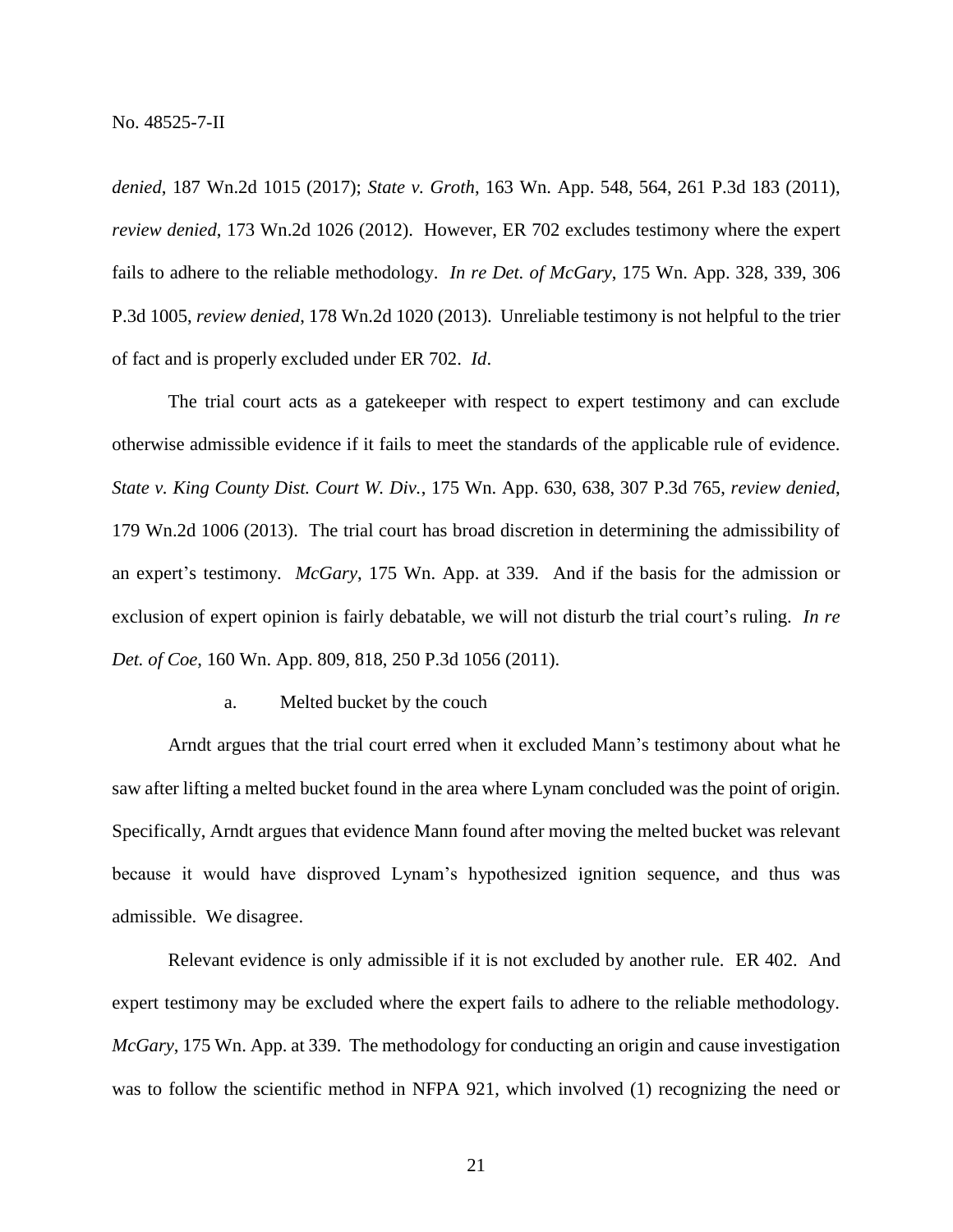$\overline{a}$ 

assignment, (2) defining the problem, (3) collecting data, (4) analyzing the data and testing probable hypotheses to prove or disprove the different hypotheses, and (5) determining the final theory.

Here, Mann stated that he was hired only to review Lynam's origin and cause investigation. In his review, Mann admitted that most fire investigators would not conduct the type of review he did and that he did not follow the methodology required by NFPA 921. Mann also admitted that he did more than a review of Lynman's investigation. Mann conducted selective testing solely for the purpose of litigation, and he did not follow the scientific method required by NFPA 921 in doing so. The trial court did not find Mann's testimony about origin and cause to be reliable. As a result, the trial court limited Mann's testimony about the melted bucket to his actual observations. Such a limitation was proper as *Frye* requires the trial court to find that "the underlying scientific theory and the 'techniques, experiments, or studies utilizing that theory' are generally accepted in the relevant scientific community and capable of producing reliable results." *Lakey*, 176 Wn.2d at 918 (internal quotation marks omitted) (quoting *Anderson*, 172 Wn.2d at 603). 16 Arndt failed to show Mann satisfied this requirement.

Arndt also argues that the evidence was admissible through Mann as a fact witness because it was within his personal knowledge, and it was admissible as the underlying factual basis for his

<sup>&</sup>lt;sup>16</sup> The dissent relies on *Colley v. PeaceHealth*, 177 Wn. App. 717, 312 P.3d 989 (2013), as a "more applicable civil case" than *Lakey*. Dissent at 45. We respectfully disagree because Colley did not address the issue of whether a proffered expert's testimony is admissible when it fails to meet the standard set forth in *Frye* and ER 702. Rather, the issue in *Colley* was whether the trial court erred in denying a motion to exclude experts' testimony when the experts had no opinions on causation. 177 Wn. App. at 727-28.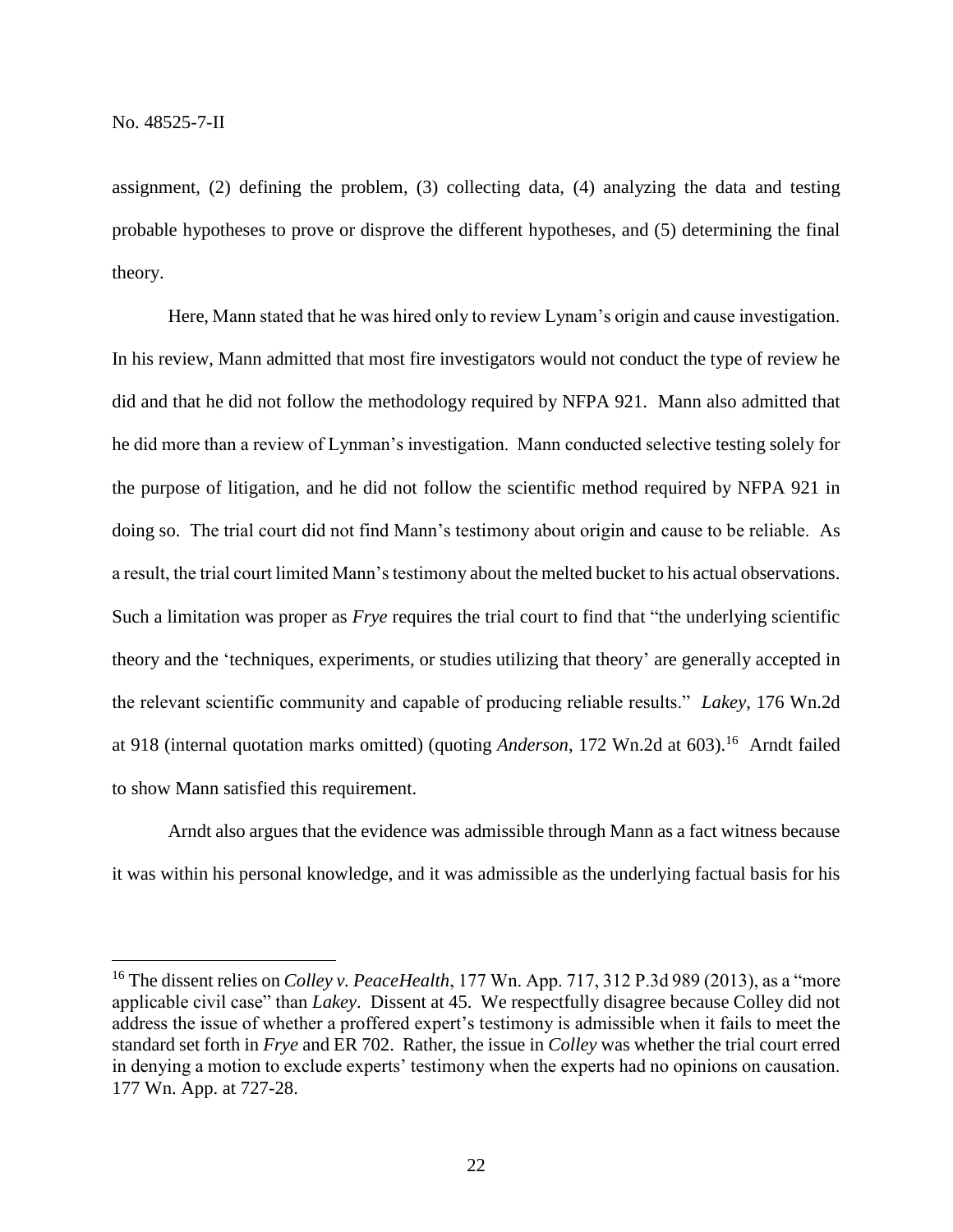conclusions on Lynam's investigation. However, Mann was more than a fact witness. Arndt proffered Mann as an expert that would testify to the significance of the melted bucket's presence, his findings related thereto, and how those findings disproved Lynam's hypothesis as to cause and origin of the fire. This would have required specialized knowledge. *See* ER 702.

Regardless, Mann was allowed to testify that he saw a melted bucket and why he thought the melted bucket was significant. Mann testified that he observed the remnants of a melted plastic bucket by the east end of the couch and that the remnants protected the floor; that such buckets were made of polyethylene and that polystyrene is the material in beanbag chairs; that polystyrene survives fire better than polyethylene; and that if the bucket survived, he would have expected the polystyrene pool of liquid from the beanbag chair to as well.

Thus, even though Mann was not allowed to testify about what he saw after he physically manipulated the melted bucket, Mann was allowed to testify as to why he thought the melted bucket was important. We hold that the trial court did not abuse its discretion in ruling that Mann could not testify to his lifting the melted bucket and what he saw after lifting that bucket.

b. Plastic container by the hearth and other debris

Arndt argues that the trial court erred when it precluded Mann from testifying about a plastic container that he found by the hearth, along with other debris. We disagree.

Mann testified that he found remnants of a plastic container and other debris by the hearth downstairs. Mann said that the plastic was stuck to the floor and did not move if you nudged it. The trial court reminded Mann that his testimony was not to go into testing or manipulation. No further questions were asked regarding the plastic container or other debris.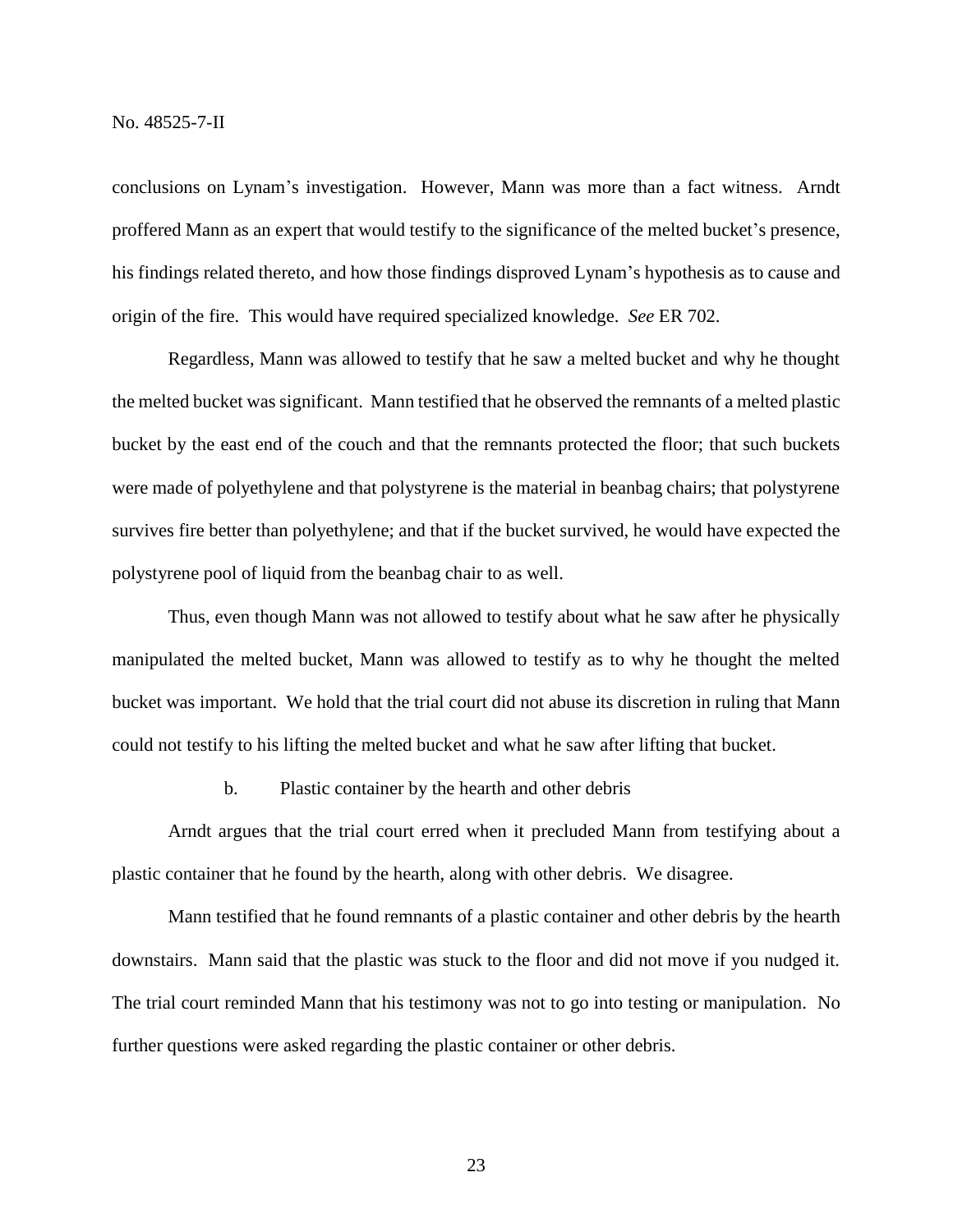While the trial court reminded Mann about the court's rulings as to the scope of his testimony, the trial court did not expressly exclude any testimony by Mann. Therefore, there is no trial court ruling for this court to review.

# c. Demonstrative exhibit

Arndt argues that the trial court erred when it excluded evidence of a demonstration that Mann performed, and the related testimony and photographs. We disagree.

The use of demonstrative or illustrative evidence is favored, and the trial court has wide latitude in deciding to admit or exclude demonstrative evidence. *In re Pers. Restraint of Woods*, 154 Wn.2d 400, 426, 114 P.3d 607 (2005). Such evidence is admissible if the experiment was conducted under substantially similar conditions as the event at issue. *State v. Hultenschmidt*, 125 Wn. App. 259, 268, 102 P.3d 192 (2004). Determining whether the similarity is sufficient is within the trial court's discretion, and the trial court's decision will not be disturbed on appeal absent an abuse of discretion. *State v. Finch*, 137 Wn.2d 792, 816, 975 P.2d 967 (1999) (plurality opinion).

Here, the trial court excluded evidence of Mann's demonstration because it was testing and did not "replicate the situation and the circumstance that we have in this investigation." 20 VRP at 4004. This rationale was within the trial court's discretion.

While Arndt argues that the purpose of the demonstrative evidence was to show a general principle and was not a re-creation of the fire conditions, defense counsel stated that the evidence would be used to show "that data was inconsistent with what you would expect to see there, which would be . . . a burn pattern as opposed to spalling." 20 VRP at 4002. This showed that the evidence was not only sought to be introduced to show a general principle, but also to prove what should have occurred. But the demonstration involved a carpet with an ignitable liquid lit on fire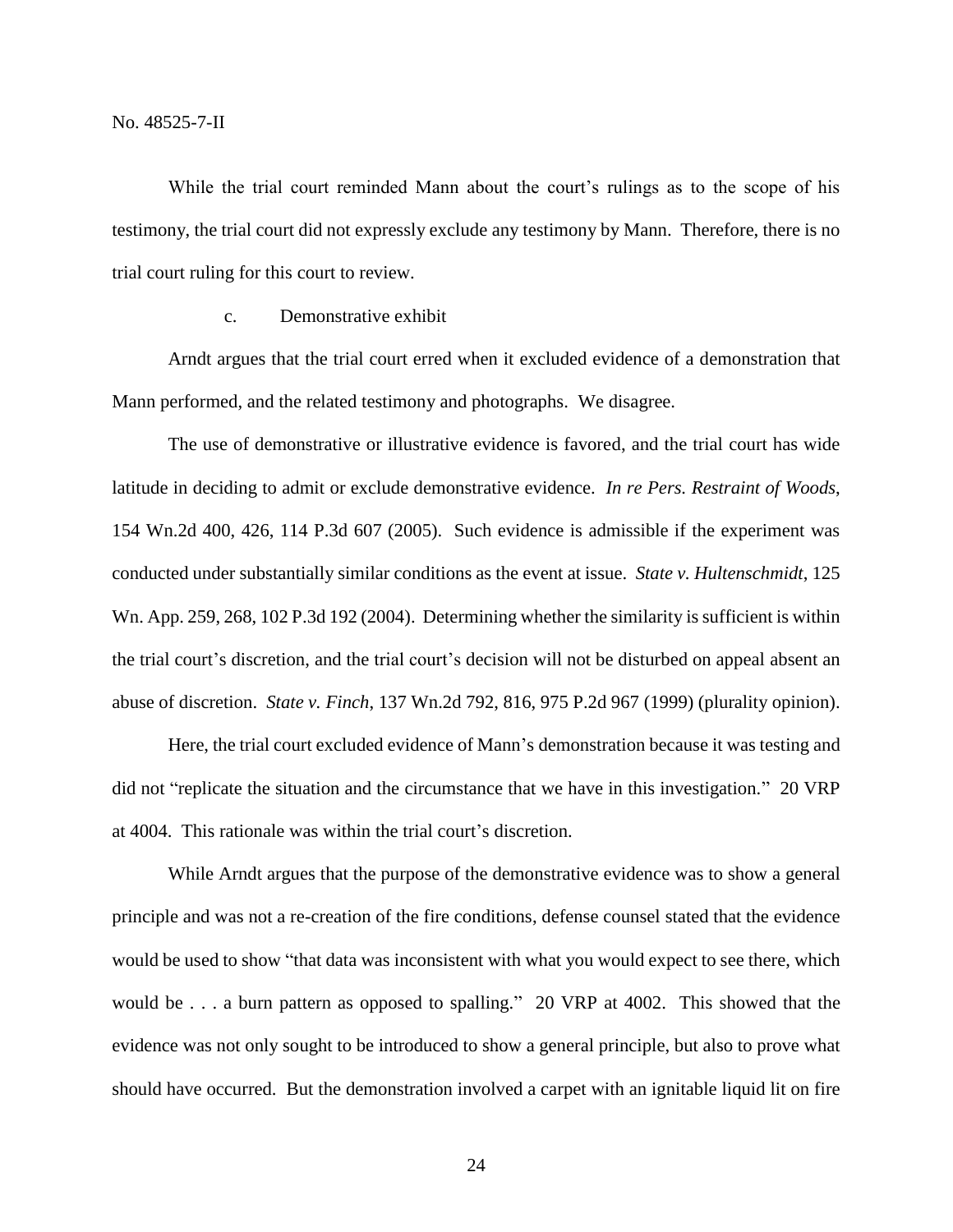and packing peanuts that were lit on fire. As a result, the trial court found that the conditions of the experiment were not similar to those in this case. Arndt fails to show that the trial court abused its discretion in excluding this evidence.

## d. Review of reports

Arndt next argues that the trial court erred when it excluded Mann's opinions drawn from his review of police reports and coroner's reports as a part of his evaluation of Lynam's investigation. We agree but hold that the error was harmless.

#### i. Testimony admissible

"Expert testimony is admissible if the witness's expertise is supported by the evidence, his opinion is based on material reasonably relied on in his professional community, and his testimony is helpful to the trier of fact." *Deep Water Brewing, LLC v. Fairway Res. Ltd.*, 152 Wn. App. 229, 271, 215 P.3d 990 (2009), *review denied*, 168 Wn.2d 1024 (2010). Such was the case with regard to the police and coroner's reports.

The trial court ruled that Mann would not be able to give an opinion that was based on what a police report said, nor be able to reference the police reports or coroner's reports. The trial court reasoned that Mann had not shown that experts in the field of evaluating fire investigations reasonably relied on police reports under ER 703. But in an offer of proof, Mann testified that reports and interviews conducted by law enforcement would be commonly considered in his field. Mann's expertise was supported by his testimony on his experience and certifications, police reports were established as reasonably relied upon in his professional community through Mann's offer of proof, and Mann's testimony regarding the reports would help the jury understand the basis of his opinion.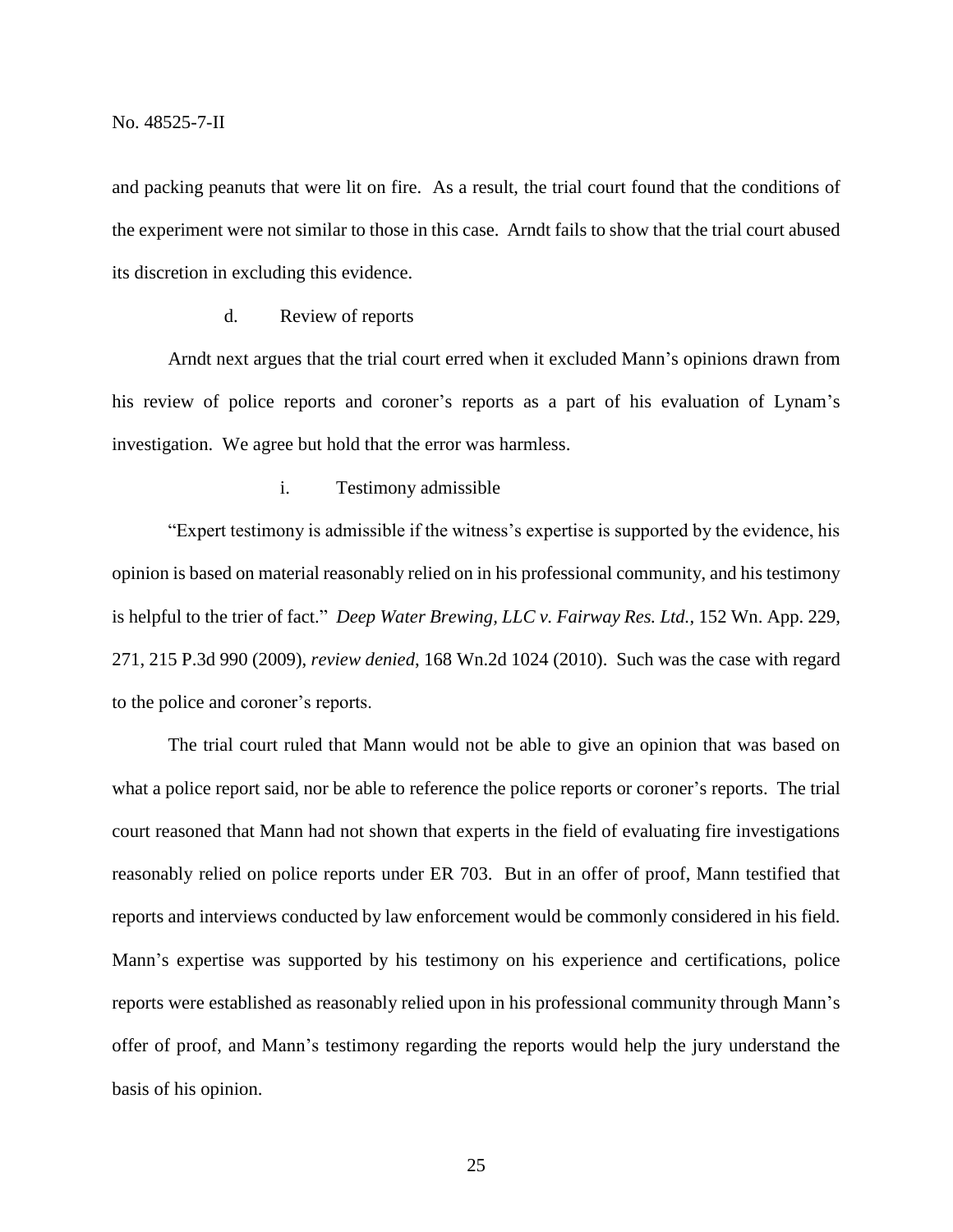Thus, the evidence was relevant, and the trial court should have admitted Mann's opinion testimony based on the police reports and coroner's reports. A defendant has a "right to present a defense 'consisting of relevant evidence that is not otherwise inadmissible.'" *Mee Hui Kim*, 134 Wn. App. at 41 (quoting *Rehak*, 67 Wn. App at 162).

# ii. Harmless error

"An erroneous evidentiary ruling that violates the defendant's constitutional rights . . . is presumed prejudicial unless the State can show the error was harmless beyond a reasonable doubt." *State v. Franklin*, 180 Wn.2d 371, 377 n.2, 325 P.3d 159 (2014). An error is harmless beyond a reasonable doubt if there is no reasonable doubt that the jury would have arrived at the same verdict if it was allowed to hear the excluded evidence. *Id*. at 383. The State can show the error was harmless here.

Arndt argues that the trial court's exclusion prevented her from having Mann point out that Lynam reached his conclusions before reviewing all the available information, having Mann explain that Lynam ignored discrepancies upon review of the material, and made Mann seem less thorough than the other experts that testified they reviewed such reports. But the jury already knew that Lynam reached his conclusions before reviewing all the available information. Lynam testified that he did not complete the review of the entire case file from the sheriff's office before generating his report.

Furthermore, while there were discrepancies that existed within the police reports that Mann could have pointed out—regarding Thomas's statements on who was a smoker in the house and who tried to get the fire going again the night of the fire—the discrepancies were apparent to the jury. Thomas testified that he and Veeder tried getting the fire going again, while Lynam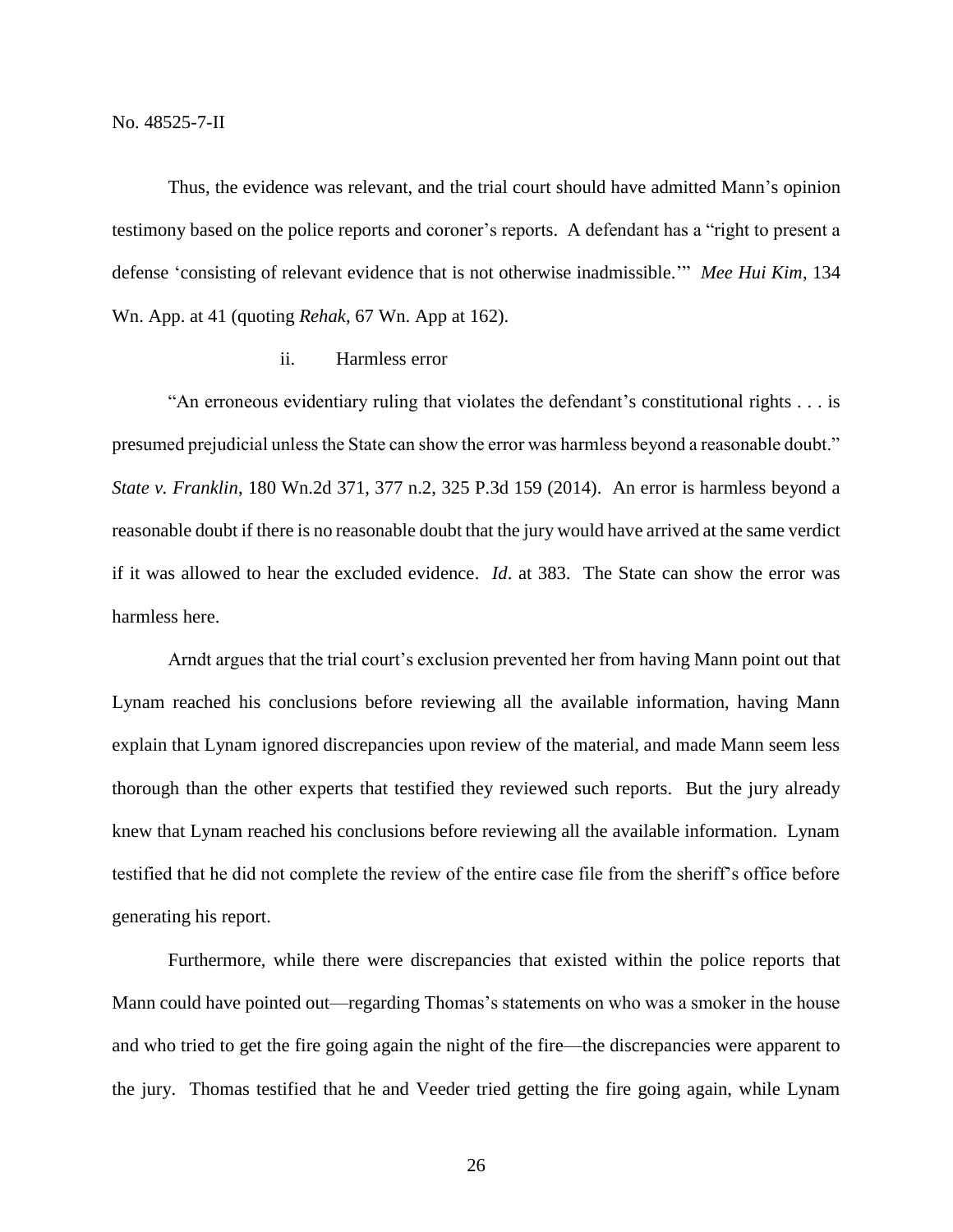testified that Thomas told him that Arndt and Thomas tried to restart the fire. Also, the discrepancies were insignificant to the ultimate origin and cause determination because Lynam's testing ruled out the hypothesis of smoking or an ember from the fireplace upstairs as causes of the fire.

As for Arndt's contention that the exclusion made Mann seem less thorough than the other experts, Mann conducted a different review than the other experts and he did not testify to the materials that he did in fact review. The jury would thus have no reason to believe that Mann did or did not review such materials or question the thoroughness of his investigation. Thus, there is no reasonable doubt that the jury would have reached the same verdict even if it had heard the excluded evidence. Therefore, the trial court's failure to admit Mann's testimony as to his review of police reports was harmless beyond a reasonable doubt.

e. Polystyrene test results

Arndt argues that the trial court erred when it excluded the results of Mann's polystyrene tests. We disagree.

In Arndt's offer of proof, Mann testified that he was hired only to review Lynam's fire investigation. He did not perform an origin and cause investigation. Mann stated that his evaluation of Lynam's fire investigation could be done by reviewing the documentation in the investigative file alone. However, for purposes of litigation, he went to the scene, collected additional data at the scene, and tested selected hypotheses in the investigative file. One of these tests relied on an unverified witness statement pertaining to the presence of beanbag chairs by the foosball table. He found polystyrene by the foosball table, but not by the couch. Mann's results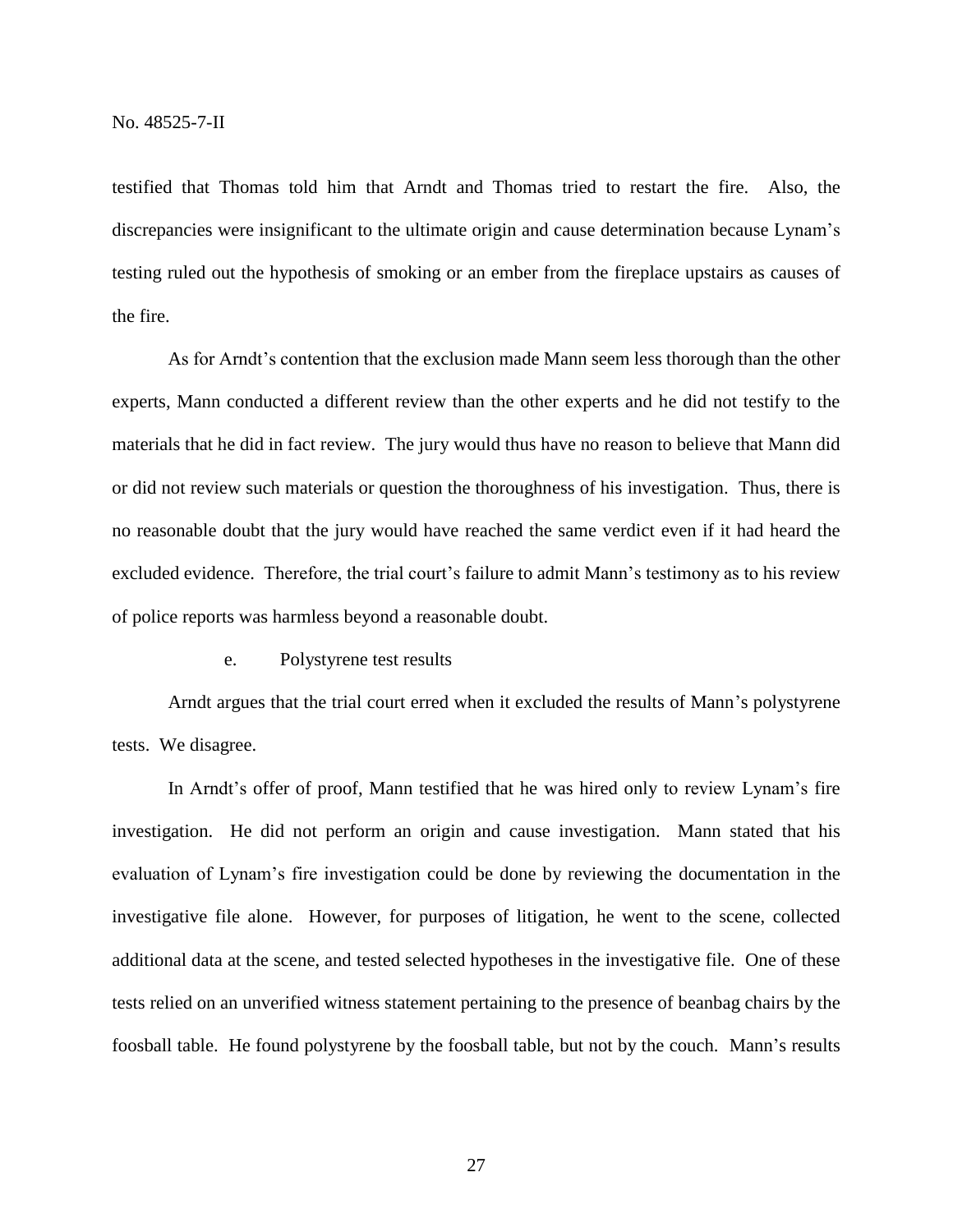from the polystyrene tests were offered to disprove Lynam's hypothesis on origin and cause—that there were beanbag chairs by the foosball table and that one of them was moved near the couch.

Arndt argues that Mann's testimony about the results of his polystyrene testing was relevant and admissible, and was helpful to the jury as a piece of information underlying his ultimate conclusion. However, Mann did not conduct an origin and cause investigation, for which a reliable methodology had been established. There was no testimony to establish that experts conducting the type of review Mann conducted would visit the fire scene, collect additional data, and test selected hypotheses developed by the fire investigators. Furthermore, Mann admitted that most fire investigators would not conduct the type of review he did in this case. Mann went beyond just a file review for the purpose of litigation.

Mann's investigation and testing methodology was not established as the type of methods reasonably relied upon by experts in the field and, thus, was properly excluded. Under the circumstances presented, we hold that the trial court did not abuse its discretion in excluding Mann's testimony about his polystyrene test results.

f. Opinion of flashover

Arndt argues that the trial court erred when it excluded Mann's opinion that flashover had occurred. We disagree.

Here, Mann testified that "the lowest area of burn, particularly in the case of flashover, may not be the origin of the fire." 20 VRP at 3814. In accordance with its prior ruling, the trial court excluded Mann's opinion as to whether the room in which the fire originated flashed over. Because Mann did not conduct an origin and cause investigation, following a reliable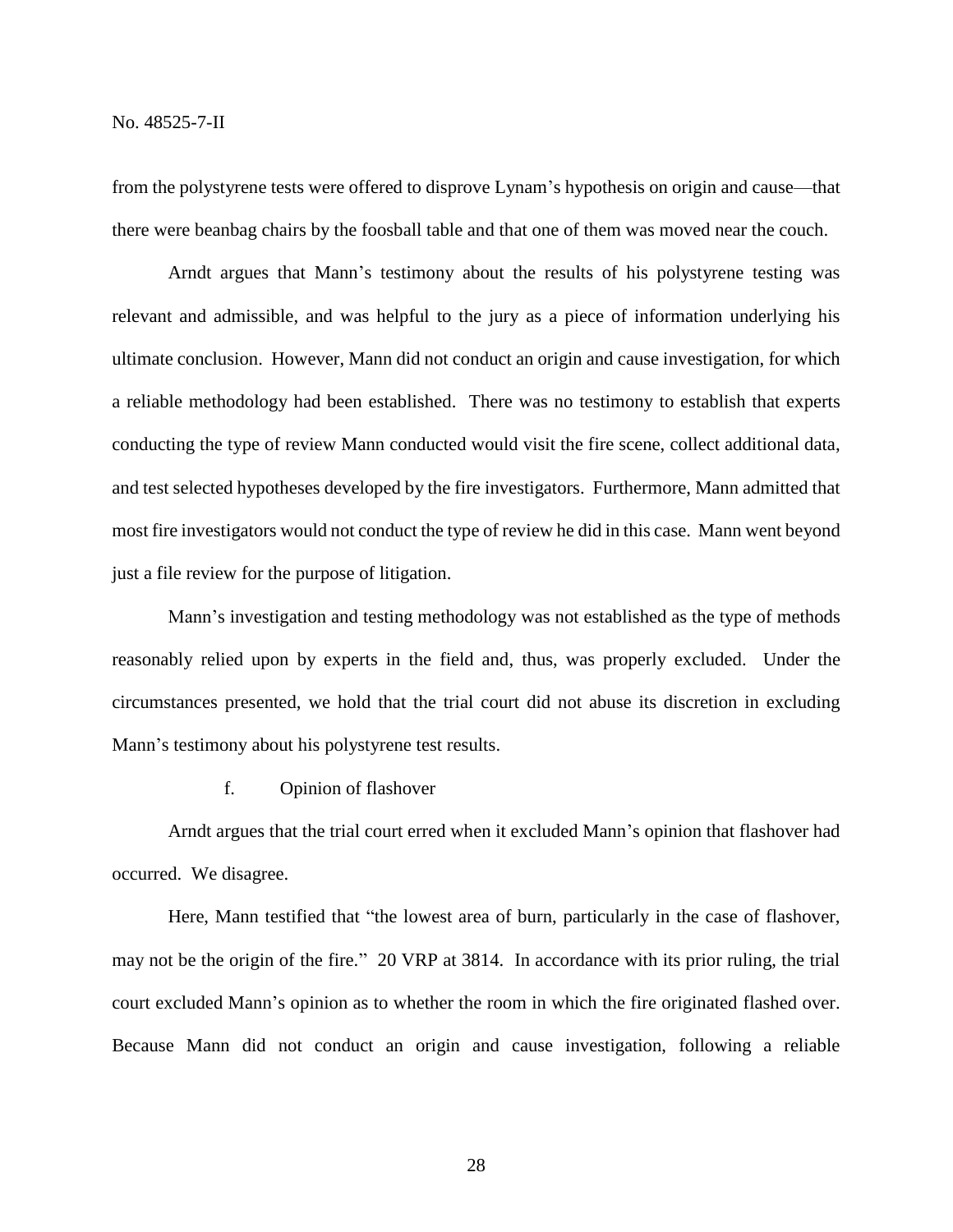methodology, his opinion on flashover, which related to the origin of the fire, was properly excluded. *McGary*, 175 Wn. App. at 339.

While Arndt argues that Mann's opinion that flashover occurred would have been helpful to the jury under ER 702, unreliable testimony is not helpful to the jury and is properly excluded. *Id.* Mann's failure to conduct an origin and cause investigation following NFPA 921 meant that he did not apply the reliable methodology required to give an opinion on the origin and cause, which included an opinion on flashover.

Arndt suggests that without Mann's opinion, "the jury was left with the weight of the testimony suggesting that flashover had not occurred." Br. of Appellant at 35. However, the record shows that Mann did in fact testify that flashover occurred.

During trial, Mann described the conditions he saw and noted "that is a classic definition of flashover." 20 VRP at 3828. Mann also testified that he believed the scene had "practically every post-fire indicator for flashover" and "there's nothing at all inconsistent with anything about that fire to indicate that it did not go to flashover." 20 VRP at 3894. Thus, Mann's statements, especially that "there's nothing at all inconsistent with anything about that fire to indicate that it did not go to flashover," were expressions of his opinion that flashover occurred and were admitted.

## g. Visibility of smoke in the living room

Arndt contends that the trial court erred when it excluded Mann's testimony regarding the visibility of smoke coming through the vent into the living room and precluded him from outlining information he obtained and analyzed to reach a conclusion. However, this contention is factually meritless as Mann testified on the subject and presented the information that he gathered.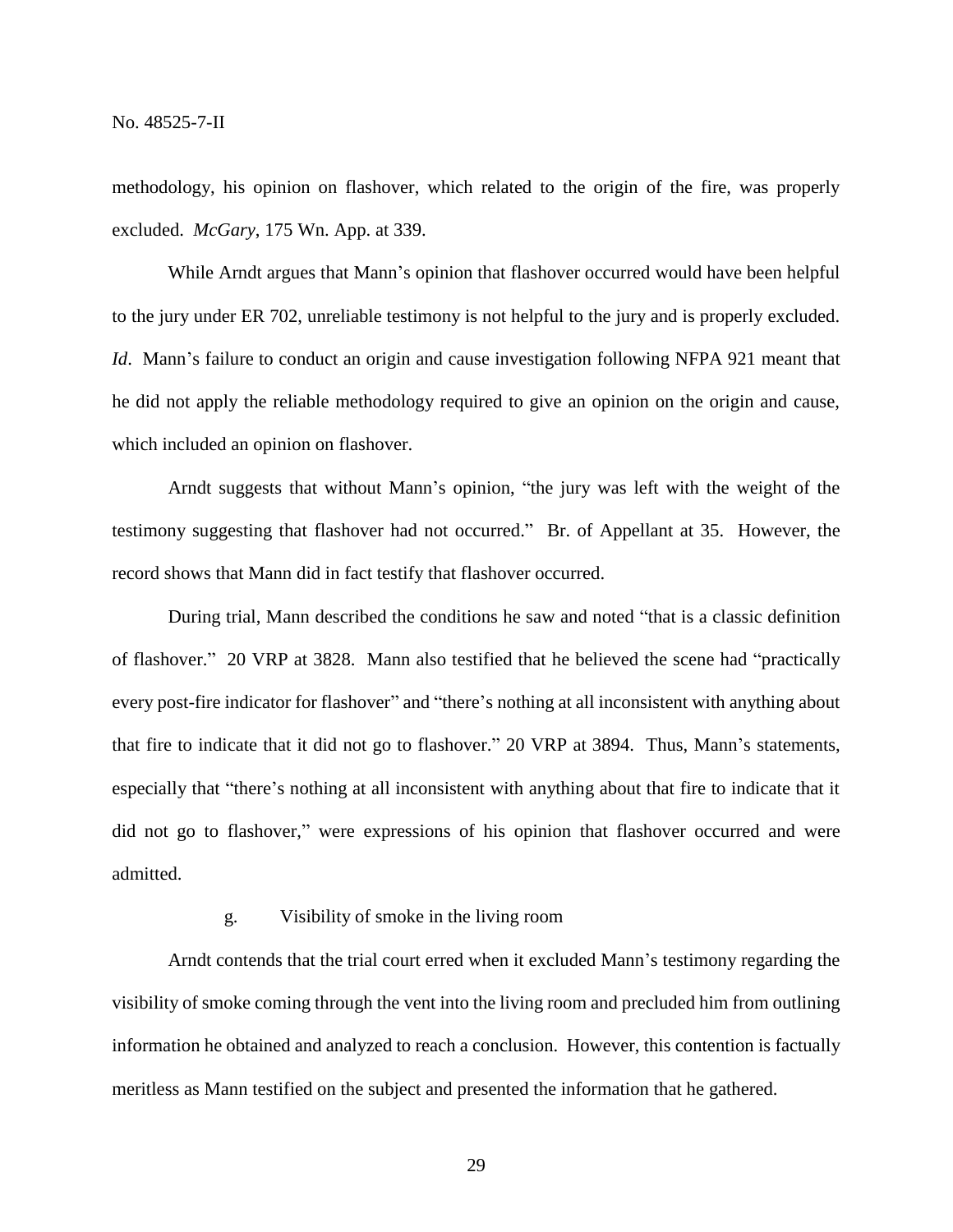Mann testified that, in the fire marshal's report, Mann did not see any consideration of whether the lights were on or off in the room, whether there was a window covering in the living room, or whether there might be light coming in from outside the house. He also testified that he looked at how apparent smoke would be upstairs and that "[i]t seem[ed] obvious to [him] that there is smoke upstairs." 20 VRP at 3897. Mann evaluated the hypothesis that Thomas should have noticed smoke when he walked by the vents by the fireplace in the living room and testified to the data he gathered about nearby streetlights. In the end, Mann said that he did not have an answer. The State moved to strike the testimony, but the trial court only issued a warning and did not grant the State's motion. Given this record, Arndt's contention fails.

## h. Opening the door

Arndt argues that the State opened the door to Mann's testimony by presenting Iskra's and Rice's testimony. She alleges that Iskra and Rice conducted the same kind of investigation and review that Mann did. We disagree.

Here, both Iskra and Rice conducted origin and cause investigations. But Mann was clear that he did not conduct an origin and cause investigation following the scientific method.

As stated above, in order to determine where a fire started, NFPA 921 requires that the scientific method must be followed. Because Iskra and Rice conducted origin and cause investigations, used NFPA 921, and applied the scientific method in conducting their investigations, they could testify to the tests they completed and give an opinion on the origin and cause of the fire. However, Mann did not conduct such an investigation. And while Rice also conducted a technical review, Mann did not conduct such a review either. The method required to be followed for the type of review Mann conducted is in NFPA 921. Mann characterized his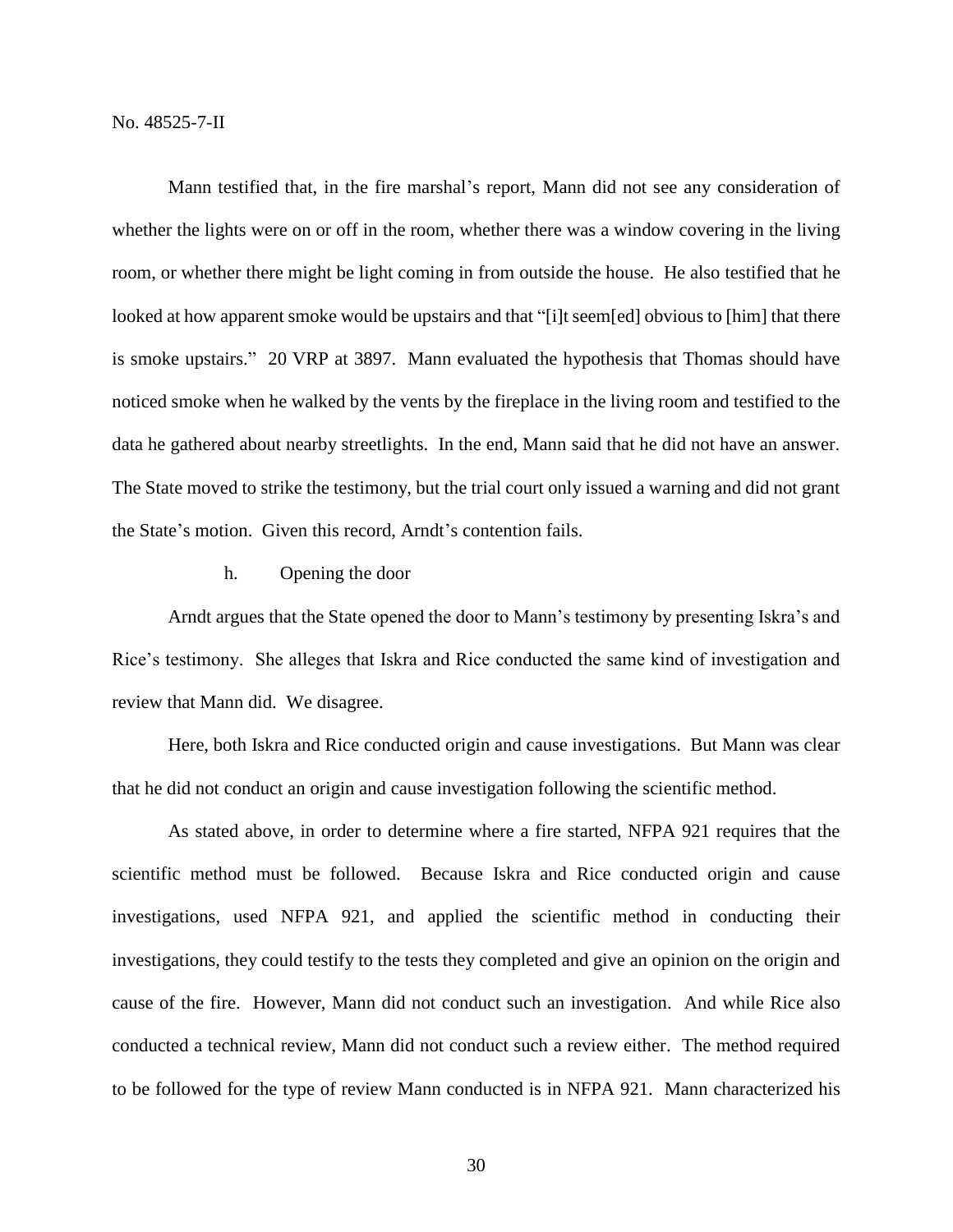$\overline{a}$ 

review as a mix between peer review and technical review and admitted that most fire investigators would not conduct the type of inquiry he did in this case. Thus, Arndt's comparison of the work done by Mann and that done by Iskra and Rice, is not persuasive.

Arndt complains that Iskra conducted only a partial origin and cause investigation at the scene because Iskra was stopped short in his investigation of origin and cause. However, Iskra was able to determine the point of origin and likely cause based on the information Lynam provided. Therefore, Arndt's argument fails.<sup>17</sup>

2. Craig Hanson

Arndt argues that the trial court erred when it excluded Hanson's testimony on the fire marshal's policies and procedures followed when he was employed in the fire marshal's office. We disagree.

Under ER 701, a witness not testifying as an expert, may not give his or her opinion that is based on scientific, technical, or other specialized knowledge. In order to give an opinion based on such specialized knowledge, the knowledge must be helpful to the jury and the witness needs to be qualified as an expert. ER 702.

Here, Hanson was not identified as an expert on proper fire marshal procedures. Thus, the trial court did not abuse its discretion in excluding Hanson's testimony about any deficiencies of the procedures in place during his employment at the fire marshal's office. *See* ER 701, 702.

<sup>&</sup>lt;sup>17</sup> Arndt also argues that the trial court's decision excluding portions of Mann's testimony rested on a misunderstanding of the law. But the trial court's rulings, outside of its ruling regarding the review of police reports, were proper based on *Frye* (melted bucket and plastic container), the differences between the conditions of the experiment and those in this case (demonstrative exhibit), and ER 702 and ER 703 (melted bucket, plastic container, polystyrene test results, and opinion of flashover). Therefore, Arndt's argument fails.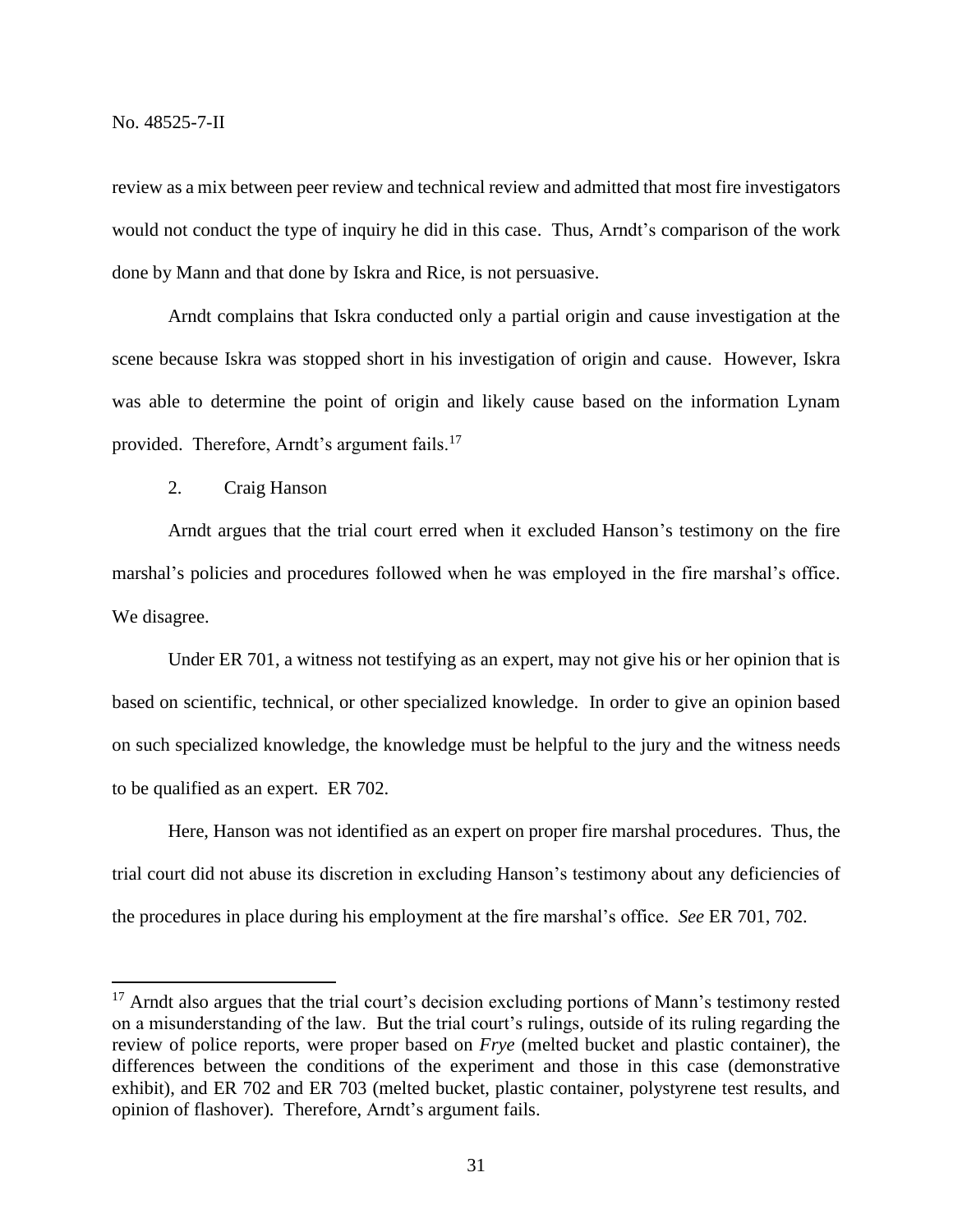Furthermore, Arndt agreed that Hanson did not have facts specific to this case. Hanson was not employed by the fire marshal's office during the investigation in this case. Thus, the relevance of Hanson's testimony was diminished as he would have provided no information on the actual procedures implemented during the investigation. Also, Hanson had no knowledge about the current practices of the fire marshal's office. *See State v. Prestegard*, 108 Wn. App. 14, 20, 20 n.4, 28 P.3d 817 (2001). Under these circumstances, the trial court did not abuse its discretion in excluding Hanson's testimony.

#### C. DOUBLE JEOPARDY<sup>18</sup>

 $\overline{a}$ 

Arndt argues that the trial court violated her constitutional right to be free from double jeopardy by (1) entering both a conviction for aggravated first degree murder aggravated by first degree arson and first degree felony murder predicated on first degree arson, and (2) entering both a conviction for aggravated first degree murder and first degree arson. We agree that Arndt's right to be free from double jeopardy was violated in this case by the entering of a conviction for aggravated first degree murder and first degree felony murder.

The right to be free from double jeopardy protects a defendant from being punished multiple times for the same offense. *State v. Fuller*, 185 Wn.2d 30, 33-34, 367 P.3d 1057 (2016). We apply a three-step analysis to determine whether the legislature authorized multiple punishments for a single course of conduct. *State v. Thompson*, 192 Wn. App. 733, 737, 370 P.3d 586, *review denied*, 185 Wn.2d 1041 (2016). First, we consider the legislative intent based on the

 $18$  An issue may only be raised for the first time on appeal if it involves a manifest error affecting a constitutional right. RAP 2.5(a)(3). Because double jeopardy claims present issues involving a manifest error affecting a constitutional right, Arndt may raise her claim for the first time on appeal. *State v. Tanberg*, 121 Wn. App. 134, 137, 87 P.3d 788 (2004).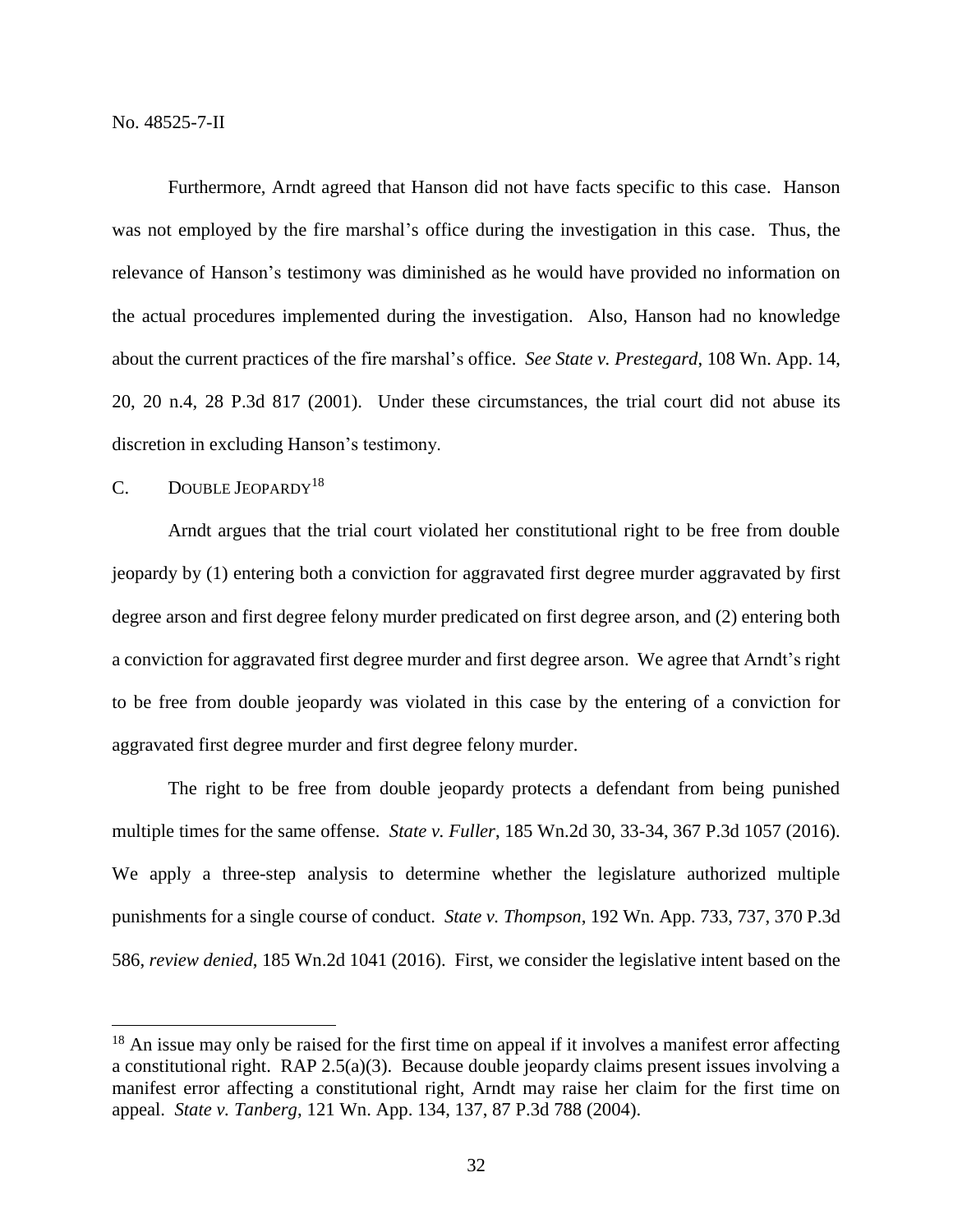criminal statutes involved. *Id*. Second, if the statute is silent, we apply the "same evidence" test, which asks whether, as charged, each offense includes elements not included in the other and whether proof of one offense would also prove the other. *Id*. Third, if applicable, we may apply the merger doctrine to determine legislative intent, "where the degree of one offense is elevated by conduct constituting a separate offense." *Id*. at 737-38. In such situations, we presume "the legislature intended to punish both offenses through a greater sentence for the greater crime. *State v. Freeman*, 153 Wn.2d 765, 773, 108 P.3d 753 (2005). However, if two convictions appear to merge, they may still be punished separately if there is an independent purpose or effect for each offense. *In re Pers. Restraint of Francis*, 170 Wn.2d 517, 523, 242 P.3d 866 (2010). We review claims of double jeopardy de novo. *Fuller*, 185 Wn.2d at 34.

1. Aggravated First Degree Murder and First Degree Felony Murder

Arndt argues, and the State concedes, that the trial court violated her constitutional right to be free from double jeopardy by entering both a conviction for aggravated first degree murder and first degree felony murder based on the same conduct. We accept the State's concession.

Here, the legislature intended for the conduct underlying Arndt's murder convictions to be punished as a single offense, as evidenced by the statutes involved. *Thompson*, 192 Wn. App. at 737. Both convictions are based on the same statute, RCW 9A.32.030(1), within which subsection (a) and (c) provide for an alternative means to find a person guilty of first degree murder. Therefore, we accept the State's concession and vacate Arndt's first degree felony murder conviction.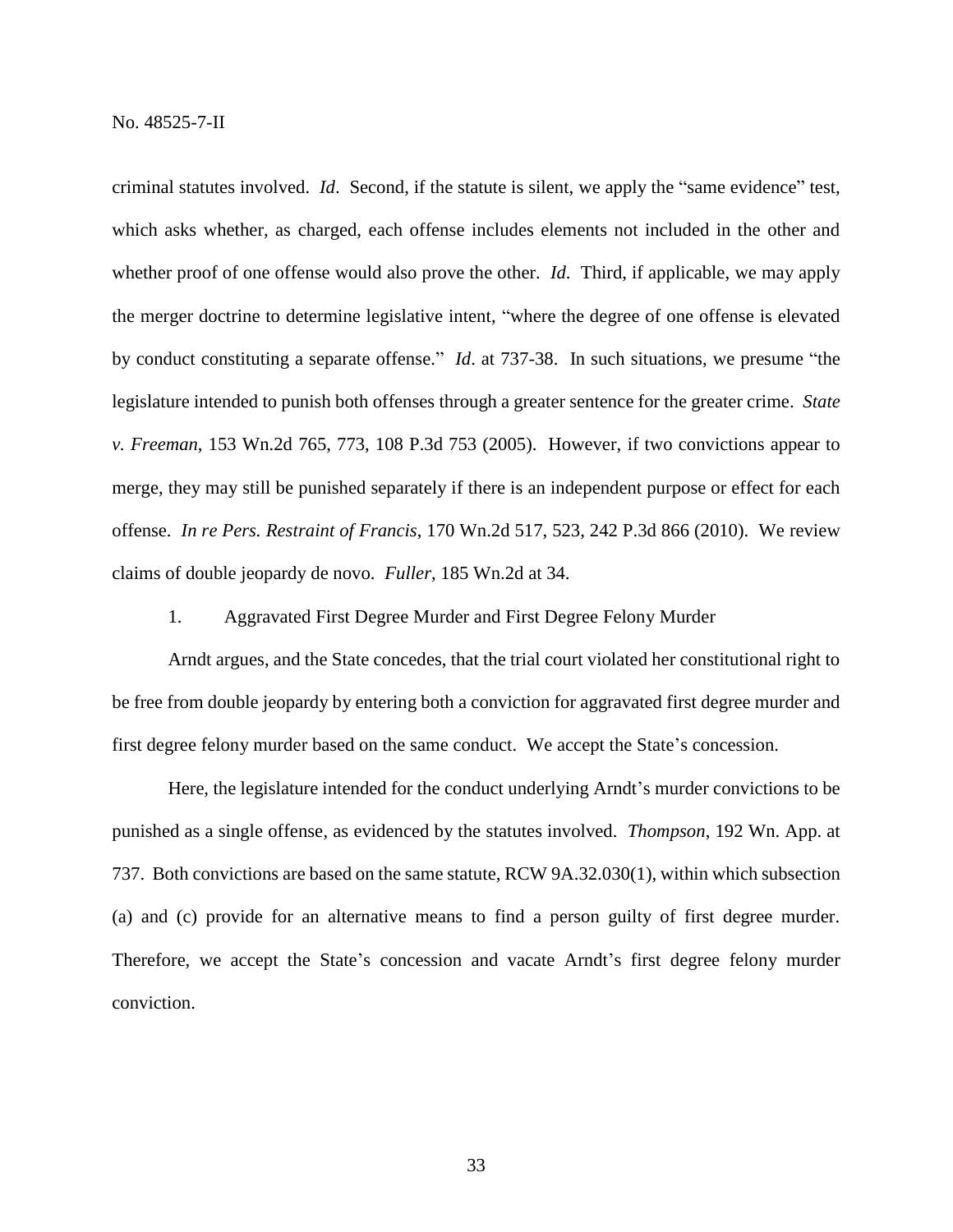No. 48525-7-II

#### 2. Aggravated First Degree Murder and First Degree Arson

Arndt argues that the trial court violated her constitutional right to be free from double jeopardy by entering convictions for aggravated first degree murder based on a first degree arson aggravator and first degree arson. We disagree.

Under RCW 9A.32.030(1)(a), a person is guilty of first degree murder when he or she causes the death of another person with premeditated intent to cause the death of such person or a third person. When such a murder is committed in the course of, in furtherance of, or in immediate flight from a first degree arson, the person is guilty of aggravated first degree murder, which warrants a sentence of life in prison without parole or death. RCW 10.95.020(11)(e), 030. Aggravated first degree murder "'is not a crime in and of itself; the crime is *premeditated* murder in the first degree . . . accompanied by the presence of one or more of the statutory aggravating circumstances listed in the criminal procedure title of the code (RCW 10.95.020).'" *State v. Thomas*, 166 Wn.2d 380, 387, 208 P.3d 1107 (2009) (alterations in original; internal quotation marks omitted) (quoting *State v Roberts*, 142 Wn.2d 471, 501, 14 P.3d 713 (2000)).

Under RCW 9A.48.020(1), a person is guilty of first degree arson when he or she:

(a) Causes a fire or explosion which is manifestly dangerous to any human life, including firefighters; or

(b) Causes a fire or explosion which damages a dwelling; or

(c) Causes a fire or explosion in any building in which there shall be at the time a human being who is not a participant in the crime.

Here, based on her conduct on February 23, 2014, Arndt was convicted of aggravated first degree murder with a first degree arson aggravating circumstance and first degree arson. But an aggravated first degree murder charge is not a crime in and of itself. *Id*. Rather, the crime is first degree premeditated murder, and the aggravators are not charged offenses for the purpose of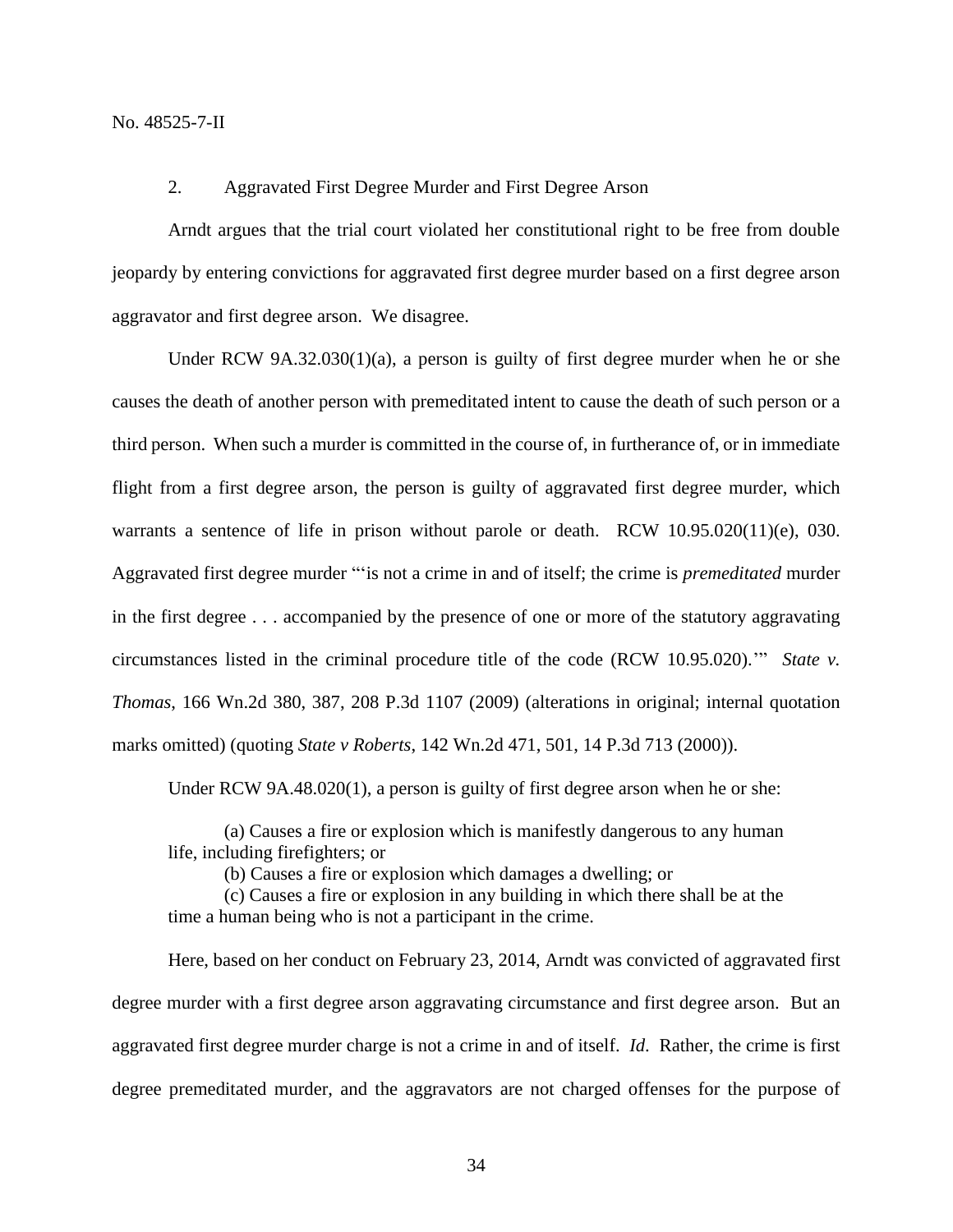double jeopardy. *Id.*; *State v. Kincaid*, 103 Wn.2d 304, 307, 692 P.2d 823 (1985) (aggravating factors are not elements of first degree murder). As a result, the double jeopardy clause is not violated by entering a conviction for aggravated first degree murder with a first degree arson aggravating circumstance and a conviction for the crime of first degree arson.

# 3. Same Evidence and Merger Doctrine

Arndt also argues that the same evidence test and the merger doctrine support a finding of double jeopardy. Arndt's arguments are unpersuasive.

a. Same evidence

Under the same evidence test, we ask whether, as charged, each offense includes elements not included in the other and whether proof of one offense would also prove the other. *Thompson*, 192 Wn. App. at 737. But aggravating factors are not elements of first degree murder. *Kincaid*, 103 Wn.2d at 307. Therefore, the same evidence test is inapplicable here.

Arndt further argues that if "the evidence necessary to convict the accused person on one offense also proves guilt on the other," then the double jeopardy clause prohibits convictions for both offenses. Br. of Appellant at 50. Arndt misstates the law.

Double jeopardy requires that the two offenses be the same in fact and in law. *In re Pers. Restraint of Orange*, 152 Wn.2d 795, 820, 100 P.3d 291 (2004). Here, the two crimes are not the same in law. Aggravated first degree murder with a first degree arson aggravating circumstance requires proof that the murder was committed in the course of, in furtherance of, or in immediate flight from a first degree arson. RCW 10.95.020. However, first degree arson requires proof that a defendant actually completed the crime of first degree arson. RCW 9A.48.020. Because a first degree arson aggravating circumstance can be proven by a defendant's conduct in furtherance of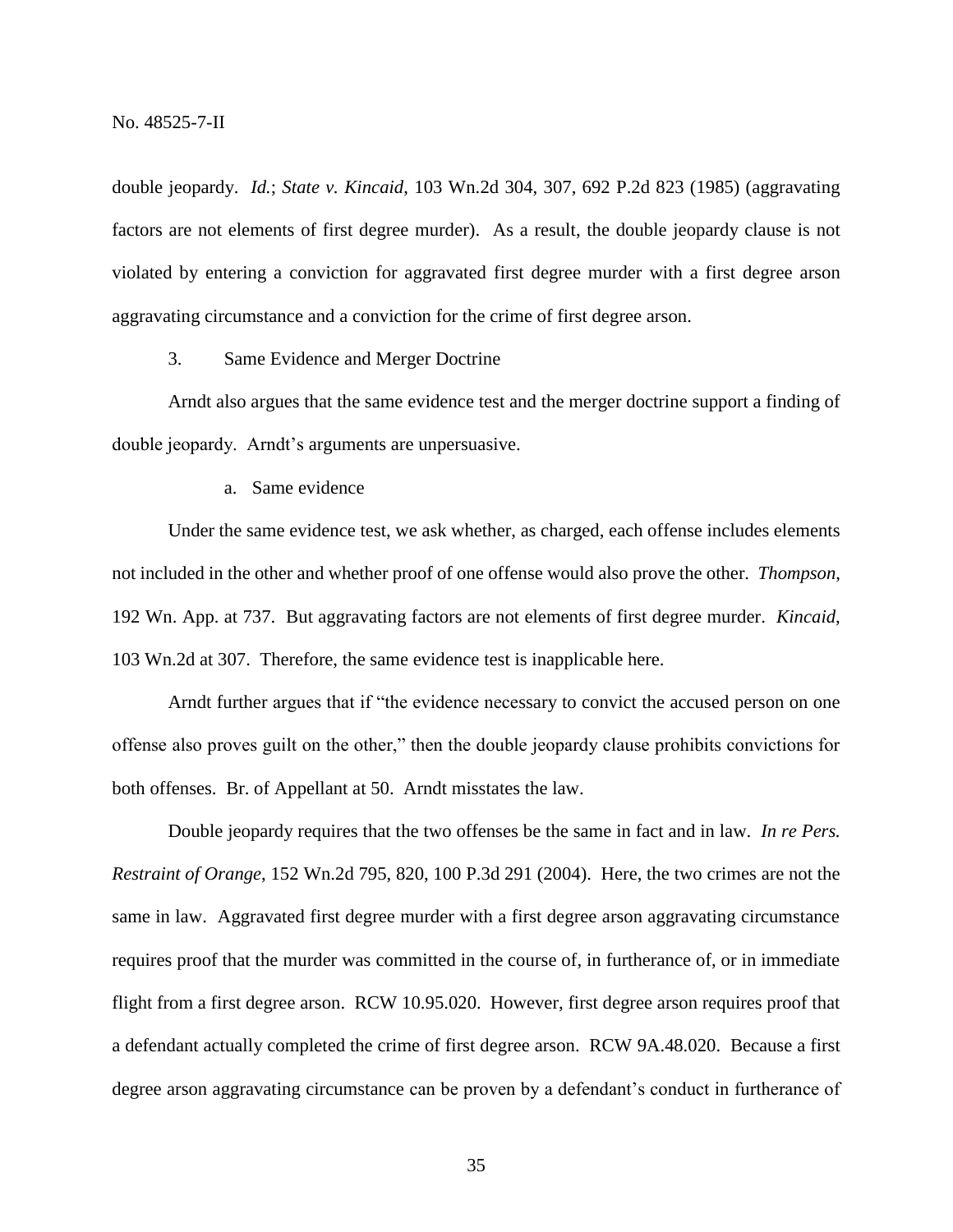a first degree arson, the completed crime of first degree arson does not need to be proven. *See, e.g*., *State v. Brett*, 126 Wn.2d 136, 170, 892 P.2d 29 (1995) (in regards to robbery and kidnapping). Therefore, the two crimes are not the same in law.

## b. Merger doctrine

Arndt also contends that the merger doctrine applies to the two crimes. The merger doctrine "determine[s] whether the legislature authorized multiple punishments for one course of conduct." *Thompson*, 192 Wn. App. at 737. The merger doctrine applies "where the degree of one offense is elevated by conduct constituting a separate offense." *State v. Kier*, 164 Wn.2d 798, 804, 194 P.3d 212 (2008). In such situations, we presume "the legislature intended to punish both offenses through a greater sentence for the greater crime." *Freeman*, 153 Wn.2d at 773.

In terms of the merger doctrine, Arndt's conduct constituting first degree arson did not elevate the degree of her premeditated murder charge. Rather, it merely added an aggravating circumstance to the charge of premeditated murder. *See Thomas*, 166 Wn.2d at 387. Therefore, the merger doctrine is inapplicable.

Thus, we hold that Arndt's right to be free from double jeopardy was not violated by the entering of convictions for aggravated first degree murder with a first degree arson aggravator and first degree arson. Arndt's double jeopardy claim fails.

### APPELLATE COSTS

Arndt argues that we should decline to impose appellate costs against her if the State substantially prevails on this appeal and makes a proper request. The State asserts that it will not request appellate costs if it substantially prevails on appeal. Accordingly, we do not impose appellate costs.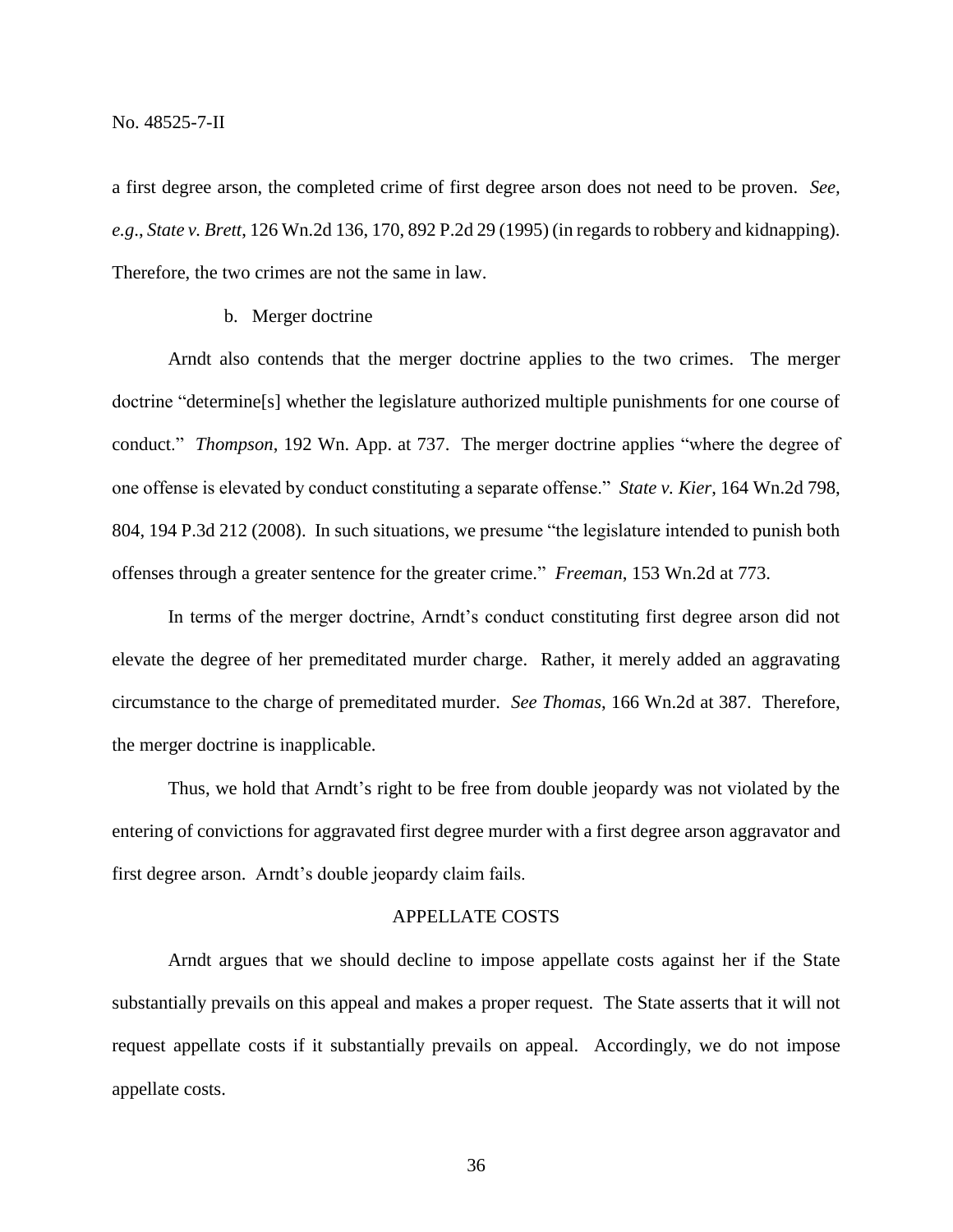No. 48525-7-II

We remand this case back to the trial court to vacate Arndt's first degree felony murder conviction, but we affirm the remaining convictions.

A majority of the panel having determined that this opinion will not be printed in the Washington Appellate Reports, but will be filed for public record in accordance with RCW 2.06.040, it is so ordered.

 $\overline{\phantom{a}}$ Lee, J.

I concur:

 $\sim$ Sutton, J.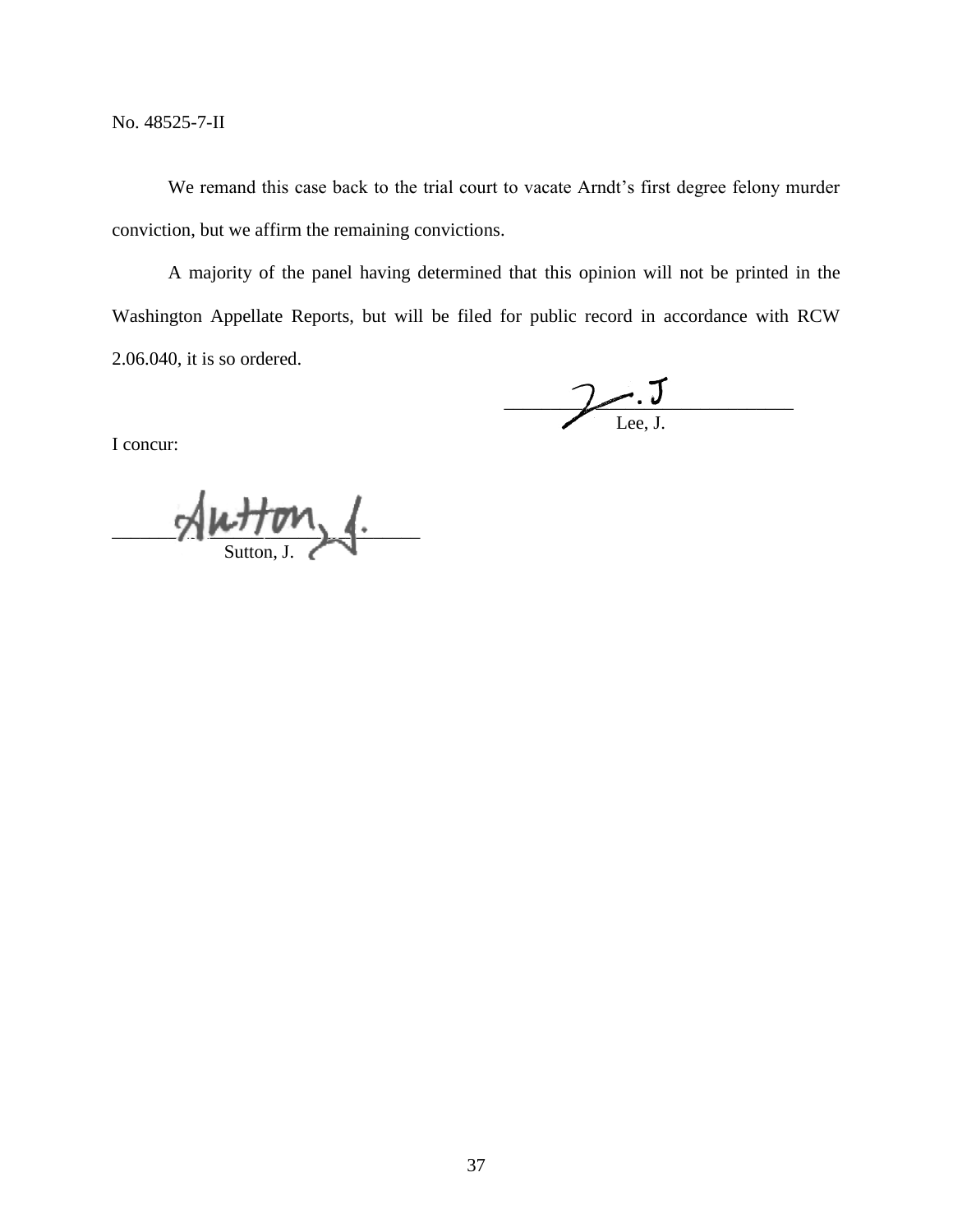MAXA, A.C.J. (dissenting) – I dissent because the trial court erroneously excluded crucial, highly probative testimony from Dale Mann, Shelly Arndt's fire investigation expert. The trial court's rulings constituted both an abuse of discretion under ER 702 and a violation of Arndt's constitutional right to present a defense.

# **BACKGROUND**

David Lynam, the Kitsap County Fire Marshall, performed a full origin and cause investigation of the fire that killed Darcy Veeder, Jr. Lynam provided an opinion that the fire's point of origin was the northeast corner of a couch in the downstairs family room.

Lynam also developed a hypothesis that the cause of the fire was the ignition of a beanbag chair near the couch. Lynam tested the hypothesis by igniting a beanbag chair with a handheld flame and observing how the beanbag chair burned. He concluded that a beanbag chair was combustible and could have been placed on or near the couch and ignited by a handheld flame, and that the beanbag chair was a competent fuel source for igniting the couch. Based on his testing of the beanbag chair, Lynam reached an opinion that the fire was ignited by application of a handheld flame to combustibles placed near the corner of the couch.

The State's two other experts, Ed Iskra and Kenneth Rice, also stated opinions that the origin of the fire was the corner of the couch and that the ignition source was an open flame.

In addition, Lyman, Iskra and Rice all agreed that the scientific methodology outlined in National Fire Protection Association (NFPA) 921 should be followed in performing an origin and cause investigation.

Arndt retained Mann as an expert witness. It is undisputed that Mann has a high level of expertise and extensive training and experience regarding fire and arson investigations. Mann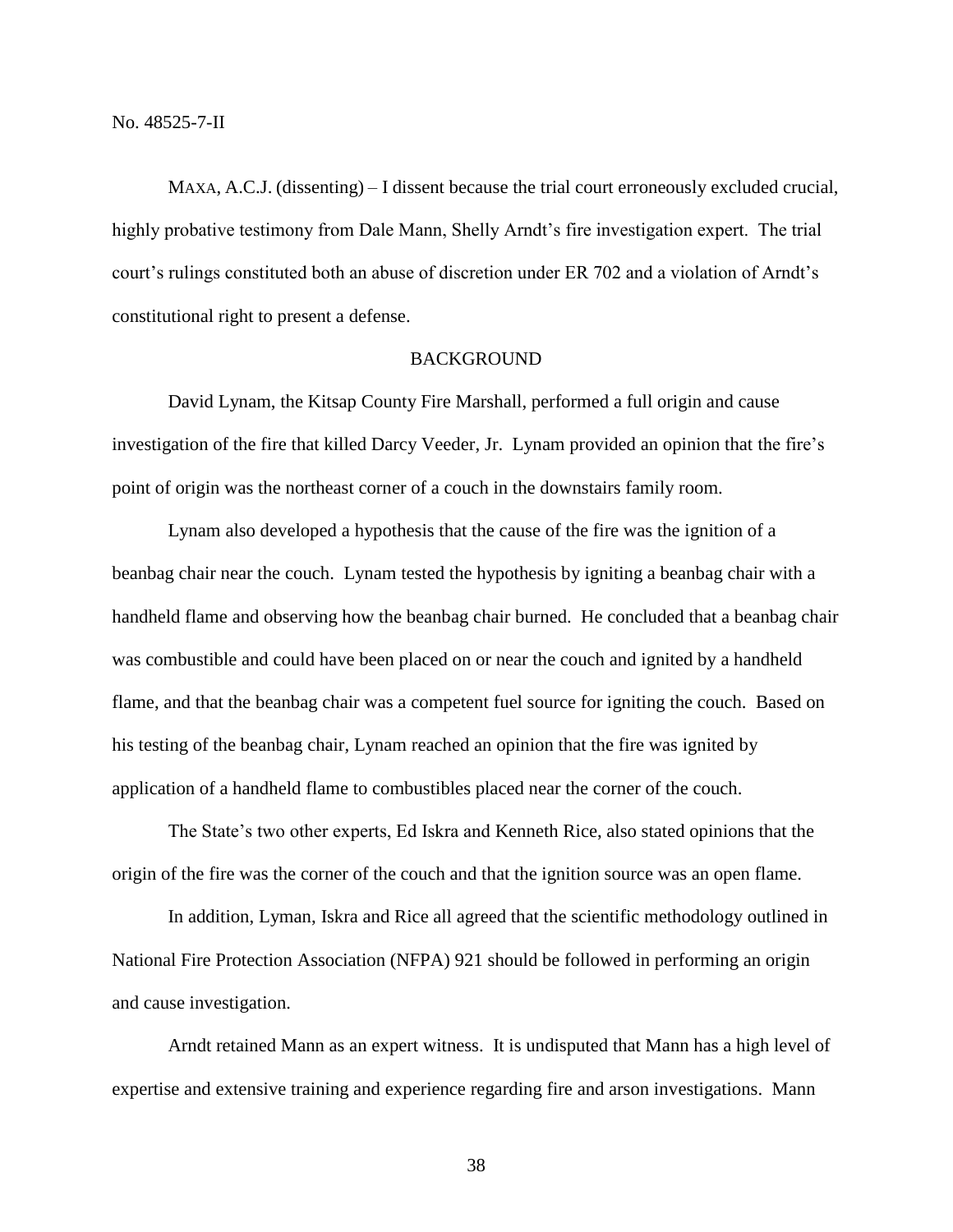conducted a review of Lynam's investigation and critiqued certain aspects of that investigation. Mann acknowledged that he did not perform an origin and cause investigation using the methodology outlined in NFPA 921, because he was not giving an opinion regarding a particular cause or origin. Instead, Mann was challenging Lynam's opinions regarding the cause of the fire based on Mann's review of the investigation materials, his own observations at the scene, and certain testing. He believed that Lynam should have classified the cause of the fire as undetermined.

The trial court precluded Mann from testifying regarding any "testing" he performed regarding the fire because he had not conducted a complete origin and cause investigation under NFPA 921. As a result, the court excluded testimony that (1) Mann had lifted remnants of a plastic bucket stuck to the floor near Lynam's proposed point of origin to determine if the bucket had been present at the time of the fire and (2) Mann had performed tests to detect the presence of polystyrene, the material in bean bag chairs, both around Lynam's proposed point of origin and in a separate area, to determine if igniting a beanbag chair could have been the cause of the fire.

## ANALYSIS

The trial court made a clearly erroneous ruling that Mann could not testify about any "testing" he performed to evaluate Lynam's opinions regarding the origin and cause of the fire unless he performed a complete cause and origin investigation. The majority inexplicably affirms this ruling.

The trial court committed reversible error even under the deferential abuse of discretion standard for ER 702 rulings regarding expert testimony. But the trial court's error was even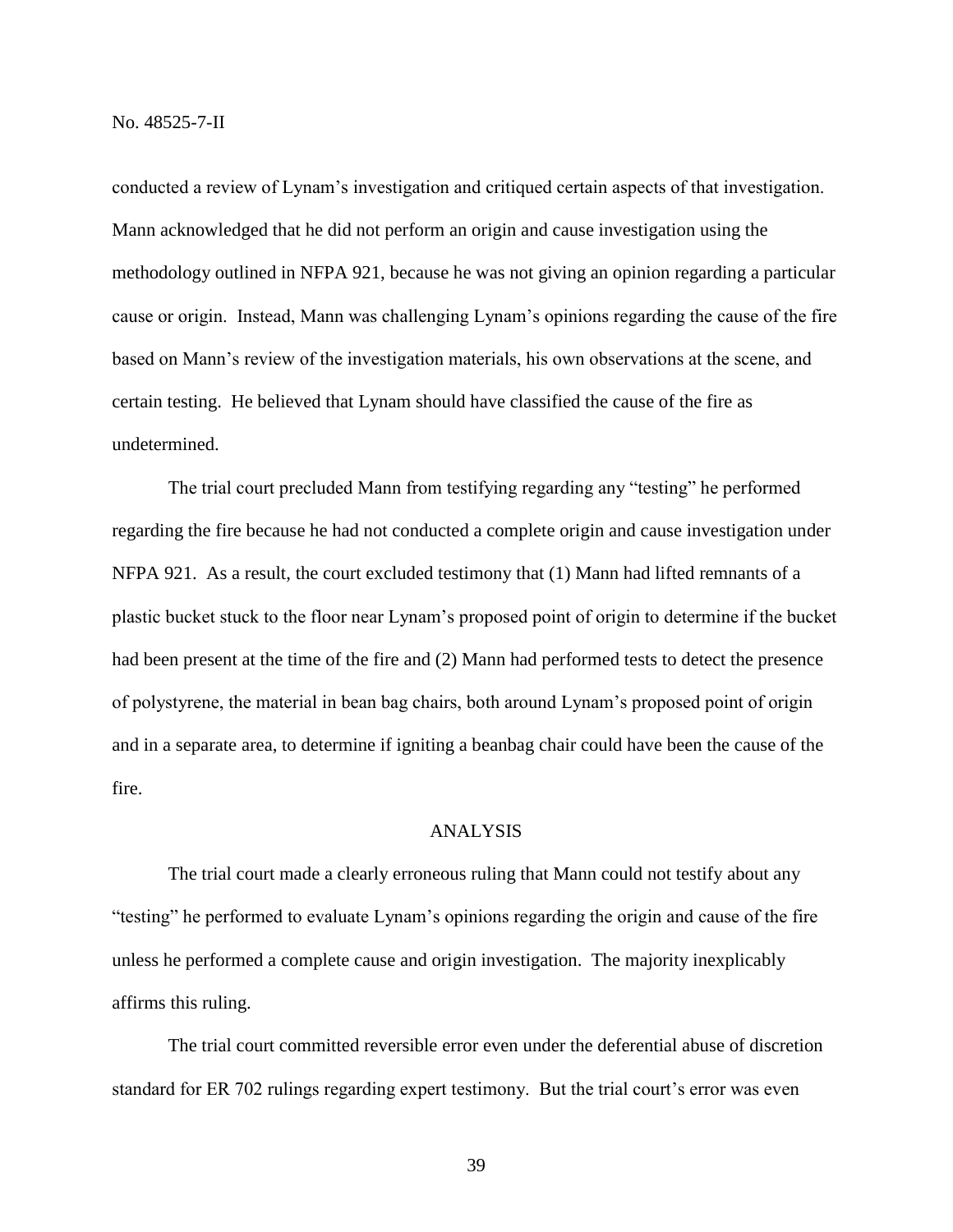No. 48525-7-II

more egregious here because excluding Mann's highly probative testimony violated Arndt's constitutional right to present a defense.

A. ADMISSIBILITY UNDER ER 702

Mann's testimony about the plastic bucker remnants and the polystyrene testing obviously was relevant and would have been helpful to the jury. No authority supports the trial court's ruling that Mann's testimony was inadmissible under ER 702 unless he conducted a fullblown origin and cause investigation.

1. Legal Principles

In general, ER 702 governs the admissibility of expert testimony. *State v. Green*, 182 Wn. App. 133, 146, 328 P.3d 988 (2014). Under ER 702, a qualified expert may testify in the form of an opinion "[i]f scientific, technical, or other specialized knowledge will assist the trier of fact to understand the evidence or to determine a fact in issue."

Based on this standard, "[e]xpert testimony is usually admitted under ER 702 if it will be helpful to the jury in understanding matters outside the competence of ordinary lay persons." *Anderson v. Akzo Nobel Coatings, Inc.*, 172 Wn.2d 593, 600, 260 P.3d 857 (2011). Expert testimony is not helpful to the jury unless it is relevant. *State v. Greene*, 139 Wn.2d 64, 73, 984 P.2d 1024 (1999). And unreliable evidence necessarily is not helpful to the jury. *Anderson*, 172 Wn.2d at 600. But courts favor the admissibility of expert testimony if helpfulness to the jury is fairly debatable, even if helpfulness is somewhat doubtful. *In re Det. of Pettis*, 188 Wn. App. 198, 205, 352 P.3d 841 (2015).

Courts generally review a trial court's ER 702 decision on the admissibility of expert testimony under an abuse of discretion standard. *Green*, 182 Wn. App. at 146.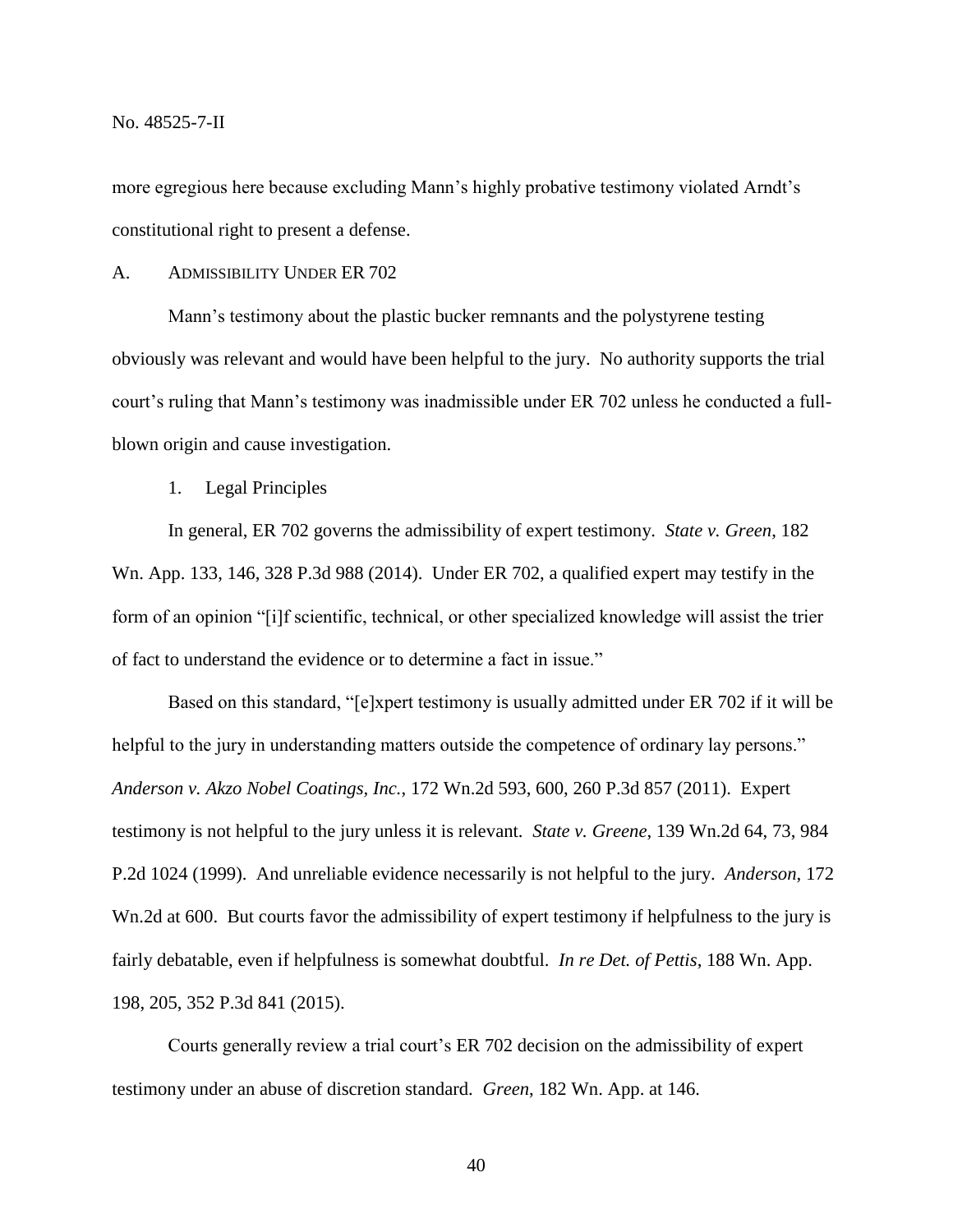#### 2. ER 702 Analysis

Mann offered testimony regarding two crucial issues that he believed called into question Lynam's opinion that applying an open flame to a beanbag chair near the couch caused the fire.

First, when Mann was at the scene he observed the remnants of a plastic (polyethylene) bucket bottom near Lynam's proposed point of origin. The remnants were stuck to the floor, and Mann had to detach them with a shovel. The fact that the remnants were stuck to the floor showed that the bucket had been heated in that location and therefore had been present at the time of the fire.

The existence of the bucket remnants was significant to Mann because polyethylene has a significantly lower melting point than polystyrene, the material in bean bag chairs. This means that the bucket would have been consumed more readily that the bean bag chair. If the bucket remnants survived the fire, the bean bag chair also would have survived the fire. But there was no physical evidence of a beanbag chair in that location. On this basis, Mann was prepared to testify that there was no evidence to support Lynam's hypothesis that the fire was caused when a beanbag chair was placed next to the couch and ignited.

Second, Mann performed tests to detect the presence of polystyrene in the room where the fire started. He tested for polystyrene both around the couch area where the fire started and around a foosball table on the other side of the room where a witness stated a bean bag chair had been located. Mann's testing found polystyrene by the foosball table, but not in the couch area. Mann was prepared to testify that these polystyrene tests showed that Lynam's opinion – that the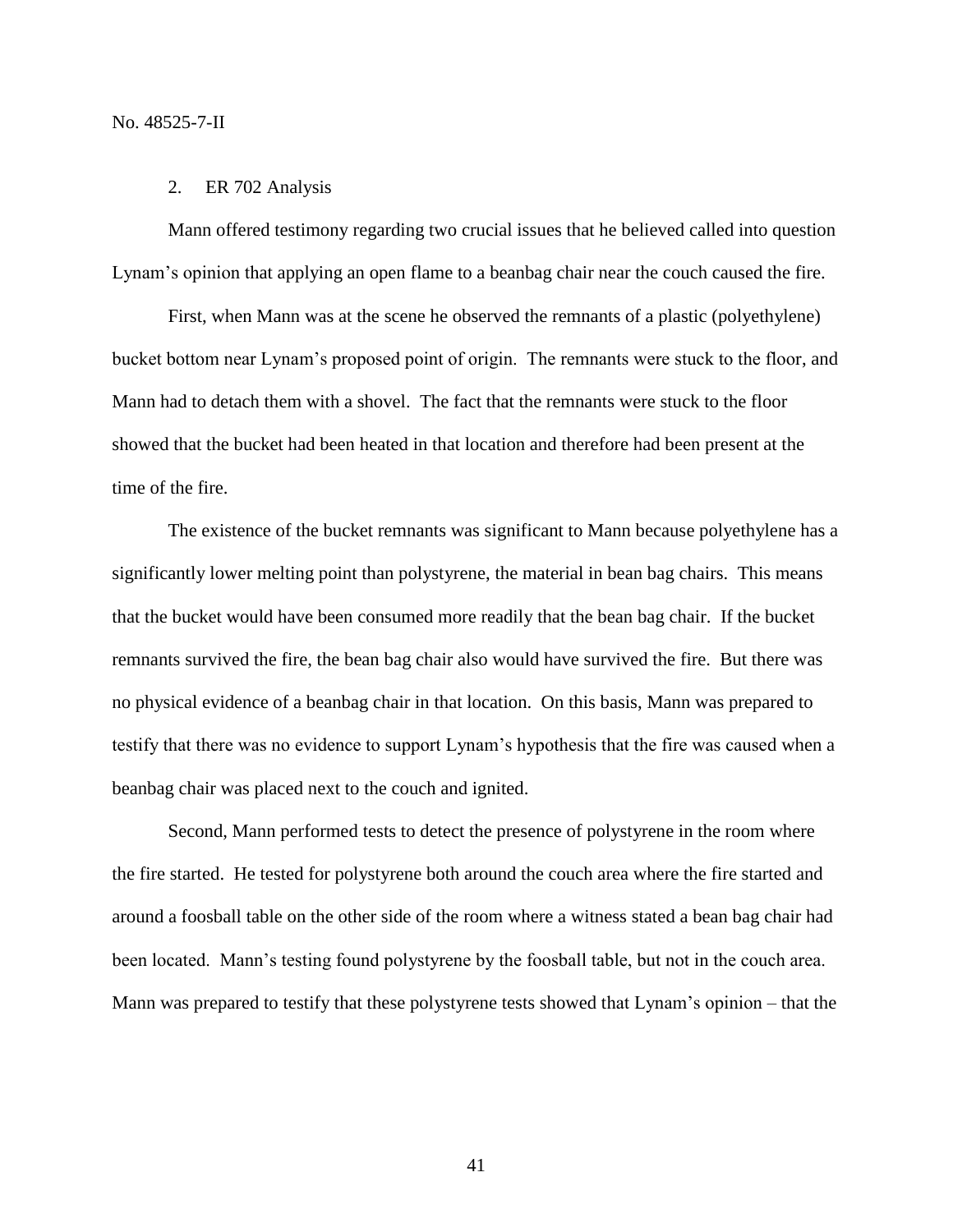$\overline{a}$ 

fire started when someone ignited a bean bag chair near the couch – was not supported by the data.<sup>19</sup>

Mann's testimony obviously was relevant. The presence of the bucket remnants and the absence of polystyrene near the couch called into question Lyman's opinion regarding the cause of the fire. And Mann's testimony was "helpful to the jury in understanding matters outside the competence of ordinary lay persons." *Anderson*, 172 Wn.2d at 600. A jury would have no knowledge regarding the significance of bucket remnants or polystyrene testing in determining the cause of the fire.

Nevertheless, the trial court excluded this relevant and helpful testimony. The court ruled that because Mann did not perform a complete origin and cause investigation, he could not offer any testimony regarding selective investigation and testing that he performed. The court stated that Mann could not be considered reliable as an investigator if he did not perform an origin and cause investigation.

The court's rationale was that Mann could not "pick and choose" what aspects of the fire scene to investigate and test; that a fire expert cannot "go through a fire scene and pick out areas that he believes are important for purposes of this litigation to advance or diminish certain aspects of the scene." 19 Verbatim Report of Proceedings (VRP) at 3651. The court objected to Mann "focusing on one area" and "taking one hypothesis and testing it" rather than addressing

<sup>&</sup>lt;sup>19</sup> The trial court also improperly excluded other portions of Mann's testimony, most significantly that Mann had layered areas within the room where the fire started that Lynam apparently did not inspect. Mann would have testified that these uninspected areas showed the inadequacy of Lynam's investigation.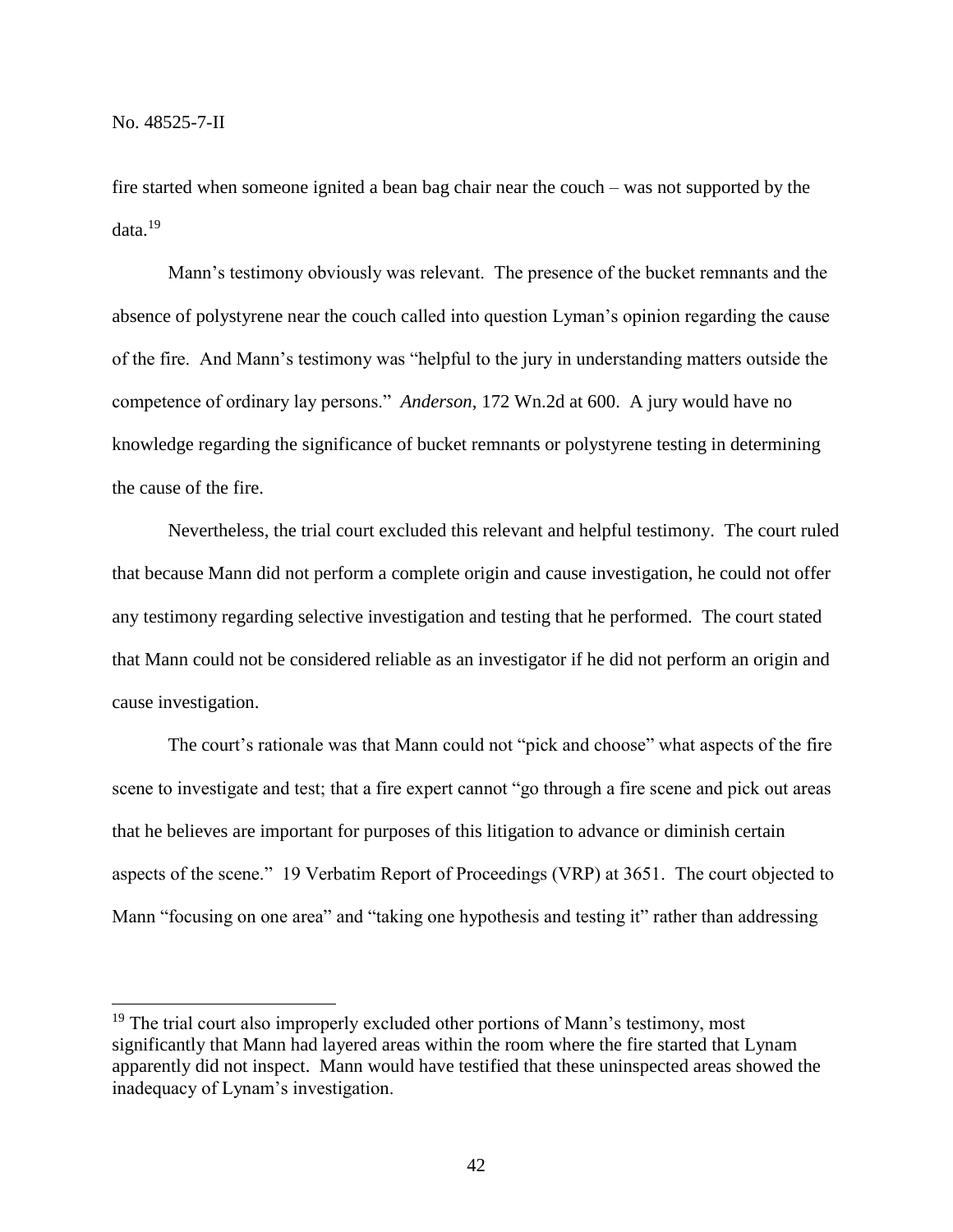the entire scene under the scientific method for performing an origin and cause investigation. 19 VRP at 3651.

In addition, the court determined that detaching the bucket remnants constituted "testing." Therefore, the court precluded Mann from giving his opinion that the bucket had been present at the time of the fire. This ruling was significant because Iskra testified on rebuttal that the bucket remnants had not been present when he investigated the scene after the fire. Mann's excluded testimony would have contradicted Iskra's testimony.

The trial court's ruling demonstrates a misunderstanding of the role of a defense expert in a criminal trial. In a first degree arson case, the State has the burden of proving beyond a reasonable doubt that the defendant knowingly caused the fire. RCW 9A.48.020(1). There is no question that the State must conduct a complete origin and cause investigation using the established scientific methodology in order to sustain this burden.

But a defendant is not required to prove anything. *See State v. Emery*, 174 Wn.2d 741, 760, 278 P.3d 653 (2012). Likewise, "the defendant cannot be compelled to produce evidence to disprove an element." *State v. Deer*, 175 Wn.2d 725, 733, 287 P.3d 539 (2012). As a result, a defendant in an arson case certainly has no burden to establish any particular origin or cause of the fire. By requiring a defense expert to perform a complete origin and cause investigation as a prerequisite to allowing relevant and helpful testimony, the trial court in effect imposed a burden on Arndt to develop her own theory for how the fire started before Mann could testify. Such a burden is improper under ER 702, which asks only whether an expert's proposed testimony is helpful to the jury. *Anderson*, 172 Wn.2d at 600.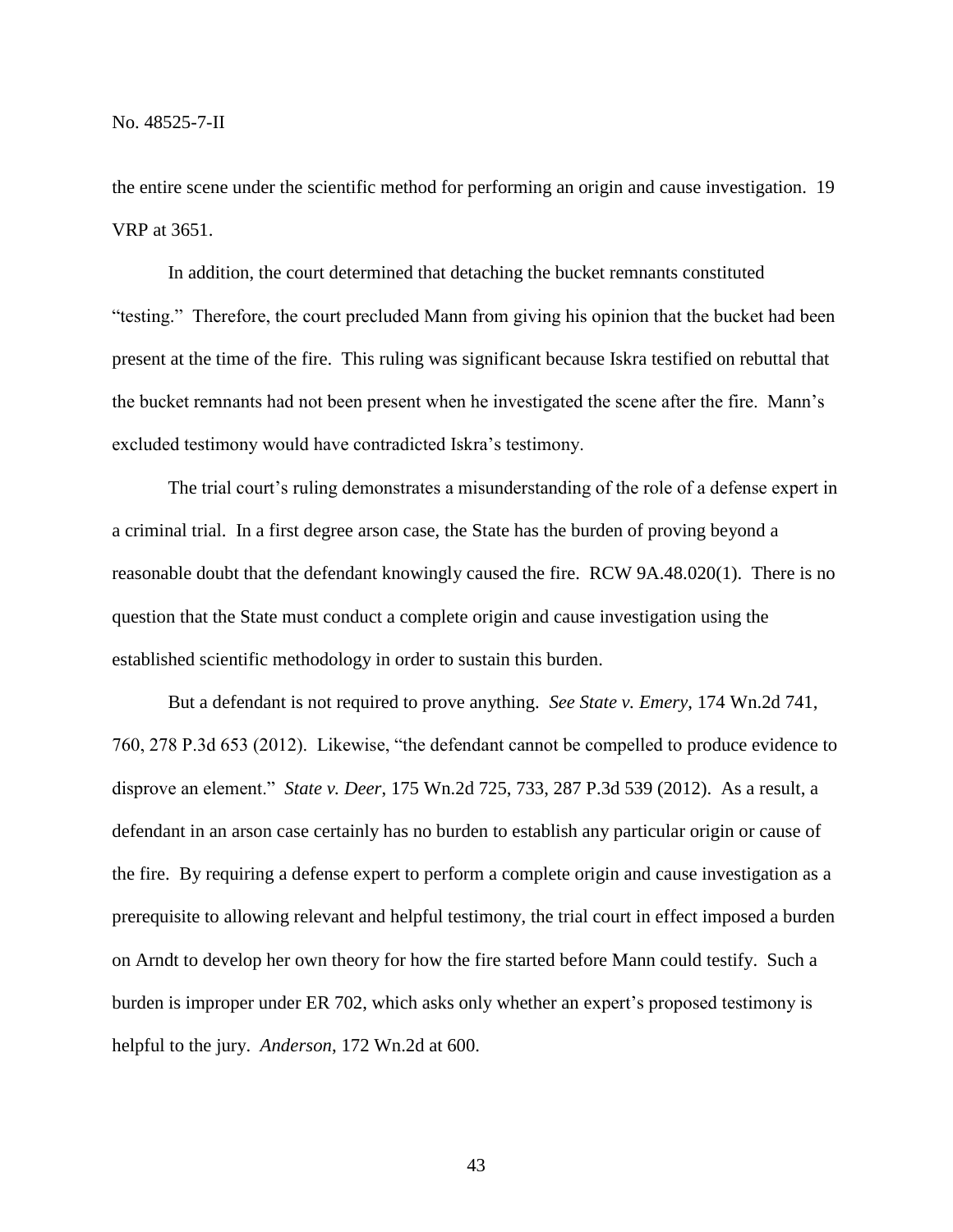No. 48525-7-II

Further, a defense expert in a criminal case necessarily must be allowed to "pick and choose" which aspects of the State's case to investigate and test. Because the defendant cannot be compelled to testify, a defendant's entire case may consist of attempting to create a reasonable doubt by challenging selected aspects of the State's case. A defense expert's role often involves nothing more than selectively "poking holes" in the opinions of the State's experts. There is nothing improper about a defense expert choosing particular issues to challenge for litigation purposes or performing selected testing. That is a defense expert's role.

In the trial court, the State repeatedly referenced *Lakey v. Puget Sound Energy, Inc.*, 176 Wn.2d 909, 296 P.3d 860 (2013), in urging the court to exclude portions of Mann's testimony. But this case is distinguishable. In *Lakey*, the plaintiffs filed a lawsuit alleging that electromagnetic fields (EMFs) emanating from a Puget Sound Energy substation were injurious to their health. *Id.* at 914. The plaintiffs' expert concluded that EMFs were a possible cause of various diseases and medical problems. *Id.* at 915. But the expert admitted that when performing a literature review, he discounted studies and data that showed no EMF-disease link and did not consider any toxicological studies that measured the incidence of disease in animals. *Id.* at 916.

The Supreme Court affirmed the trial court's exclusion of the expert's testimony. *Id.* at 920-21. The expert had failed to consider all the relevant studies regarding links between EMF and health concerns, refused to account for toxicological studies, and selectively sampled data within one of the studies he used. *Id.* The court stated that the expert "failed to follow proper methodology, rendering his conclusions unreliable and therefore inadmissible." *Id.*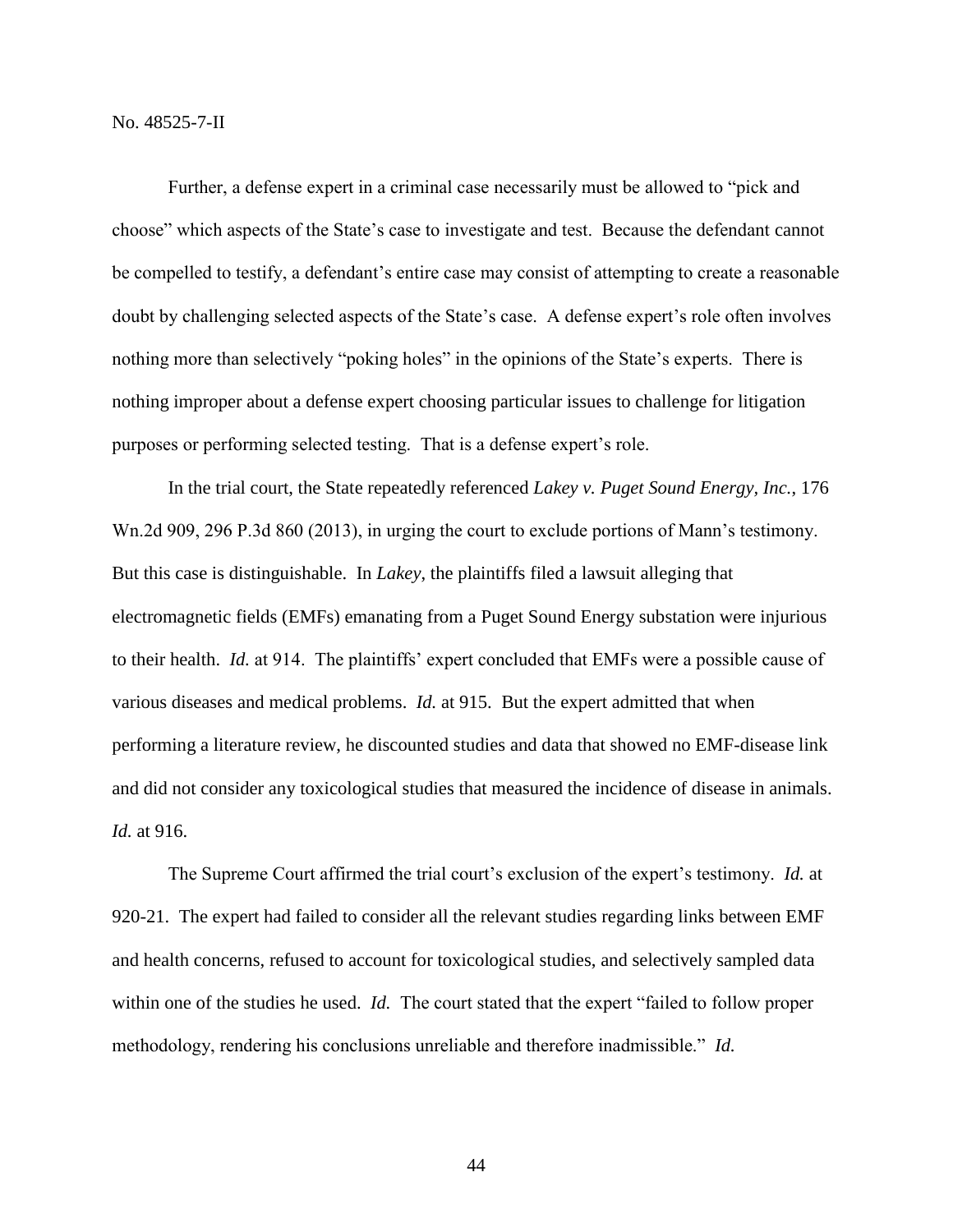$\overline{a}$ 

*Lakey* is inapplicable here because in that case, the expert had developed an affirmative opinion regarding causation. In addition, the expert was testifying for the plaintiffs, who had the burden of proving a connection between EMFs and health concerns. Here, Mann repeatedly stated that he did not have an opinion regarding the cause of the fire. Instead, he simply stated that data did not support Lynam's proposed cause. And he was the expert for the defendant, who had no burden of proof. $20$ 

A more applicable civil case is *Colley v. PeaceHealth*, 177 Wn. App. 717, 312 P.3d 989 (2013). In *Colley*, the plaintiff in a medical negligence action alleged that he had suffered memory loss after an episode of respiratory failure. *Id.* at 720-21. The plaintiff argued that the trial court erred in allowing the testimony of a defense expert who identified several factors besides oxygen deprivation that could have caused the plaintiff's memory loss but did not state an opinion regarding causation. *Id.* at 727-28. The plaintiff claimed that the expert testimony should not have been admitted "unless [the expert] was prepared to say either that respiratory failure was not the cause of [the plaintiff's] injury or that something else was the cause." *Id.* at 728.

The appellate court disagreed with the plaintiff's argument. The court stated that "[i]t is the plaintiff's burden in a medical negligence action to prove the statutory elements, including breach and causation. . . . The defendant does not have the burden to prove causation or lack of

<sup>20</sup> In the trial court, the State relied on two other cases: *In re Detention of McGary*, 175 Wn. App. 382, 306 P.3d 1005 (2013), and *Davidson v. Municipality of Metropolitan Seattle*, 43 Wn. App. 569, 719 P.2d 569 (1986). However, the facts of those cases have no similarity to the facts in this case and clearly are inapplicable.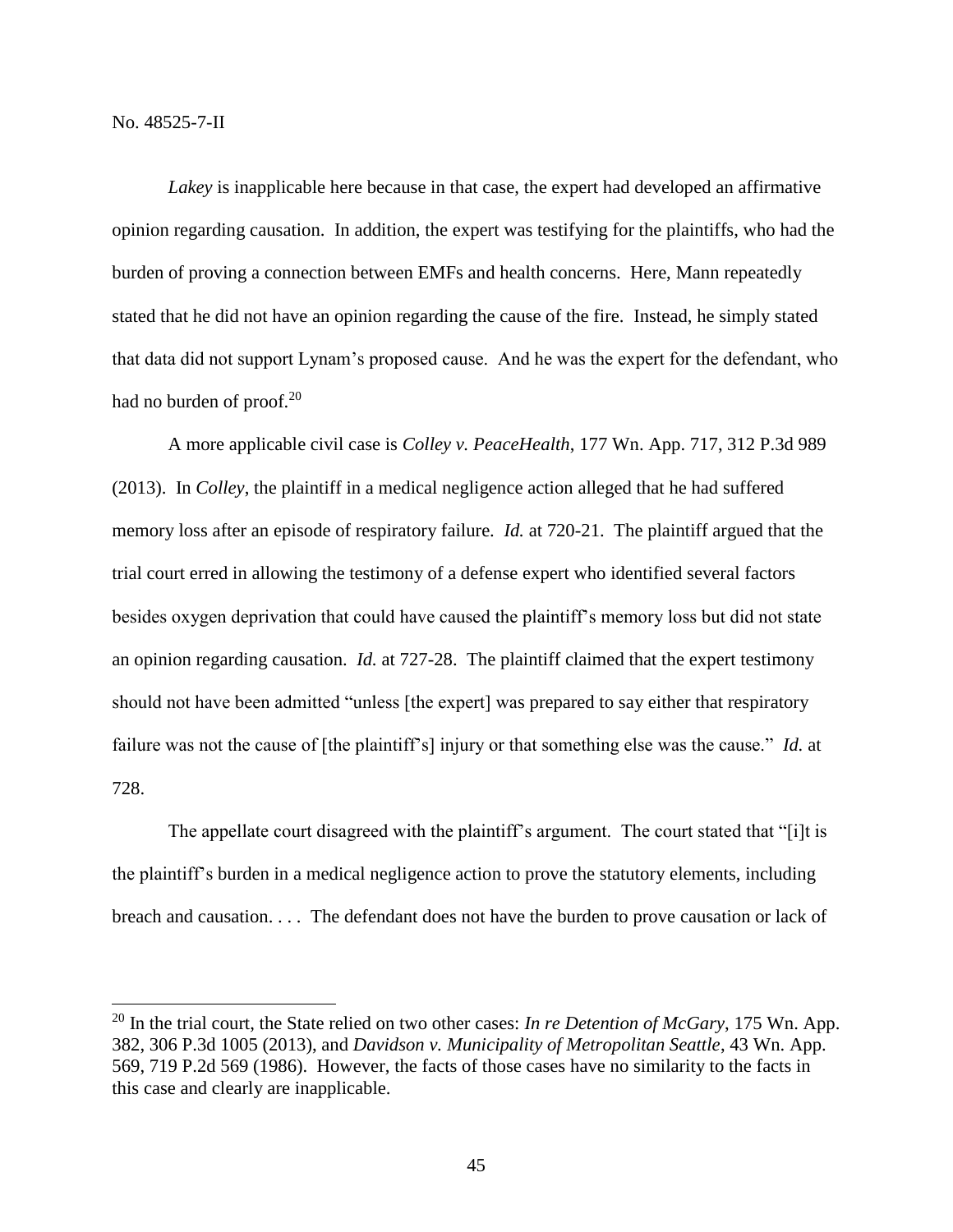causation." *Id.* at 728-29. The court emphasized that the expert testimony attacked the premise suggested by the plaintiff's experts, that the plaintiff's memory loss must have been caused by oxygen deprivation. *Id.* at 729. Instead of trying to establish a cause, the expert's testimony was offered to show that the plaintiff lacked proof of causation. *Id.* As a result, the expert's testimony was properly admitted. *Id.*

While discussing admissibility under ER 702, the majority references the *Frye*<sup>21</sup> test, which evaluates whether an expert's testimony based on a novel scientific theory is generally accepted in the relevant scientific community. *Anderson*, 172 Wn.2d at 600-01. But the State did not object to Mann's testimony based on *Frye* and the trial court did not base its ruling on *Frye.* And there is no indication that Mann's opinions regarding the bucket remnants or polystyrene testing somehow reflect novel or unaccepted views.

I would hold that the trial court abused its discretion under ER 702 in excluding portions of Mann's testimony.

# B. CONSTITUTIONAL RIGHT TO PRESENT A DEFENSE

Arndt's primary argument is that the trial court violated her constitutional right to present a defense by excluding portions of Mann's testimony. The majority brushes aside this argument and applies a basic ER 702 analysis under an abuse of discretion standard. However, the right to present a defense demands a different analysis when a criminal defendant offers expert testimony that has high probative value. This different analysis further confirms that the trial court erred in excluding portions of Mann's testimony.

 $\overline{a}$ 

<sup>21</sup> *Frye v. United States*, 293 F. 1013 (D.C. Cir. 1923).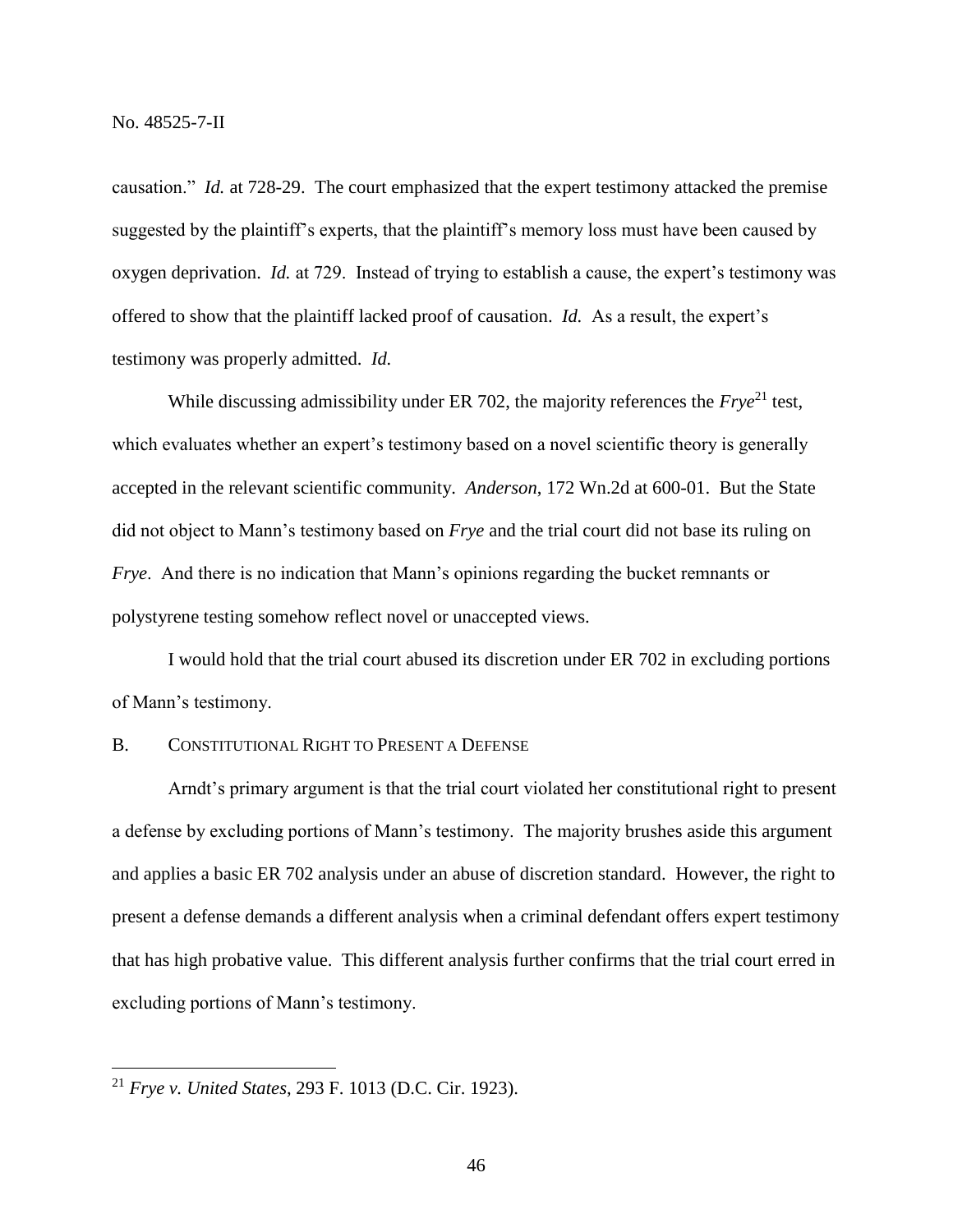## 1. Legal Principles

A criminal defendant has a constitutional right to present a defense. *State v. Jones*, 168 Wn.2d 713, 719-20, 230 P.3d 576 (2010). This right to present a defense derives from the Sixth Amendment to the United States Constitution and article I, section 22 of the Washington Constitution. *State v. Jefferson*, 199 Wn. App. 772, 800, 401 P.3d 805 (2017). There also is a fundamental due process right to present a defense under the Fourteenth Amendment. *State v. Lizarraga*, 191 Wn. App. 530, 551-52, 364 P.3d 810 (2015).

A defendant's right to present a defense, including the opportunity to offer testimony, "is basic in our system of jurisprudence." *Jones*, 168 Wn.2d at 720. " '[I]n plain terms the right to present a defense[ is] the right to present the defendant's version of the facts as well as the prosecution's to the jury so it may decide where the truth lies.' " *Lizarraga*, 191 Wn. App. at 552 (alterations in original) (quoting *Taylor v. Illinois*, 484 U.S. 400, 409, 108 S. Ct. 646, 98 L. Ed. 2d 798 (1988)).

To be sure, a defendant has no absolute right to present testimony that is inadmissible under standard evidence rules. *Jefferson*, 199 Wn. App. at 801. The right to present a defense is subject to " 'established rules of procedure and evidence designed to assure both fairness and reliability in the ascertainment of guilt and innocent.' " *Id.* (quoting *Chambers v. Mississippi*, 410 U.S. 284, 302, 93 S. Ct. 1038, 35 L. Ed. 2d 297 (1973)). For example, a defendant's evidence must at least have minimal relevance; there is no constitutional right to present irrelevant evidence. *Jones*, 168 Wn.2d at 720.

In *Jones*, the Supreme Court stated that under the right to present a defense, a defendant generally must be allowed to present even minimally relevant evidence unless the State shows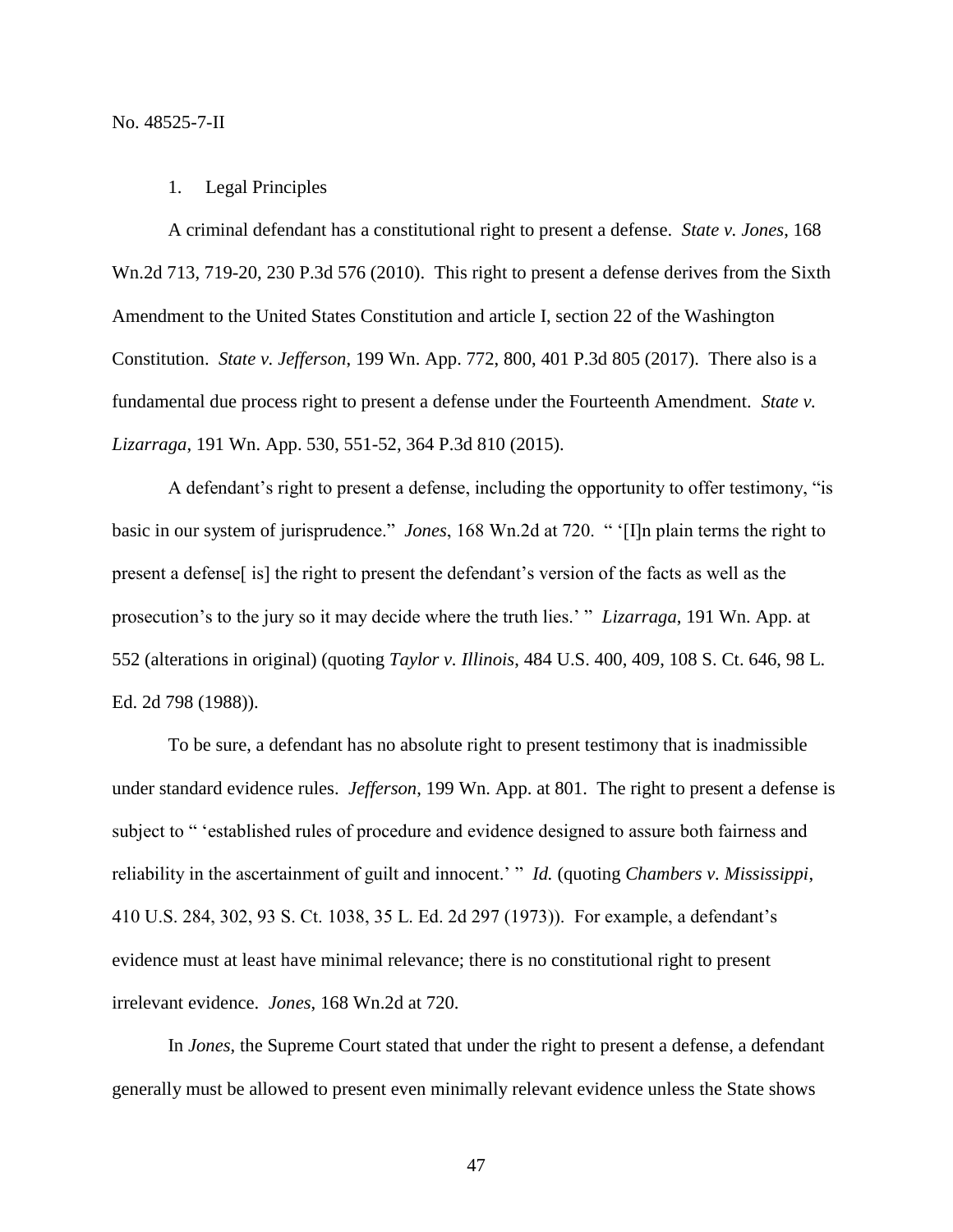that the evidence is so prejudicial as to disrupt the fairness of a fact-finding process at trial and that the State's interest in excluding the prejudicial evidence outweighs the defendant's need for that evidence. *Id.* Further, the court emphasized that no state interest is compelling enough to preclude evidence of "*high* probative value." *Id.*

When the defendant's evidence is highly probative, the constitutional right to present a defense requires the trial court to apply evidentiary rules in light of that defense. *See Jones*, 168 Wn.2d at 722-24. In *Jones*, the trial court excluded a defendant's evidence under the so-called rape shield statute, RCW 9A.44.020(2). *Jones*, 168 Wn.2d at 721-22. The court held that even if the rape shield statute applied, it could not be used to exclude the defendant's evidence that had extremely high probative value without violating the right to present a defense. *Id.* at 723-24. The court emphasized that if evidence has high probative value, no state interests can be compelling enough to preclude its introduction. *Id.*

In *State v. Duarte Vela*, the State relied on ER 403 to support the trial court's exclusion of certain evidence relevant to the defendant's self-defense claim. 200 Wn. App. 306, 320, 402 P.3d 281 (2017). Division Three of this court stated that "the ER 403 balancing of probative value versus unfair prejudice is weighed differently when the defense seeks to admit evidence that is central to its defense." *Id.* The court emphasized that the right to present a defense requires admitting highly probative evidence, and that ER 403 cannot be used to exclude crucial evidence relevant to a defendant's valid defense. *Id.* at 320-21.

In *State v. Cayetano-Jaimes*, the trial court denied the defendant's request to present the testimony of a crucial defense witness by telephone. 190 Wn. App. 286, 294, 359 P.3d 919 (2015). Division One noted that a trial court has broad authority to control trial proceedings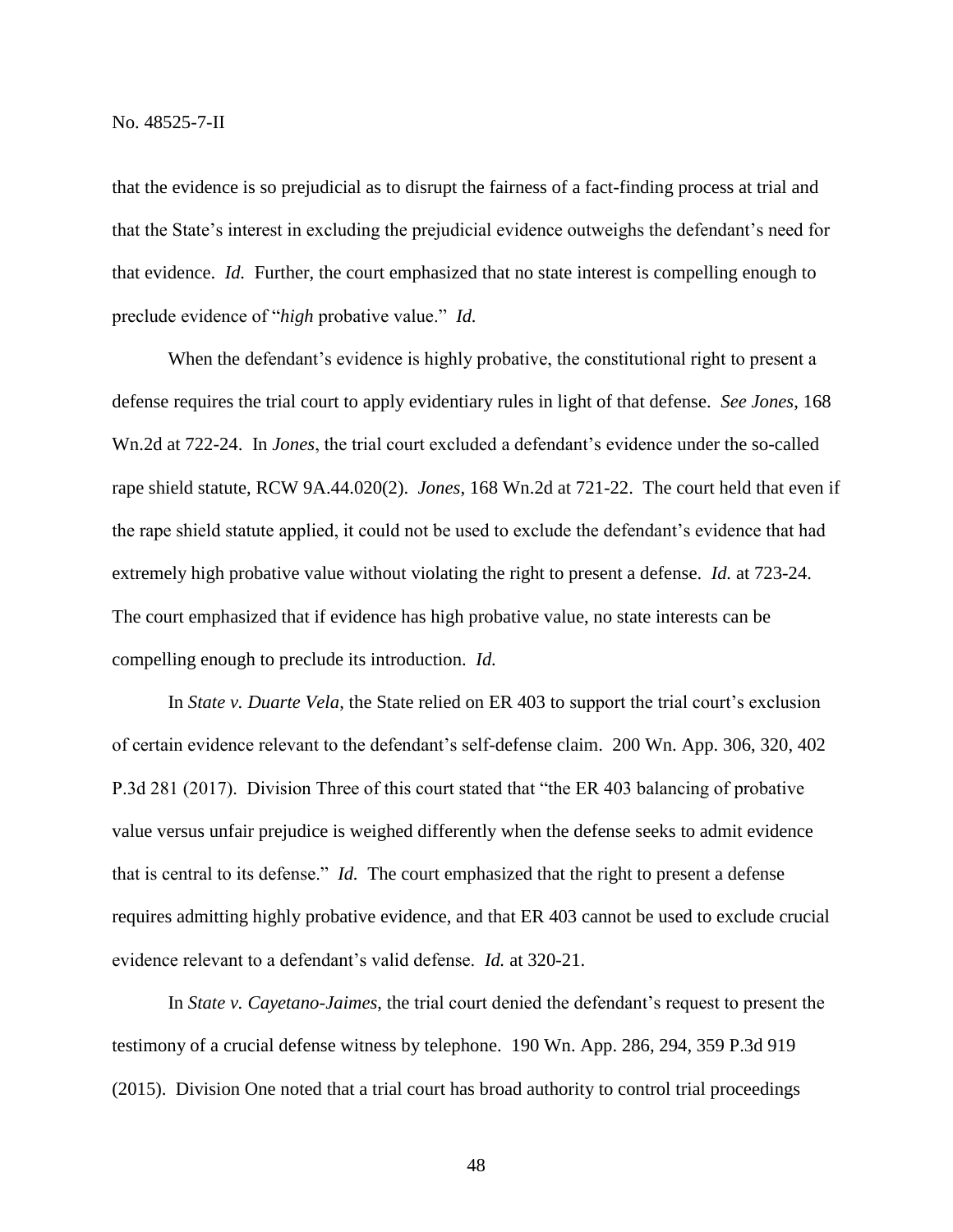under ER 611(a). *Id.* at 296. However, the court emphasized that the witness's testimony was of extremely high probative value because if believed, it would have provided a complete defense to the charged crime. *Id.* at 300. As a result, the court concluded that excluding the witness's testimony prevented the defendant from presenting a complete defense and deprived him of a fair trial. *Id.* at 304.

Guaranteeing a defendant's constitutional right to present a defense may require a trial court to admit expert testimony that has questionable relevance or reliability. The court in *Duarte Vela* addressed this issue. The court stated that because cross-examination will reveal weak or false evidence, the trial court should admit probative evidence even if it is suspect and allow it to be tested by cross-examination. *Duarte Vela*, 200 Wn. App. at 321. The court concluded, "When it comes to ensuring a defendant's Sixth Amendment right to present a defense, it is best to admit relevant evidence and trust the State's cross-examination to ferret out falsities." *Id.* at 323-24.

2. Standard of Review

Arndt advocates for a de novo standard of review for a claimed violation of the right to present a defense. But the standard of review is complicated. The Supreme Court in *Jones* stated that a claim that the trial court has violated the defendant's right to present a defense is reviewed de novo. 168 Wn.2d at 719. Similarly, the Supreme Court more recently stated that whether a trial court violated the constitutional right to present a defense by excluding relevant defense evidence is determined "as a matter of law." *State v. Clark*, 187 Wn.2d 641, 648-49, 389 P.3d 462 (2017).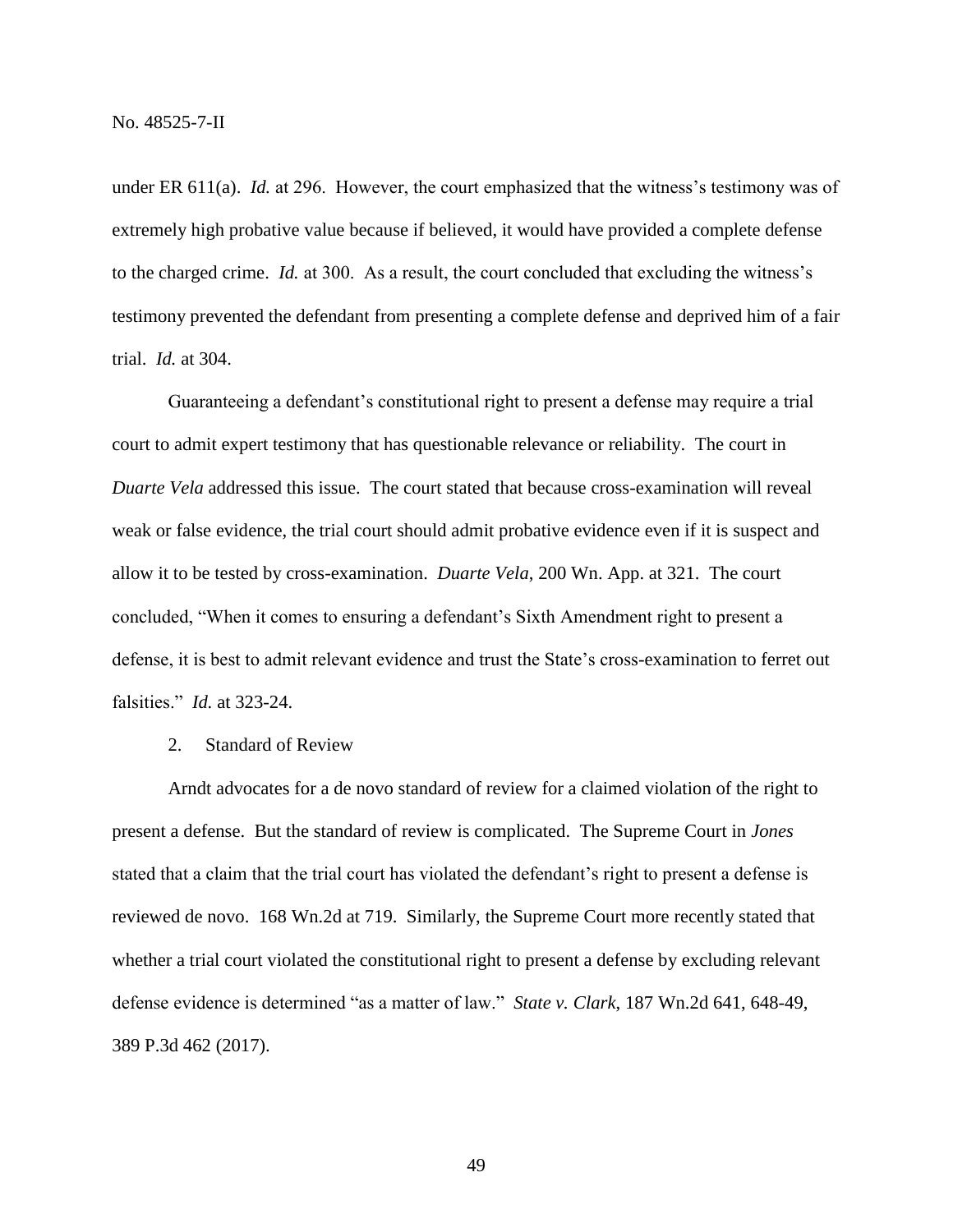No. 48525-7-II

 $\overline{a}$ 

On the other hand, in *Clark* the court stated, in the sentence preceding its reference to a "matter of law," that the trial court's evidentiary rulings are reviewed for abuse of discretion. *Id.* at 648. And the Supreme Court in cases involving one aspect of the right to present a defense – the scope of cross-examination – has held that the trial court's ruling is reviewed for abuse of discretion. *State v. Lee*, 188 Wn.2d 473, 486, 396 P.3d 316 (2017); *State v. Arredondo*, 188 Wn.2d 244, 265, 394 P.3d 348 (2017). Like *Clark*, some courts state both standards of review in the same paragraph. *Jefferson*, 199 Wn. App. at 800; *Cayetano-Jaimes*, 190 Wn. App. at 295.

Until the Supreme Court provides more clarification, this court should apply an "enhanced" abuse of discretion standard that recognizes the trial court's obligation to consider the right to present a defense in its analysis. For instance, in *Duarte Vela*, the court applied the abuse of discretion standard of review. 200 Wn. App. at 317. However, the court stated that when a trial court exercises its discretion to exclude relevant evidence, "the more the exclusion of that evidence prejudices an articulated defense theory, the more likely we will find that the trial court abused its discretion." *Id. 22* Similarly, after stating the abuse of discretion standard, the court in *Jefferson* stated that a trial court abuses its discretion by denying a criminal defendant's constitutional rights. 199 Wn. App. at 800.

 $22$  The court added the discussion of the abuse of discretion standard in an order amending its opinion. Order Denying Mot. for Recons. & Amending Op., *State v. Duarte Vela*, No. 33299-3- III, http://www.courts.wa.gov/opinions/pdf/332993\_ord.pdf. Therefore, the language quoted does not appear in the advance sheet version of the opinion.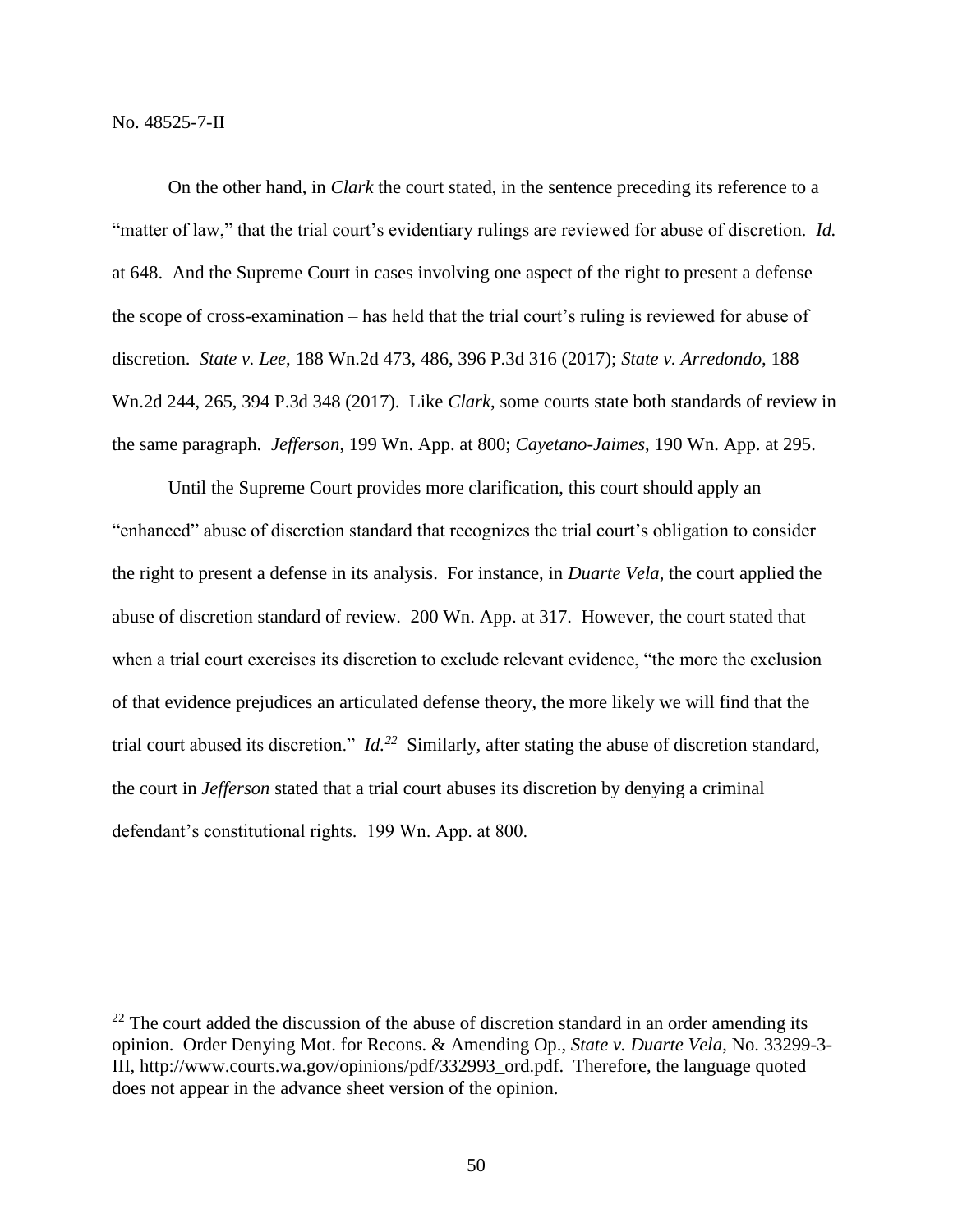#### No. 48525-7-II

#### 3. Right to Present a Defense Analysis

Mann's testimony was highly probative and was crucial to Arndt's defense. Lynam's primary hypothesis was that Arndt had moved the beanbag chair next to the couch and ignited it. Mann was precluded from giving his opinion that a plastic bucket had been present next to the couch at the time of fire and had not completely melted, a fact that showed that a beanbag chair could not have burned without leaving a trace in that area. Mann was also precluded from giving his opinion that the absence of polystyrene residue in the area of the couch showed that a beanbag chair could not have been present in that area at the time of the fire. Therefore, the trial court's rulings prevented Arndt from presenting evidence that objective data did not support the State's claim that Arndt ignited a beanbag chair to start the fire.

Even if the trial court had legitimate concerns about the reliability of Mann's testimony, the court should have applied ER 702 in light of Arndt's constitutional right to present a defense. The State did not show that Mann's testimony would be so prejudicial as to disrupt the fairness of the fact-finding process at trial or that the State's interest in excluding the evidence outweighed Arndt's need for that evidence. *See Jones*, 168 Wn.2d at 720. And as the court noted in *Jones*, the State's interest could not be compelling enough to preclude Mann's testimony because it had such high probative value. *Id.*

The State questioned whether Mann's testimony was reliable because he did not conduct a complete origin and cause investigation and because he did pick and choose the aspects of Lynam's investigation that he wanted to test. But any such deficiencies go to the weight of Mann's testimony rather than admissibility. The trial court's proper course of action to protect